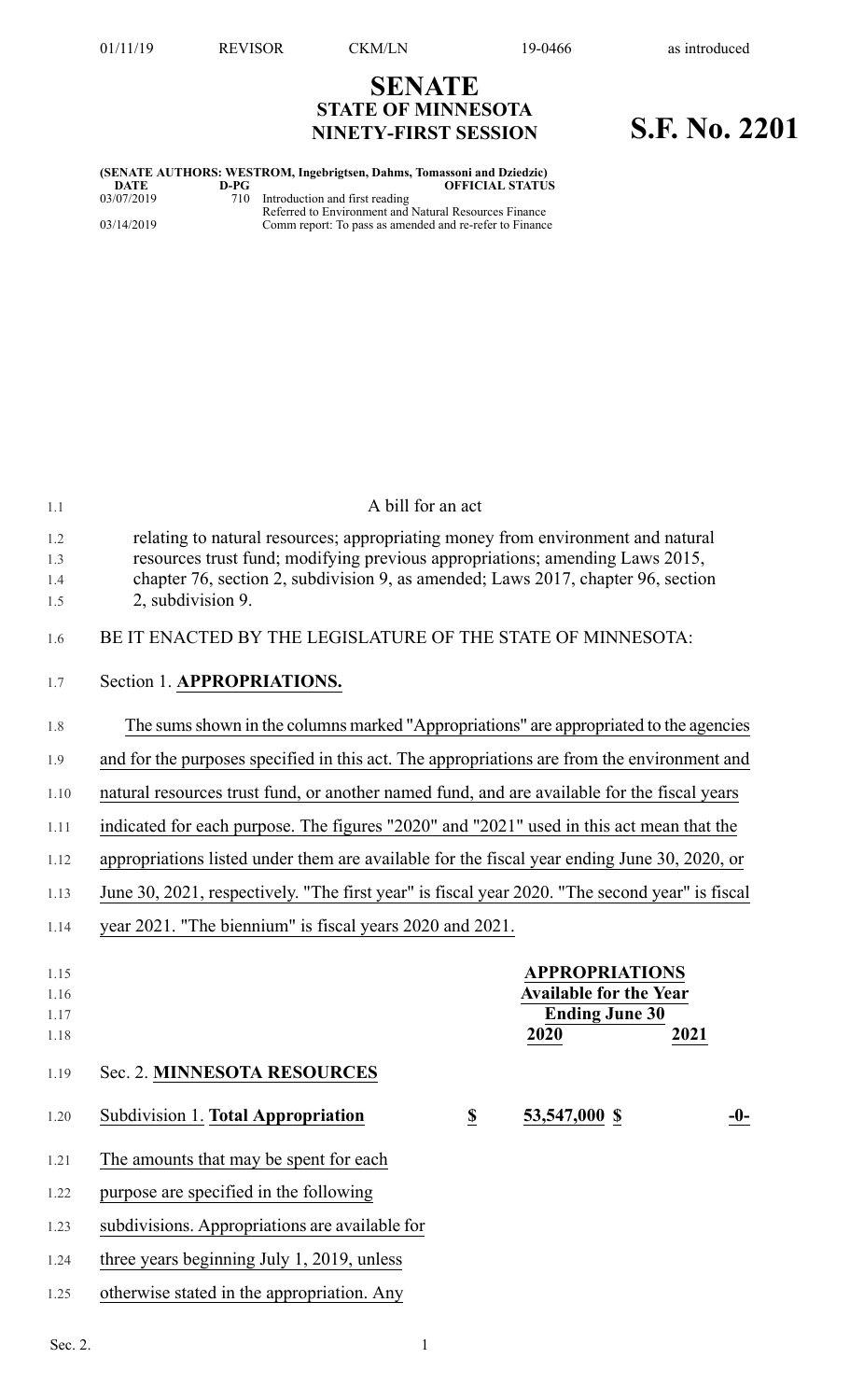- 2.3 second year or until the end of the
- 2.4 appropriation.
- 2.5 Subd. 2. **Definition**
- 2.6 "Trust fund" means the Minnesota
- 2.7 environment and natural resources trust fund
- 2.8 established under the Minnesota Constitution,
- 2.9 article XI, section 14.

#### 2.10 Subd. 3. **Foundational Natural Resource Data** 2.11 **and Information**

## 2.12 (a) **Minnesota Biological Survey**

- 2.13 \$1,500,000 the first year is from the trust fund
- 2.14 to the commissioner of natural resources for
- 2.15 the Minnesota biological survey to complete
- 2.16 the statewide field surveys begun in 1987 to
- 2.17 provide a foundation for conserving biological
- 2.18 diversity by systematically collecting,
- 2.19 interpreting, and delivering data on native and
- 2.20 rare species, pollinators, and native plant
- 2.21 communities throughout Minnesota. Any
- 2.22 revenues generated through the publication of
- 2.23 books or other resources created through this
- 2.24 appropriation may be reinvested as described
- 2.25 in the work plan approved by the
- 2.26 Legislative-Citizen Commission on Minnesota
- 2.27 Resources according to Minnesota Statutes,
- 2.28 section 116P.10.

### 2.29 (b) **Restoring Native Mussels in Streams and** 2.30 **Lakes**

- 2.31 \$500,000 the first year is from the trust fund
- 2.32 to the commissioner of natural resources to
- 2.33 restore native freshwater mussel assemblages,
- 2.34 and the ecosystem services they provide, in
- 2.35 the Mississippi, Cedar, and Cannon Rivers

9,918,000 -0-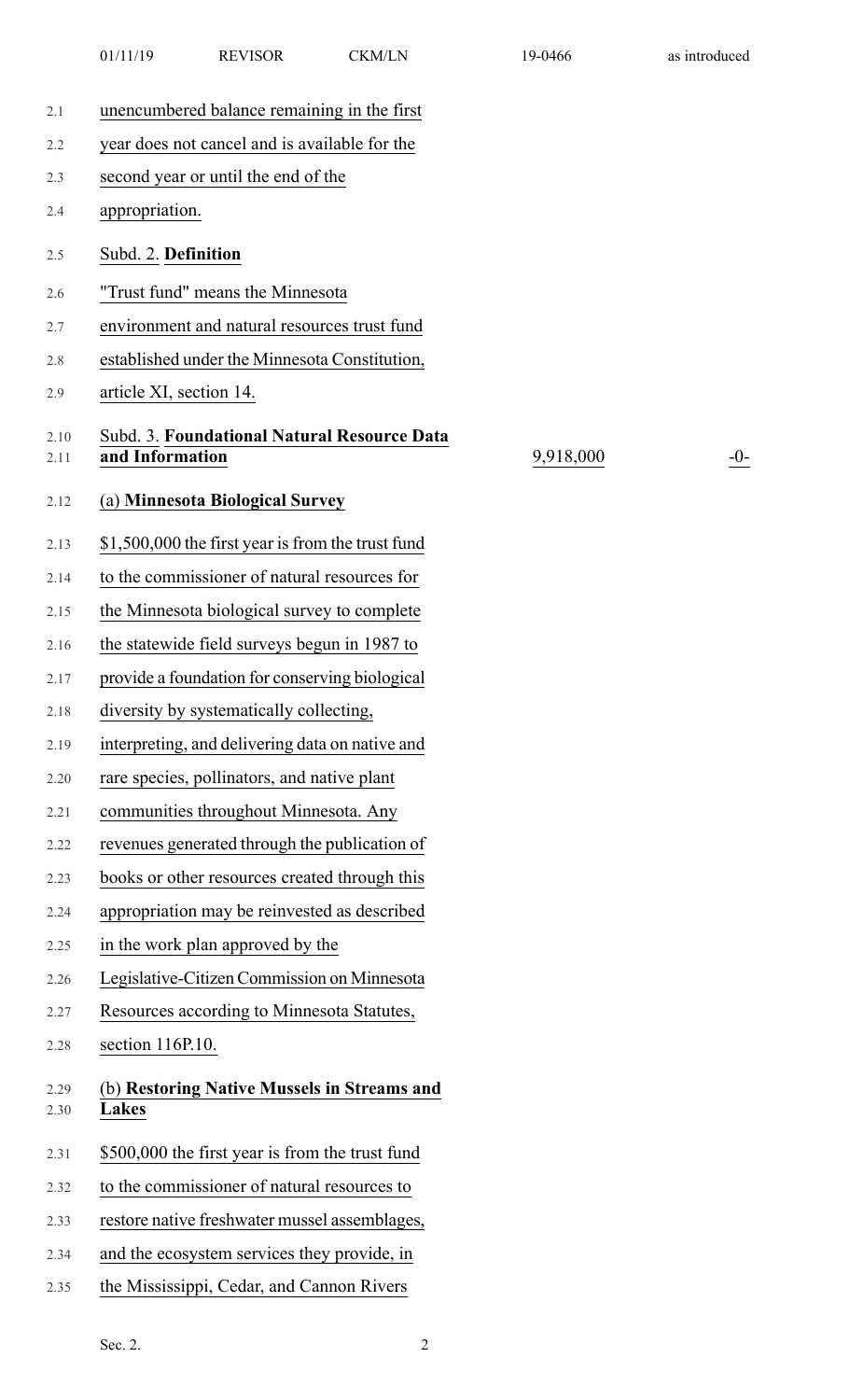- 3.1 and to inform the public on mussels and
- 3.2 mussel conservation. This appropriation is
- 3.3 available until June 30, 2021, by which time
- 3.4 the project must be completed and final
- 3.5 products delivered.

#### 3.6 (c) **Quantifying Exposure of Minnesota's** 3.7 **Raptors to Mercury and PFAS**

- 3.8 \$250,000 the first year is from the trust fund
- 3.9 to the commissioner of natural resources for
- 3.10 an agreement with the Hawk Ridge Bird
- 3.11 Observatory to quantify the exposure and
- 3.12 health risk of two environmental neurotoxins
- 3.13 to Minnesota raptors.

#### 3.14 (d) **Minnesota Trumpeter Swan Migration** 3.15 **Ecology and Conservation**

- 3.16 \$300,000 the first year is from the trust fund
- 3.17 to the Board of Regents of the University of
- 3.18 Minnesota to document the movement and
- 3.19 habitat use of Minnesota trumpeter swans to
- 3.20 provide foundational information necessary
- 3.21 for trumpeter swan management and
- 3.22 conservation. This appropriation is available
- 3.23 until June 30, 2023, by which time the project
- 3.24 must be completed and final products
- 3.25 delivered.

#### 3.26 (e) **Spruce Grouse as Indicators for Boreal** 3.27 **Forest Connectivity**

- 3.28 \$350,000 the first year is from the trust fund
- 3.29 to the Board of Regents of the University of
- 3.30 Minnesota for the Raptor Center to evaluate
- 3.31 how to best harvest timber in the boreal forest
- 3.32 to enable wildlife with small home ranges,
- 3.33 such as spruce grouse, to thrive in a changing
- 3.34 landscape. This appropriation is available until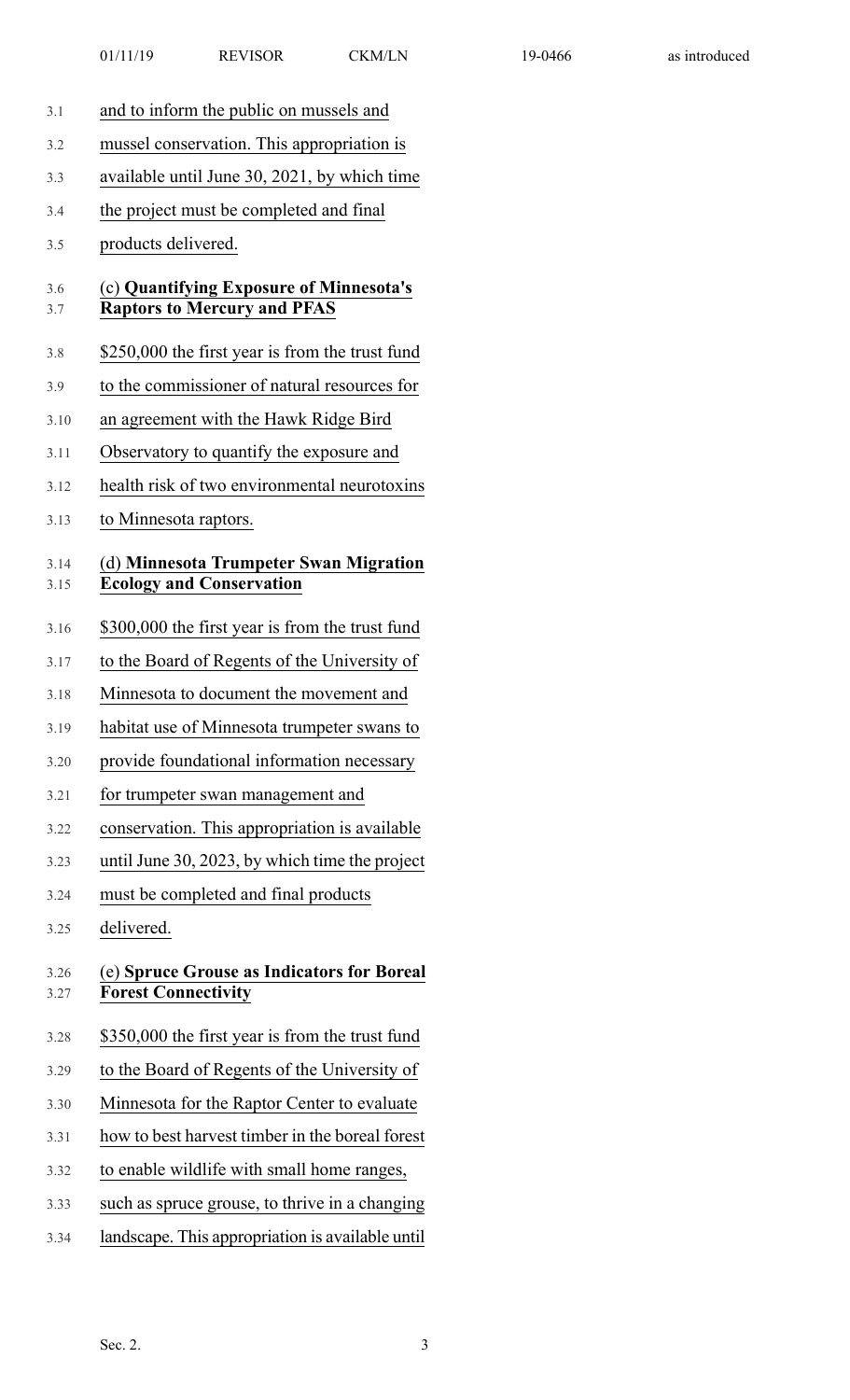| 4.1          | June 30, 2023, by which time the project must                                                    |
|--------------|--------------------------------------------------------------------------------------------------|
| 4.2          | be completed and final products delivered.                                                       |
| 4.3<br>4.4   | (f) Understanding Brainworm Transmission to<br><b>Find Solutions for Minnesota Moose Decline</b> |
| 4.5          | \$400,000 the first year is from the trust fund                                                  |
| 4.6          | to the Board of Regents of the University of                                                     |
| 4.7          | Minnesota to identify key habitats and vectors                                                   |
| 4.8          | of brainworm transmission between deer and                                                       |
| 4.9          | moose that may be targeted by resource                                                           |
| 4.10         | management to mitigate moose exposure to                                                         |
| 4.11         | this deadly condition.                                                                           |
| 4.12<br>4.13 | (g) Mapping Habitat Use and Disease of Urban<br><b>Carnivores</b>                                |
| 4.14         | \$500,000 the first year is from the trust fund                                                  |
| 4.15         | to the Board of Regents of the University of                                                     |
| 4.16         | Minnesota to map habitat use and diseases of                                                     |
| 4.17         | urban foxes and coyotes, evaluate risks these                                                    |
| 4.18         | animals may pose to people and pets, and                                                         |
| 4.19         | generate information needed to reduce                                                            |
| 4.20         | human-wildlife conflicts.                                                                        |
| 4.21         | (h) Accelerated Aggregate Resource Mapping                                                       |
| 4.22         | \$700,000 the first year is from the trust fund                                                  |
| 4.23         | to the commissioner of natural resources to                                                      |
| 4.24         | map the aggregate resource potential for four                                                    |
| 4.25         | counties and make this information available                                                     |
| 4.26         | in print and electronic format to local units of                                                 |
| 4.27         | government for use in planning and zoning.                                                       |
| 4.28<br>4.29 | (i) Den Boxes for Fishers and Other Nesting<br>Wildlife                                          |
| 4.30         | \$190,000 the first year is from the trust fund                                                  |
| 4.31         | to the Board of Regents of the University of                                                     |
| 4.32         | Minnesota for the Natural Resources Research                                                     |
| 4.33         | Institute in Duluth to build, install, and                                                       |
| 4.34         | evaluate den boxes as habitat enhancement                                                        |
| 4.35         | for fishers and other cavity-nesting wildlife in                                                 |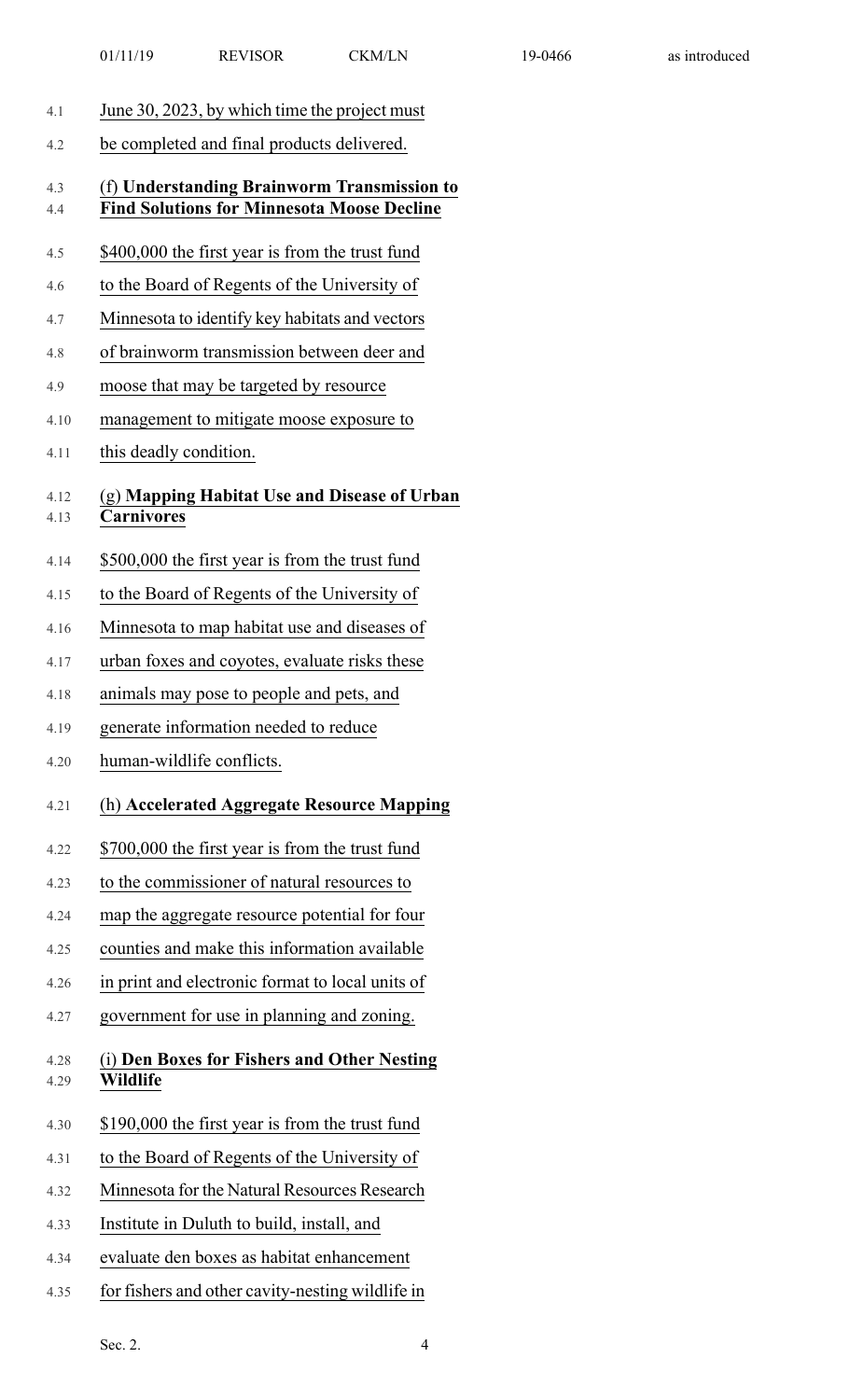- 5.1 managed forests where a lack of large trees
- 5.2 may be threatening population survival. The
- 5.3 final outcome for the project must include
- 5.4 guidelines and best practices for use of den
- 5.5 boxes for fisher habitat.

#### 5.6 (j) **Red-Headed Woodpeckers as Indicators of** 5.7 **Oak Savanna Health**

- 5.8 \$171,000 the first year is from the trust fund
- 5.9 to the Board of Regents of the University of
- 5.10 Minnesota to evaluate red-headed woodpecker
- 5.11 survival and habitat needs and to use this data
- 5.12 to develop and disseminate a long-term oak
- 5.13 savanna management plan that supports
- 5.14 red-headed woodpeckers and other oak
- 5.15 savanna habitat-dependent species.

#### 5.16 (k)**Implementing Conservation Plansfor Avian** 5.17 **Species of Concern**

- 5.18 \$124,000 the first year is from the trust fund
- 5.19 to the commissioner of natural resources for
- 5.20 an agreement with the National Audubon
- 5.21 Society, Minnesota office, to establish
- 5.22 benchmark survey sites for implementing and
- 5.23 tracking outcomes of collaborative restoration
- 5.24 and enhancement activities within Important
- 5.25 Bird Areas for three bird species of
- 5.26 conservation concern.

#### 5.27 (l) **Mapping Aquatic Habitats for Moose**

- 5.28 \$199,000 the first year is from the trust fund
- 5.29 to the Board of Regents of the University of
- 5.30 Minnesota to determine key water habitats
- 5.31 used by moose in northern forested regions of
- 5.32 Minnesota, measure the effects of moose
- 5.33 foraging on aquatic plant and fish diversity,
- 5.34 and provide educational programming
- 5.35 materials for the public.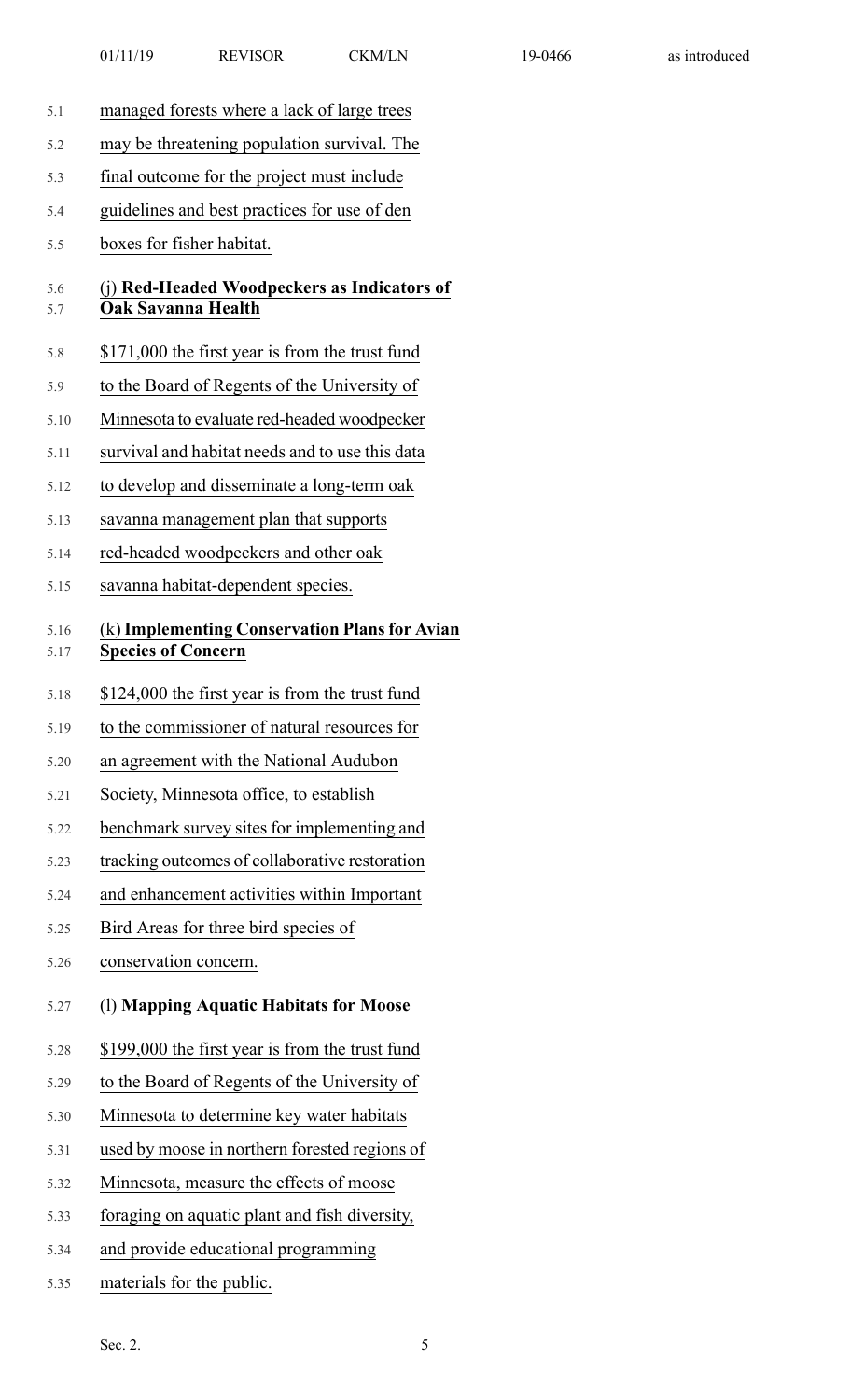| 6.1<br>6.2   | (m) Improving Statewide GIS Data by Restoring<br>the Public Land Survey   |
|--------------|---------------------------------------------------------------------------|
| 6.3          | \$135,000 the first year is from the trust fund                           |
| 6.4          | to the commissioner of natural resources for                              |
| 6.5          | an agreement with the Minnesota Association                               |
| 6.6          | of County Surveyors to conduct a pilot project                            |
| 6.7          | with Grant County to remonument and certify                               |
| 6.8          | the public land survey corners in Lawrence                                |
| 6.9          | Township. This appropriation is available until                           |
| 6.10         | June 30, 2021, by which time the project must                             |
| 6.11         | be completed and final products delivered.                                |
| 6.12<br>6.13 | (n) County Geologic Atlases - Part A, Mapping<br><b>Geology</b>           |
| 6.14         | \$2,000,000 the first year is from the trust fund                         |
| 6.15         | to the Board of Regents of the University of                              |
| 6.16         | Minnesota, Minnesota Geological Survey, to                                |
| 6.17         | continue producing county geologic atlases to                             |
| 6.18         | inform management of surface water and                                    |
| 6.19         | groundwater resources. This appropriation is                              |
| 6.20         | to complete Part A, which focuses on the                                  |
| 6.21         | properties and distribution of earth materials                            |
| 6.22         | to define aquifer boundaries and the                                      |
| 6.23         | connection of aquifers to the land surface and                            |
| 6.24         | surface water resources.                                                  |
| 6.25<br>6.26 | (o) County Geologic Atlases - Part B, Mapping<br><b>Aquifer Hydrology</b> |
| 6.27         | \$2,400,000 the first year is from the trust fund                         |
| 6.28         | to the commissioner of natural resources to                               |
| 6.29         | continue producing county geologic atlases to                             |
| 6.30         | inform management of surface water and                                    |
| 6.31         | groundwater resources for drinking water and                              |
| 6.32         | other purposes. This appropriation is for Part                            |
| 6.33         | B, which uses the geologic formations mapped                              |
| 6.34         | in Part A of the county geologic atlases to                               |

6.35 characterize the potential water yields of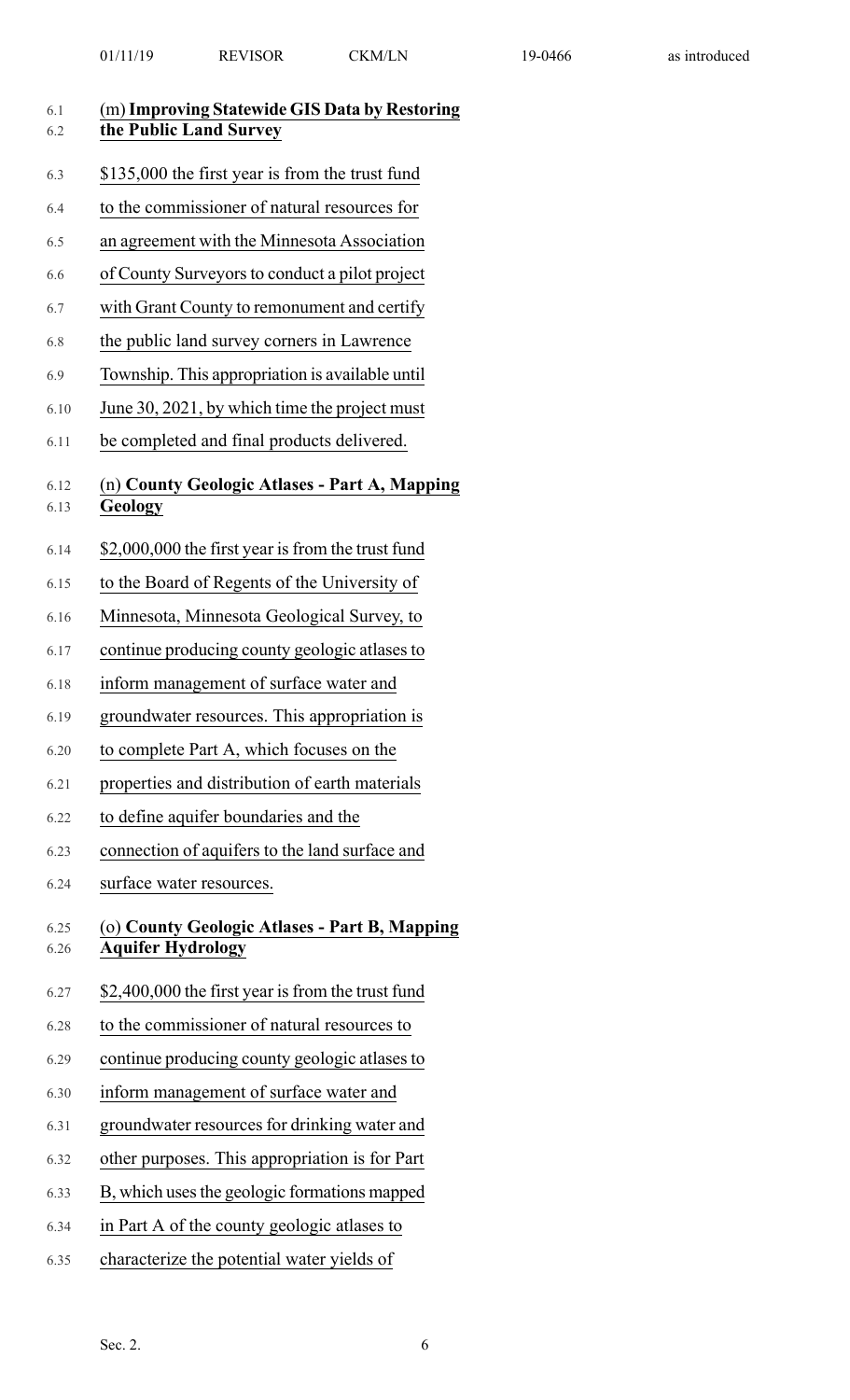|              | 01/11/19            | <b>REVISOR</b>                                                                            | <b>CKM/LN</b> | 19-0466   | as introduced |
|--------------|---------------------|-------------------------------------------------------------------------------------------|---------------|-----------|---------------|
| 7.1          |                     | aquifers and the aquifers' sensitivity to                                                 |               |           |               |
| 7.2          | contamination.      |                                                                                           |               |           |               |
| 7.3<br>7.4   | <b>Decline</b>      | (p) Unlocking Science of Minnesota's Moose                                                |               |           |               |
| 7.5          |                     | \$199,000 the first year is from the trust fund                                           |               |           |               |
| 7.6          |                     | to the Minnesota Zoological Garden to                                                     |               |           |               |
| 7.7          |                     | develop educational displays, interactive                                                 |               |           |               |
| 7.8          |                     | exhibits, and engaging online programs that                                               |               |           |               |
| 7.9          |                     | summarize and share scientific findings about                                             |               |           |               |
| 7.10         |                     | moose decline in Minnesota. This                                                          |               |           |               |
| 7.11         |                     | appropriation is available until June 30, 2021,                                           |               |           |               |
| 7.12         |                     | by which time the project must be completed                                               |               |           |               |
| 7.13         |                     | and final products delivered.                                                             |               |           |               |
| 7.14         |                     | Subd. 4. Water Resources                                                                  |               | 5,066,000 | $-0-$         |
| 7.15<br>7.16 | <b>Algal Blooms</b> | (a) Determining Influence of Insecticides on                                              |               |           |               |
| 7.17         |                     | \$350,000 the first year is from the trust fund                                           |               |           |               |
| 7.18         |                     | to the Board of Regents of the University of                                              |               |           |               |
| 7.19         |                     | Minnesota to quantify the occurrence of                                                   |               |           |               |
| 7.20         |                     | neonicotinoid insecticides in Minnesota's                                                 |               |           |               |
| 7.21         |                     | surface waters and groundwaters and assess                                                |               |           |               |
| 7.22         |                     | if the insecticides are contributing to the                                               |               |           |               |
| 7.23         |                     | formation of algal blooms.                                                                |               |           |               |
| 7.24<br>7.25 |                     | (b) Benign Design: Environmental Studies<br><b>Leading to Sustainable Pharmaceuticals</b> |               |           |               |
| 7.26         |                     | \$415,000 the first year is from the trust fund                                           |               |           |               |
| 7.27         |                     | to the Board of Regents of the University of                                              |               |           |               |
| 7.28         |                     | Minnesota to determine how to best remove                                                 |               |           |               |
| 7.29         |                     | harmful fluorinated pharmaceuticals during                                                |               |           |               |
| 7.30         |                     | wastewater treatment and to develop alternate                                             |               |           |               |
| 7.31         |                     | versions of these compounds that are                                                      |               |           |               |
| 7.32         |                     | medically useful but environmentally                                                      |               |           |               |
| 7.33         |                     | harmless. This appropriation is subject to                                                |               |           |               |
| 7.34         |                     | Minnesota Statutes, section 116P.10.                                                      |               |           |               |
|              |                     |                                                                                           |               |           |               |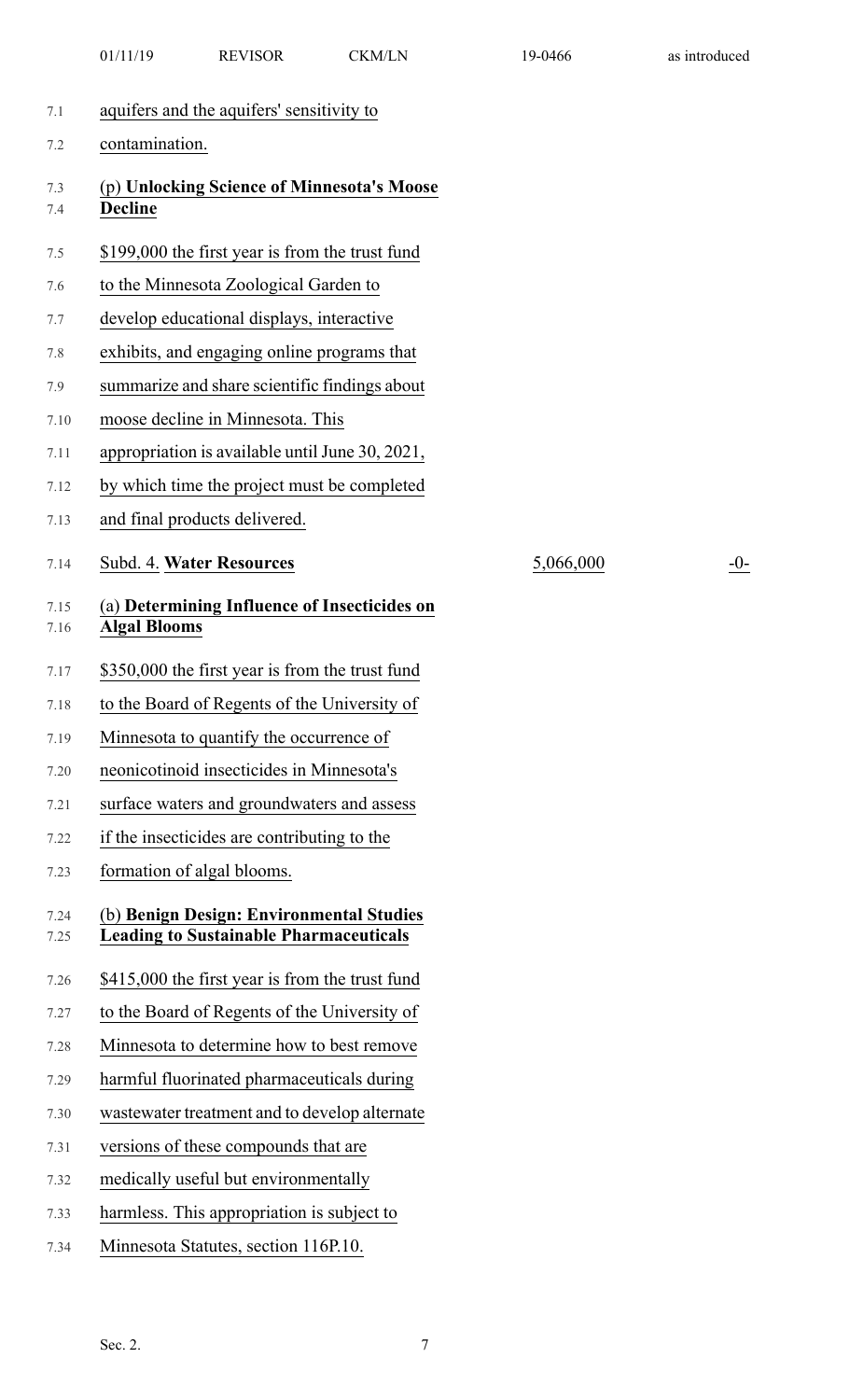| 8.1<br>8.2   | (c) Wastewater Nutrient Reduction through<br><b>Industrial Source Reduction Assistance</b> |
|--------------|--------------------------------------------------------------------------------------------|
| 8.3          | \$200,000 the first year is from the trust fund                                            |
| 8.4          | to the Board of Regents of the University of                                               |
| 8.5          | Minnesota to provide technical assistance for                                              |
| 8.6          | industrial facilities to optimize their processes,                                         |
| 8.7          | reduce nutrient loads to wastewater treatment                                              |
| 8.8          | facilities, and improve water quality. The                                                 |
| 8.9          | economic savings and water quality                                                         |
| 8.10         | improvements achieved through this work                                                    |
| 8.11         | must be documented.                                                                        |
| 8.12<br>8.13 | (d) Quantifying Microplastics in Minnesota's<br><b>Inland Lakes</b>                        |
| 8.14         | \$200,000 the first year is from the trust fund                                            |
| 8.15         | to the Board of Regents of the University of                                               |
| 8.16         | Minnesota for the Natural Resources Research                                               |
| 8.17         | Institute in Duluth to quantify the amount,                                                |
| 8.18         | type, and source of microplastics in the water,                                            |
| 8.19         | sediment, and fishes of a range of Minnesota                                               |
| 8.20         | lakes.                                                                                     |
| 8.21<br>8.22 | (e) Improving Nitrogen Removal in Greater<br><b>Minnesota Wastewater Treatment Ponds</b>   |
| 8.23         | \$325,000 the first year is from the trust fund                                            |
| 8.24         | to the Board of Regents of the University of                                               |
| 8.25         | Minnesota to assess cold weather nitrogen                                                  |
| 8.26         | cycling and different aeration methods to                                                  |
| 8.27         | improve the efficacy of Minnesota's                                                        |
| 8.28         | underperforming wastewater treatment ponds.                                                |
| 8.29<br>8.30 | (f) Improving Drinking Water for Minnesotans<br>through Pollution Prevention               |
| 8.31         | \$345,000 the first year is from the trust fund                                            |
| 8.32         | to the Board of Regents of the University of                                               |
| 8.33         | Minnesota to reduce exposure of Minnesotans                                                |
| 8.34         | to a toxic, cancer-causing chemical by                                                     |
| 8.35         | identifying key pollutant precursor sources in                                             |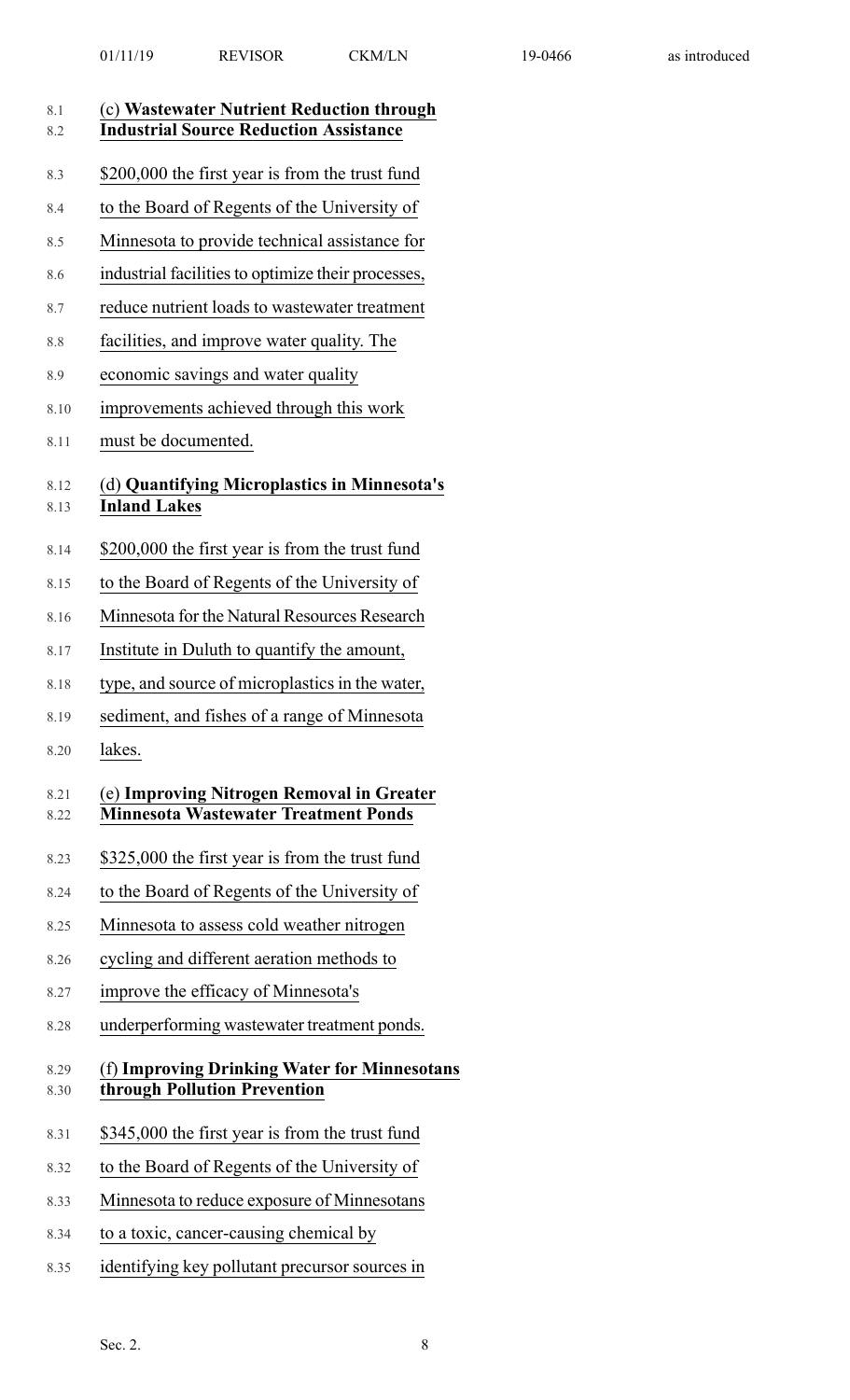| 9.1          | the upper Mississippi River watershed and                                          |
|--------------|------------------------------------------------------------------------------------|
| 9.2          | assessing options to reduce the formation of                                       |
| 9.3          | this chemical during drinking water treatment.                                     |
| 9.4<br>9.5   | (g) Protecting Minnesota Waters by Removing<br><b>Contaminants from Wastewater</b> |
| 9.6          | \$250,000 the first year is from the trust fund                                    |
| 9.7          | to the Board of Regents of the University of                                       |
| 9.8          | Minnesota to develop methods for treatment                                         |
| 9.9          | plants to remove harmful polyfluoroalkyl                                           |
| 9.10         | substances and microplastics from wastewater                                       |
| 9.11         | before the wastewater is released to the                                           |
| 9.12         | environment. This appropriation is subject to                                      |
| 9.13         | Minnesota Statutes, section 116P.10.                                               |
| 9.14<br>9.15 | (h) Reducing Municipal Wastewater Mercury<br><b>Pollution to Lake Superior</b>     |
| 9.16         | \$250,000 the first year is from the trust fund                                    |
| 9.17         | to the commissioner of the Minnesota                                               |
| 9.18         | Pollution Control Agency to evaluate and                                           |
| 9.19         | summarize current technologies to help                                             |
| 9.20         | municipal wastewater plants in the Lake                                            |
| 9.21         | Superior basin save money and reduce                                               |
| 9.22         | mercury pollution to Lake Superior and other                                       |
| 9.23         | Minnesota waters.                                                                  |
| 9.24<br>9.25 | (i) Extracting Deicing Salt from Roadside Soils<br>with Plants                     |
| 9.26         | \$360,000 the first year is from the trust fund                                    |
| 9.27         | to the Board of Regents of the University of                                       |
| 9.28         | Minnesota to collaborate with the Department                                       |
| 9.29         | of Transportation to evaluate potential native                                     |
| 9.30         | plants that can be grown on roadsides to                                           |
| 9.31         | adsorb and remove toxic salts accumulated                                          |
| 9.32         | from deicing roads and assess uses for the                                         |
| 9.33         | harvested material.                                                                |
| 9.34<br>9.35 | ) Transformation of Plastic Waste into Valued<br><b>Resource</b>                   |
|              |                                                                                    |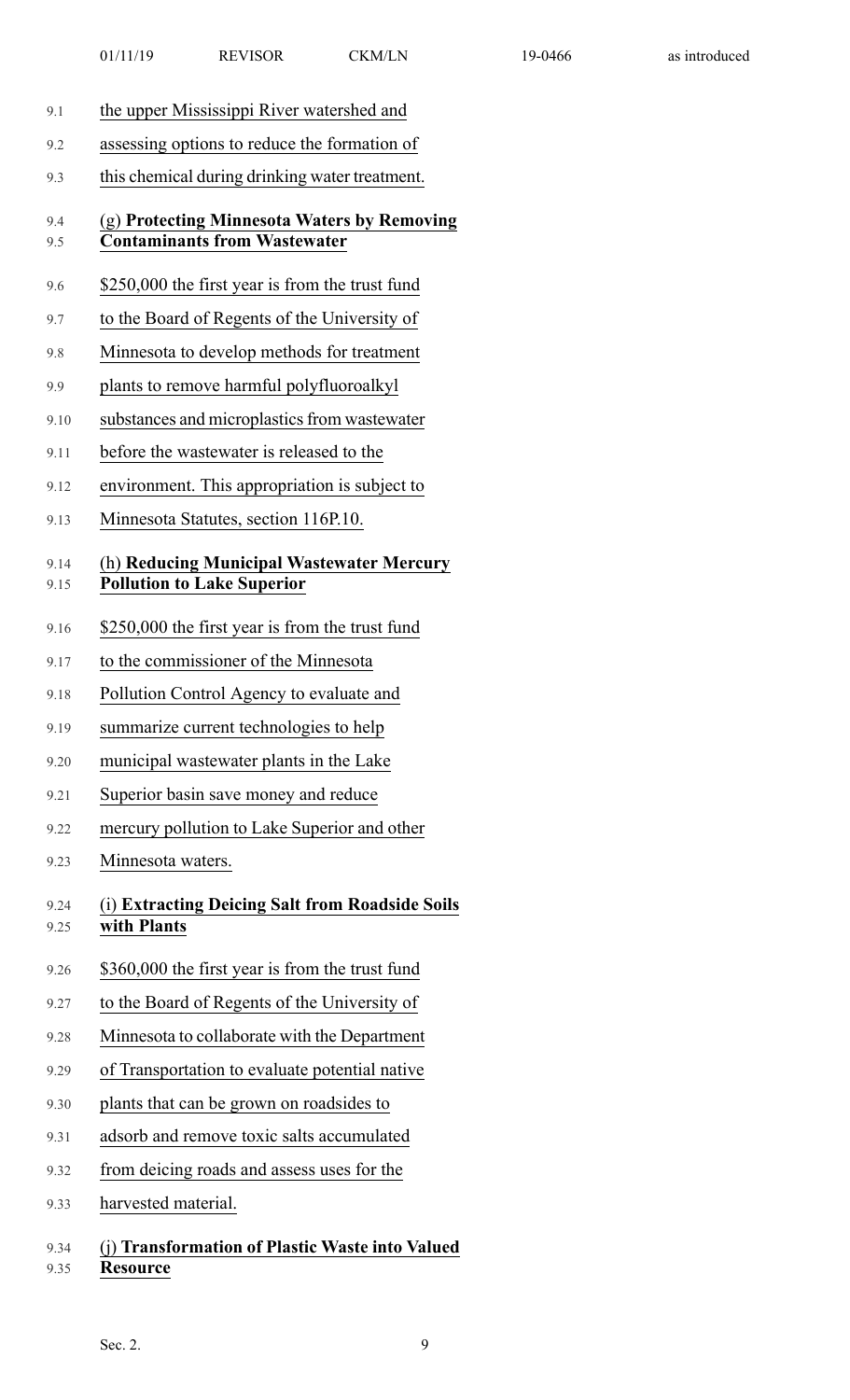| \$225,000 the first year is from the trust fund                                  |
|----------------------------------------------------------------------------------|
| to the Board of Regents of the University of                                     |
| Minnesota to develop technologies that use                                       |
| microbes to convert plastic waste into useful                                    |
| chemical compounds and fuels, lowering the                                       |
| likelihood that these materials end up in the                                    |
| environment. This appropriation is subject to                                    |
| Minnesota Statutes, section 116P.10.                                             |
| (k) Accelerating Perennial Crop Production to<br><b>Prevent Nitrate Leaching</b> |
| \$440,000 the first year is from the trust fund                                  |
| to the commissioner of natural resources for                                     |
| an agreement with the Stearns County Soil                                        |
| and Water Conservation District to reduce                                        |
| nitrate leaching on sandy soils of central                                       |
| Minnesota by developing water-efficient                                          |
| production methods, supply chains, and                                           |
| end-use markets for three perennial crops:                                       |
| Kernza, prairie species, and alfalfa. Net                                        |
| income from the sale of products or assets                                       |
| developed or acquired through this project                                       |
| may be reinvested as described in the work                                       |
| plan approved by the Legislative-Citizen                                         |
| <b>Commission on Minnesota Resources</b>                                         |
| according to Minnesota Statutes, section                                         |
| 116P.10.                                                                         |
| (1) Farm-Ready Cover Crops for Protecting<br><b>Water Quality</b>                |
| \$741,000 the first year is from the trust fund                                  |
| to the Minnesota State Colleges and                                              |
| Universities System for Central Lakes College                                    |
| to demonstrate conservation benefits of using                                    |
| camelina and kura clover as continuous living                                    |
| cover with corn-soybean rotations and to                                         |
| develop secondary markets to increase farmer                                     |
|                                                                                  |

10.36 adoption of this practice for protecting water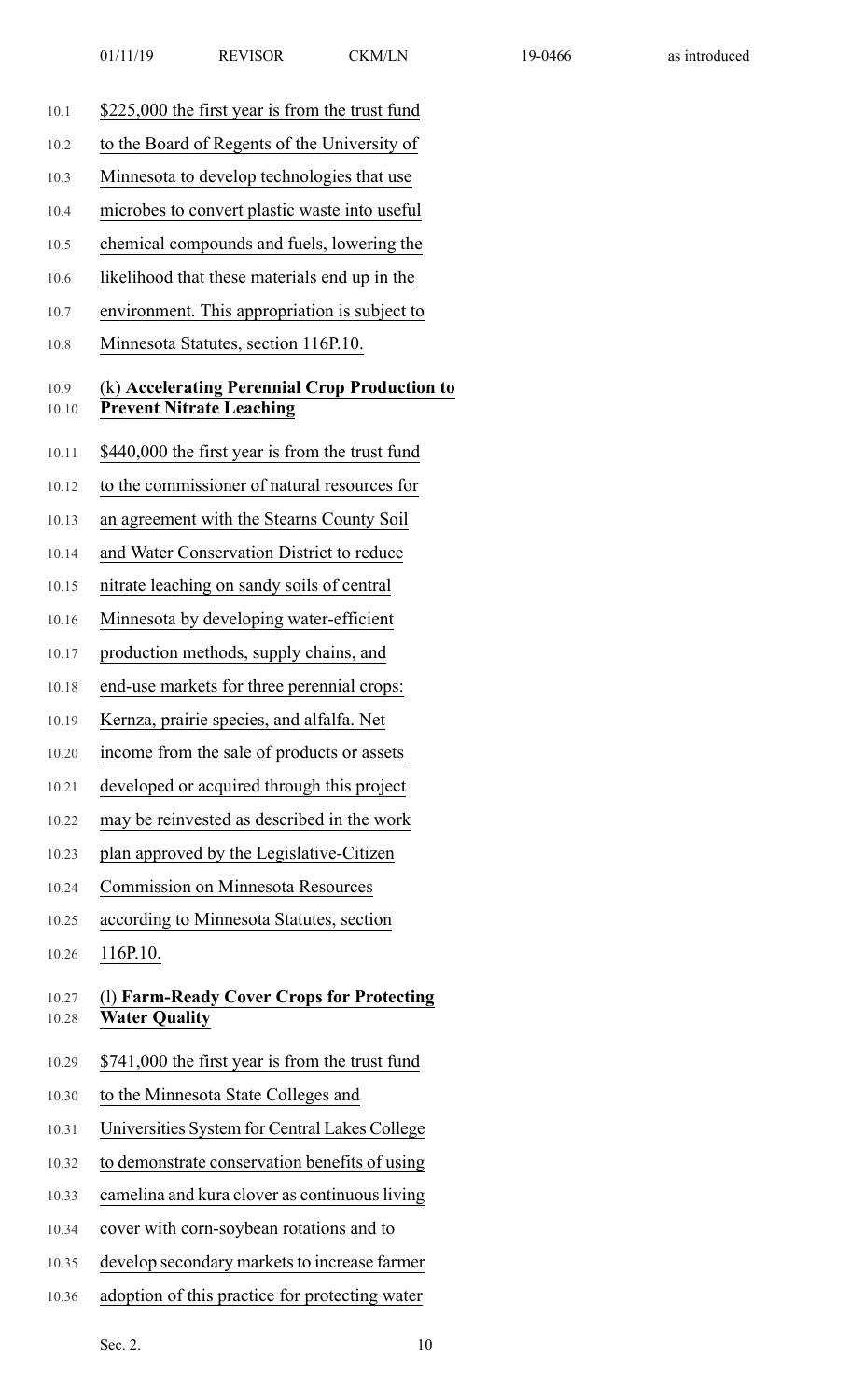- 11.1 quality in vulnerable wellhead protection
- 11.2 areas. This appropriation is subject to
- 11.3 Minnesota Statutes, section 116P.10.

11.4 (m) **Setting Realistic Nitrate Reduction Goalsin** 11.5 **Southeast Minnesota**

- 11.6 \$350,000 the first year is from the trust fund
- 11.7 to the Board of Regents of the University of
- 11.8 Minnesota to develop advanced water-flow
- 11.9 and age-dating tools to improve the ability of
- 11.10 state agencies to assess how well nitrate
- 11.11 reduction best management practices are
- 11.12 working in southeastern Minnesota.

## 11.13 (n) **Mapping Unprofitable Cropland for Water**

- 11.14 **and Wildlife**
- 11.15 \$100,000 the first year is from the trust fund
- 11.16 to the Science Museum of Minnesota for the
- 11.17 St. Croix Watershed Research Station to
- 11.18 conduct the first statewide analysis that maps
- 11.19 the extent of Minnesota's unprofitable
- 11.20 cropland and estimates both the water-quality
- 11.21 and habitat benefits of converting these lands
- 11.22 to perennial crops and vegetation. This
- 11.23 appropriation is available until June 30, 2021,
- 11.24 by which time the project must be completed
- 11.25 and final products delivered.

#### 11.26 (o) **Evaluating Locally Sourced Materials for** 11.27 **Road Salt Reduction**

- 11.28 \$162,000 the first year is from the trust fund
- 11.29 to the Board of Regents of the University of
- 11.30 Minnesota for the Natural Resources Research
- 11.31 Institute in Duluth to evaluate the effectiveness
- 11.32 and benefits of using locally sourced wood
- 11.33 chips, corncobs, and iron-bearing minerals as
- 11.34 alternative abrasive materials to lower salt use
- 11.35 for protecting Minnesota's water resources.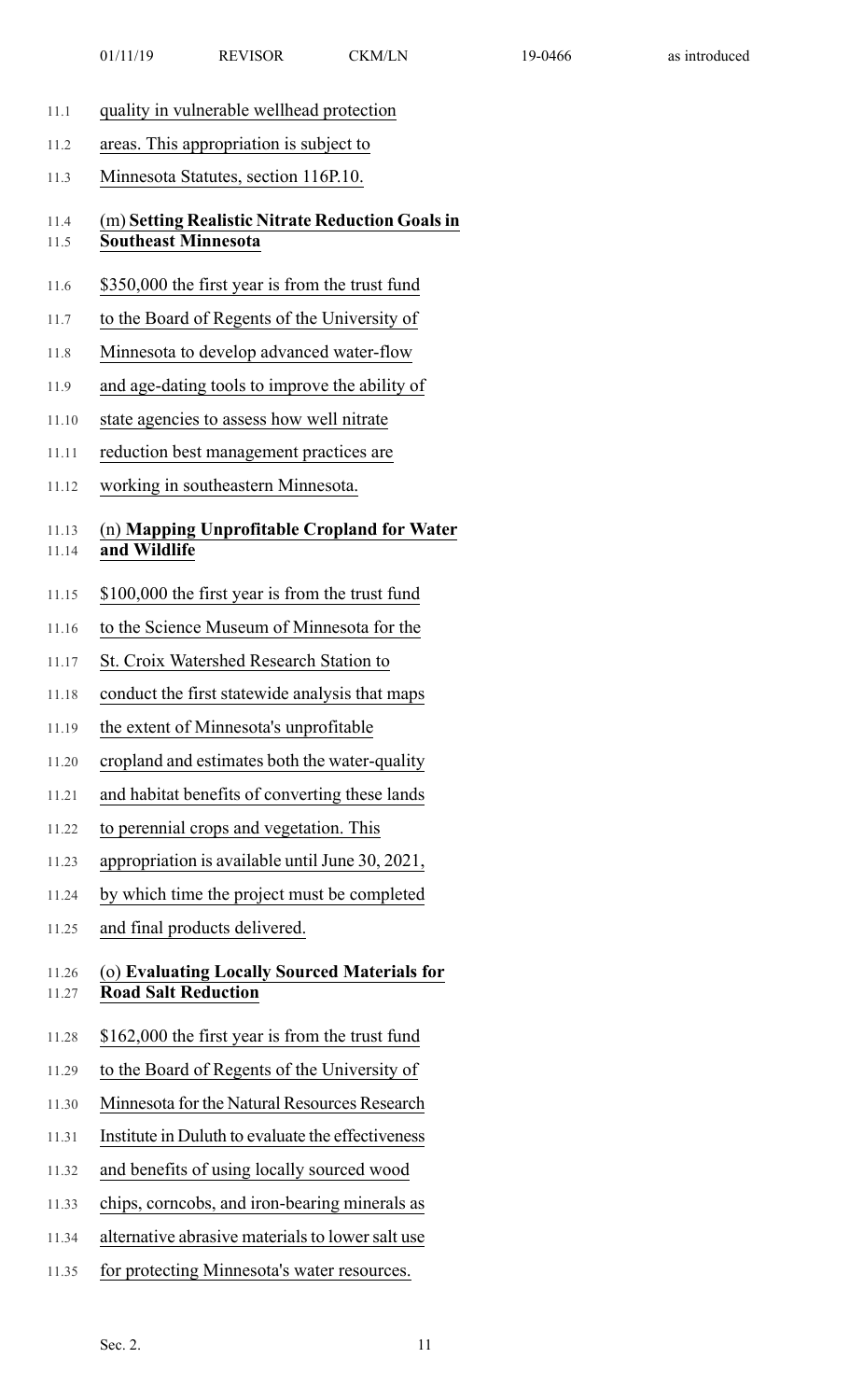- 12.1 This appropriation is subject to Minnesota
- 12.2 Statutes, section 116P.10. This appropriation
- 12.3 is available until June 30, 2021, by which time
- 12.4 the project must be completed and final
- 12.5 products delivered.

#### 12.6 (p) **Minnesota Spring Inventory Final Phase**

- 12.7 \$71,000 the first year is from the trust fund to
- 12.8 the commissioner of natural resources to
- 12.9 complete the Minnesota Spring Inventory that
- 12.10 identifies, catalogs, and assists resource
- 12.11 managers in monitoring, assessing, and
- 12.12 protecting important and threatened statewide
- 12.13 water springs. This appropriation is available
- 12.14 until June 30, 2021, by which time the project
- 12.15 must be completed and final products
- 12.16 delivered.

#### 12.17 (q) **Restoring Impaired Lakes through**

- 12.18 **Citizen-Aided Carp Management**
- 12.19 \$106,000 the first year is from the trust fund
- 12.20 to the commissioner of natural resources for
- 12.21 an agreement with the Carver County Water
- 12.22 Management Organization to quantify water
- 12.23 quality improvements and the
- 12.24 cost-effectiveness of a new citizen-aided carp
- 12.25 management method for restoring impaired
- 12.26 lakes in Minnesota.

#### 12.27 (r) **Spring Biological Nitrate Removal to Protect** 12.28 **Drinking Water**

- 12.29 \$175,000 the first year is from the trust fund
- 12.30 to the commissioner of natural resources for
- 12.31 an agreement with the city of Fairmont to
- 12.32 build and demonstrate the effectiveness of an
- 12.33 experimental passive biological treatment
- 12.34 system to reduce nitrates that enter the city's
- 12.35 springtime water supply source.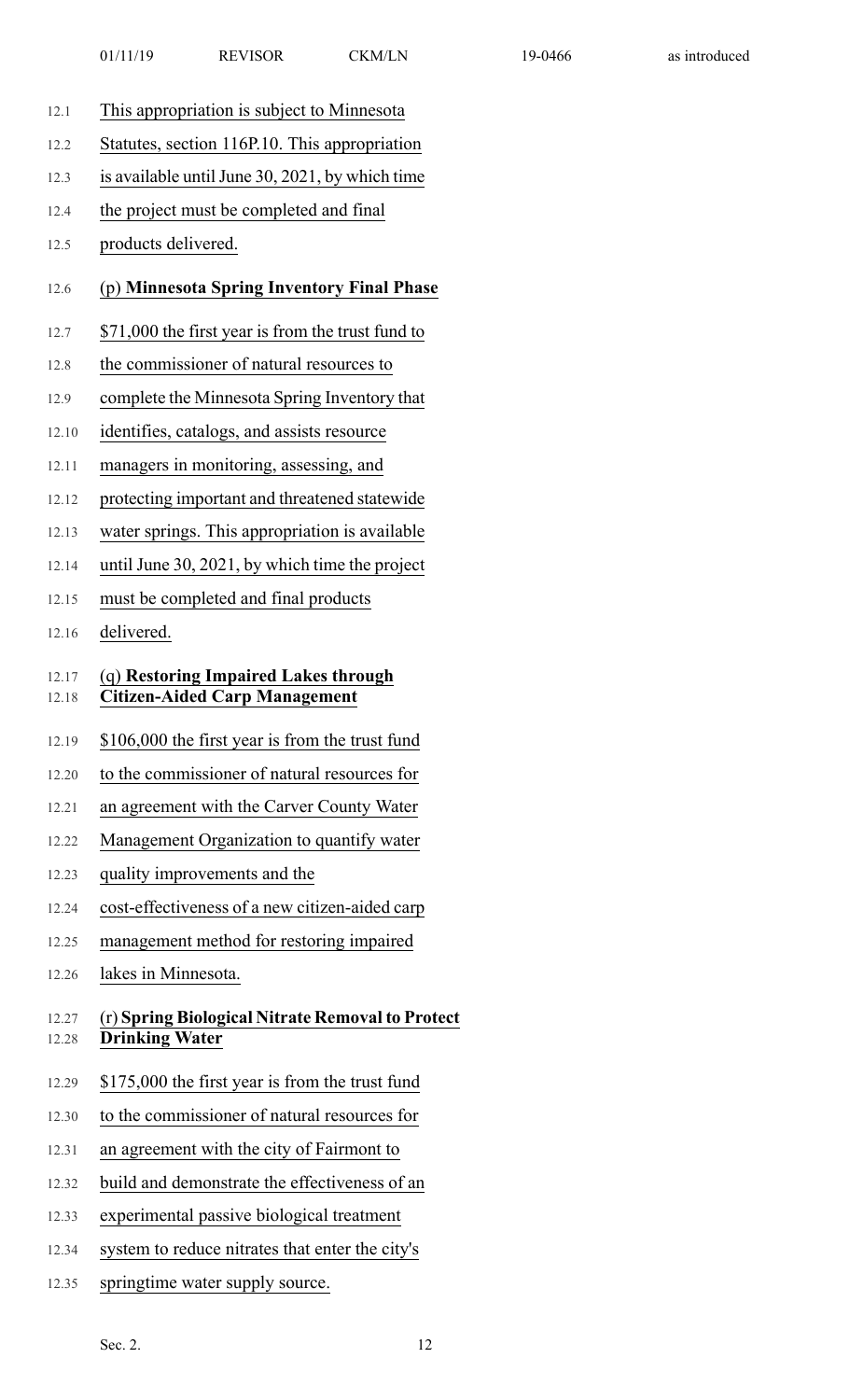| 13.1<br>13.2   | (s) Degrading Chlorinated Industrial<br><b>Contaminants with Bacteria</b>      |
|----------------|--------------------------------------------------------------------------------|
| 13.3           | \$1,000 the first year is from the trust fund to                               |
| 13.4           | the Board of Regents of the University of                                      |
| 13.5           | Minnesota to determine the best way to                                         |
| 13.6           | stimulate bacteria to more quickly and                                         |
| 13.7           | completely remove industrial chlorinated                                       |
| 13.8           | pollutants from contaminated sites. On the day                                 |
| 13.9           | following final enactment, the following                                       |
| 13.10          | amounts from unobligated appropriations to                                     |
| 13.11          | the Board of Regents of the University of                                      |
| 13.12          | Minnesota are transferred and added to this                                    |
| 13.13          | appropriation: \$75,000 in Laws 2016, chapter                                  |
| 13.14          | 186, section 2, subdivision 4, paragraph (1),                                  |
| 13.15          | and \$74,000 in Laws 2016, chapter 186,                                        |
| 13.16          | section 2, subdivision 6, paragraph (b).                                       |
| 13.17<br>13.18 | Subd. 5. Technical Assistance, Outreach, and<br><b>Environmental Education</b> |
|                |                                                                                |
| 13.19<br>13.20 | (a) Expanding Camp Sunrise Environmental<br>Program                            |
| 13.21          | \$237,000 the first year is from the trust fund                                |
| 13.22          | to the commissioner of natural resources for                                   |
| 13.23          | an agreement with YouthCare Minnesota to                                       |
| 13.24          | expand camp opportunities to more school                                       |
| 13.25          | districts and implement improved hands-on                                      |
| 13.26          | environmental education programs for                                           |
| 13.27          | economically disadvantaged youth.                                              |
| 13.28          | (b) Connecting Students to Boundary Waters                                     |
| 13.29          | \$450,000 the first year is from the trust fund                                |
| 13.30          | to the commissioner of natural resources for                                   |
| 13.31          | an agreement with Friends of the Boundary                                      |
| 13.32          | Waters Wilderness to connect approximately                                     |
| 13.33          | 6,500 students to the boundary waters through                                  |
| 13.34          | classroom education and wilderness canoe                                       |

 $886,000$  -0-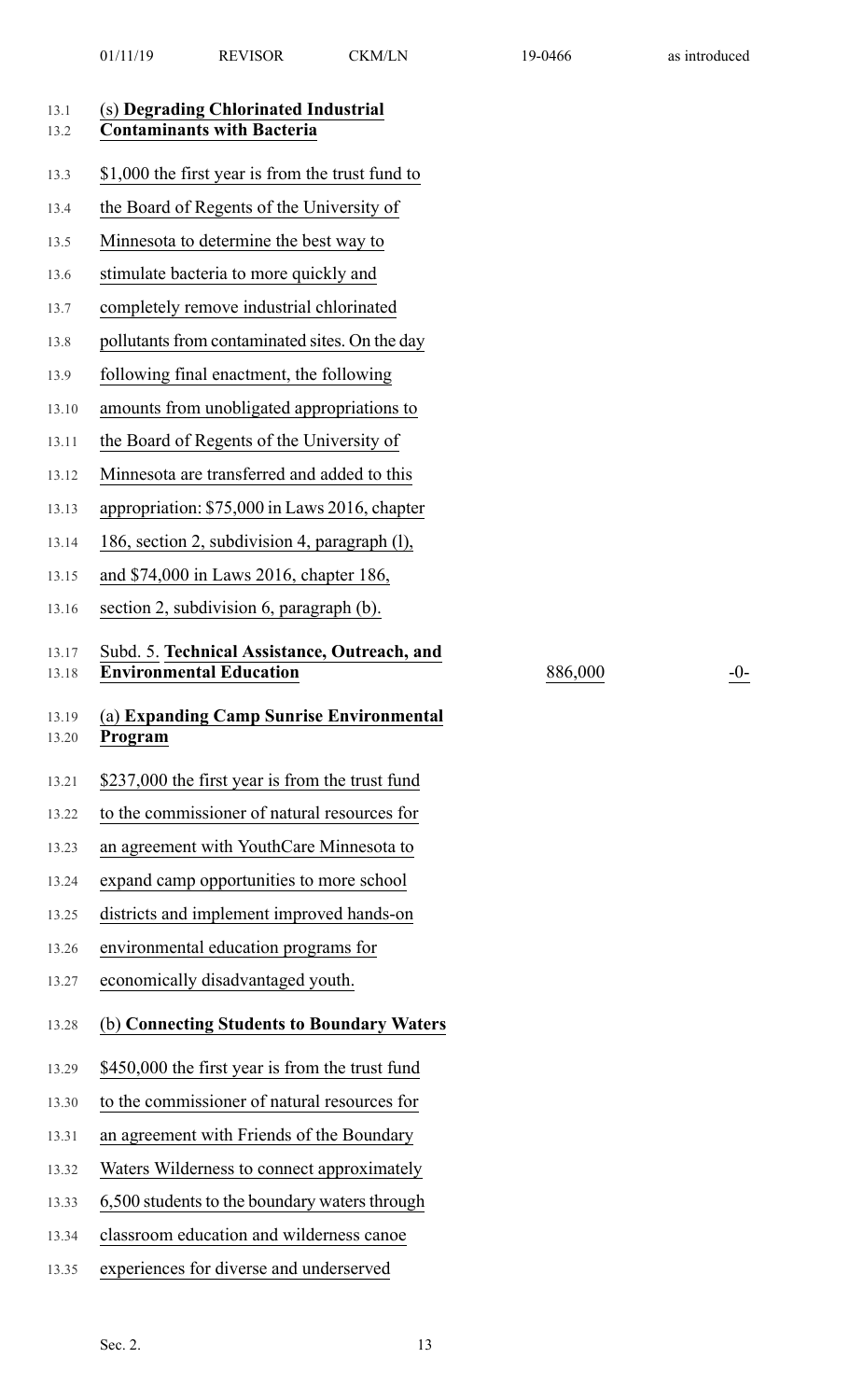| 14.1           | populations across Minnesota. This                                              |
|----------------|---------------------------------------------------------------------------------|
| 14.2           | appropriation is available until June 30, 2023,                                 |
| 14.3           | by which time the project must be completed                                     |
| 14.4           | and final products delivered.                                                   |
| 14.5<br>14.6   | (c) Mississippi National River and Recreation<br><b>Area Forest Restoration</b> |
| 14.7           | \$199,000 the first year is from the trust fund                                 |
| 14.8           | to the commissioner of natural resources for                                    |
| 14.9           | an agreement with the Mississippi Park                                          |
| 14.10          | Connection to work with Conservation Corps                                      |
| 14.11          | Minnesota, local communities, and volunteers                                    |
| 14.12          | to address the loss of ash trees to emerald ash                                 |
| 14.13          | borer by planting approximately 15,000 native                                   |
| 14.14          | trees and plants in affected areas in the                                       |
| 14.15          | Mississippi National River and Recreation                                       |
| 14.16          | Area.                                                                           |
| 14.17          | Subd. 6. Aquatic and Terrestrial Invasive                                       |
| 14.18          | <b>Species</b><br>3,100,0                                                       |
| 14.19<br>14.20 | (a) Building Knowledge and Capacity to Solve<br><b>AIS Problems</b>             |
| 14.21          | \$3,000,000 the first year is from the trust fund                               |
| 14.22          | to the Board of Regents of the University of                                    |
| 14.23          | Minnesota to support the Minnesota Aquatic                                      |
| 14.24          | Invasive Species Research Center in                                             |
| 14.25          | developing solutions to Minnesota's aquatic                                     |
| 14.26          | invasive species problems through research,                                     |
| 14.27          | control, prevention, outreach, and early                                        |
| 14.28          | detection of existing and emerging aquatic                                      |
| 14.29          | invasive species threats. This appropriation is                                 |
| 14.30          | available until June 30, 2023, by which time                                    |
| 14.31          | the project must be completed and final                                         |
| 14.32          | products delivered.                                                             |
| 14.33          | (b) Oak Wilt Suppression at its Northern Edge                                   |
| 14.34          | \$100,000 the first year is from the trust fund                                 |

 $\frac{300}{-0}$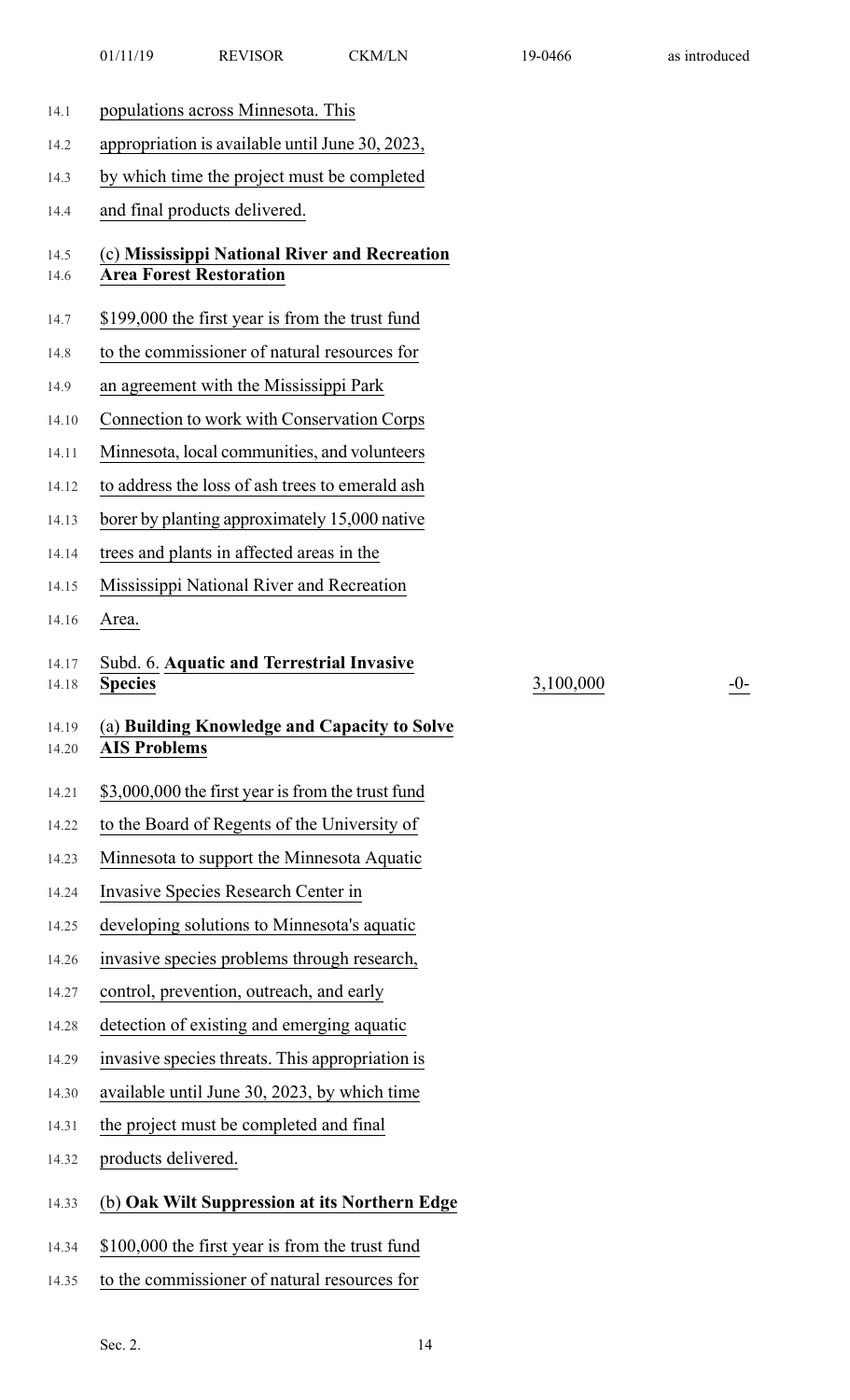| 15.1           | an agreement with Morrison Soil and Water                                  |           |     |
|----------------|----------------------------------------------------------------------------|-----------|-----|
| 15.2           | Conservation District to eradicate the                                     |           |     |
| 15.3           | northern-most occurrences of oak wilt in the                               |           |     |
| 15.4           | state through mechanical means on select                                   |           |     |
| 15.5           | private properties to prevent oak wilt's spread                            |           |     |
| 15.6           | to healthy state forest habitats.                                          |           |     |
| 15.7           | Subd. 7. Air Quality and Renewable Energy                                  | 1,485,000 | -0- |
| 15.8<br>15.9   | (a) Development of Clean Energy Storage<br><b>Systems for Farms</b>        |           |     |
| 15.10          | \$650,000 the first year is from the trust fund                            |           |     |
| 15.11          | to the Board of Regents of the University of                               |           |     |
| 15.12          | Minnesota for the West Central Research and                                |           |     |
| 15.13          | Outreach Center at Morris to develop and test                              |           |     |
| 15.14          | novel clean energy storage systems for farms                               |           |     |
| 15.15          | using wind-generated ammonia to displace                                   |           |     |
| 15.16          | fossil fuels and reduce greenhouse gas                                     |           |     |
| 15.17          | emissions. This appropriation is subject to                                |           |     |
| 15.18          | Minnesota Statutes, section 116P.10.                                       |           |     |
| 15.19<br>15.20 | (b) White Earth Nation Community Solar for<br><b>Economic Resilience</b>   |           |     |
| 15.21          | \$500,000 the first year is from the trust fund                            |           |     |
| 15.22          | to the commissioner of natural resources for                               |           |     |
| 15.23          | an agreement with Rural Renewable Energy                                   |           |     |
| 15.24          | Alliance to install a 200-kW White Earth                                   |           |     |
| 15.25          | community-owned solar garden to reduce                                     |           |     |
| 15.26          | greenhouse gas emissions, increase economic                                |           |     |
| 15.27          | development through environmental education                                |           |     |
| 15.28          | and solar workforce training, and improve                                  |           |     |
| 15.29          | energy resilience.                                                         |           |     |
| 15.30<br>15.31 | (c) Sustainable Solar Energy from Agricultural<br><b>Plant By-Products</b> |           |     |
| 15.32          | \$185,000 the first year is from the trust fund                            |           |     |
| 15.33          | to the Board of Regents of the University of                               |           |     |

15.34 Minnesota, Morris, to use regional plant-based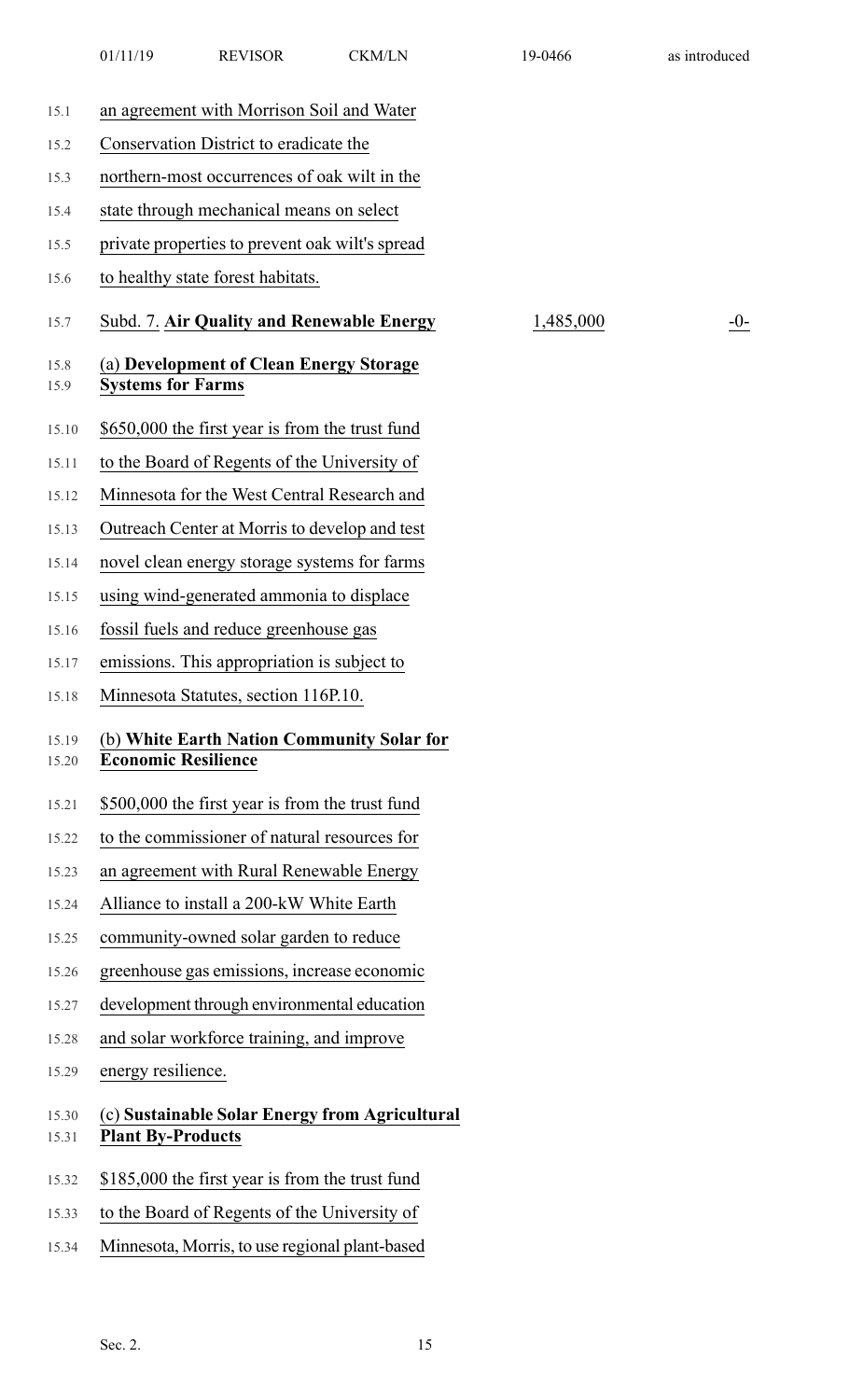|                | 01/11/19                  | <b>REVISOR</b>                                                                      | <b>CKM/LN</b>                                | 19-0466   | as introduced |
|----------------|---------------------------|-------------------------------------------------------------------------------------|----------------------------------------------|-----------|---------------|
| 16.1           |                           | agricultural by-products to fabricate solar cells                                   |                                              |           |               |
| 16.2           |                           | for creating renewable and affordable energy.                                       |                                              |           |               |
| 16.3<br>16.4   | <b>Resilience Plan</b>    |                                                                                     | (d) Morris Energy and Environment Community  |           |               |
| 16.5           |                           | \$150,000 the first year is from the trust fund                                     |                                              |           |               |
| 16.6           |                           | to the commissioner of natural resources for                                        |                                              |           |               |
| 16.7           |                           | an agreement with the city of Morris to                                             |                                              |           |               |
| 16.8           |                           | develop and begin implementing community                                            |                                              |           |               |
| 16.9           |                           | resilience plans for energy and the                                                 |                                              |           |               |
| 16.10          |                           | environment and to create a model guide for                                         |                                              |           |               |
| 16.11          |                           | other Minnesota communities to create and                                           |                                              |           |               |
| 16.12          |                           | implement their own plans.                                                          |                                              |           |               |
| 16.13<br>16.14 | <b>Water, and Habitat</b> |                                                                                     | Subd. 8. Methods to Protect or Restore Land, | 4,453,000 | $-0-$         |
| 16.15<br>16.16 |                           | (a) Saving Endangered Pollinators through<br><b>Data-Driven Prairie Restoration</b> |                                              |           |               |
| 16.17          |                           | \$800,000 the first year is from the trust fund.                                    |                                              |           |               |
| 16.18          |                           | Of this amount, \$630,000 is to the Minnesota                                       |                                              |           |               |
| 16.19          |                           | Zoological Garden and \$170,000 is to the                                           |                                              |           |               |
| 16.20          |                           | commissioner of natural resources to                                                |                                              |           |               |
| 16.21          |                           | reestablish populations of Minnesota's                                              |                                              |           |               |
| 16.22          |                           | imperiled butterflies through reintroductions                                       |                                              |           |               |
| 16.23          |                           | and prairie restorations and by developing                                          |                                              |           |               |
| 16.24          |                           | foundational habitat recommendations for                                            |                                              |           |               |
| 16.25          |                           | preventing future extinctions. This                                                 |                                              |           |               |
| 16.26          |                           | appropriation is available until June 30, 2023,                                     |                                              |           |               |
| 16.27          |                           | by which time the project must be completed                                         |                                              |           |               |
| 16.28          |                           | and final products delivered.                                                       |                                              |           |               |
| 16.29<br>16.30 | <b>Using Silvopasture</b> | (b) Promoting and Restoring Oak Savanna                                             |                                              |           |               |
| 16.31          |                           | \$750,000 the first year is from the trust fund                                     |                                              |           |               |
| 16.32          |                           | to the Board of Regents of the University of                                        |                                              |           |               |
| 16.33          |                           | Minnesota to demonstrate, evaluate, and                                             |                                              |           |               |
| 16.34          |                           | increase adoption of the combined use of                                            |                                              |           |               |
| 16.35          |                           | intensive tree, forage, and livestock                                               |                                              |           |               |
|                |                           |                                                                                     |                                              |           |               |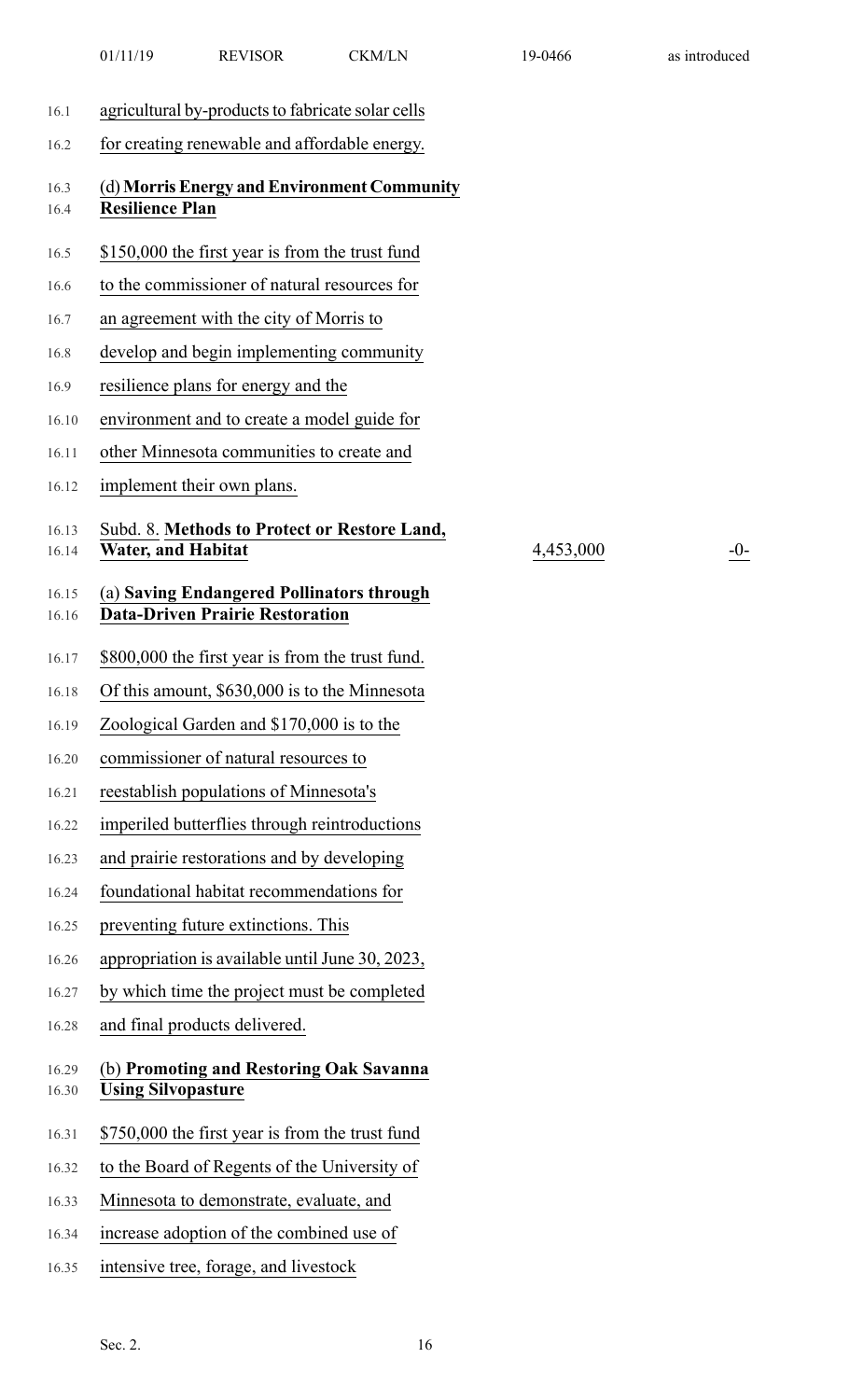- 17.1 management as a method to restore threatened
- 17.2 oak savanna habitats.
- 17.3 (c) **Sauk River Dam Removal and Rock Rapids** 17.4 **Replacement**
- 17.5 \$2,768,000 the first year is from the trust fund
- 17.6 to the commissioner of natural resources for
- 17.7 an agreement with the city of Melrose to
- 17.8 remove an existing fixed-elevation dam,
- 17.9 construct a rock arch rapids, and conduct
- 17.10 in-stream and shoreline habitat restoration to
- 17.11 improve water quality and native fish passage
- 17.12 in the Sauk River. This project requires a
- 17.13 match of at least \$1,400,000 that must be
- 17.14 secured before trust fund money is spent. At
- 17.15 least \$700,000 of this match must come from
- 17.16 the city of Melrose. City of Melrose expenses
- 17.17 for the Sauk River dam removal and rock
- 17.18 rapids replacement incurred before July 1,
- 17.19 2019, may be counted toward the match.

#### 17.20 (d) **Conserving and Monitoring Minnesota's** 17.21 **Rare Arctic Plants**

- 17.22 \$135,000 the first year is from the trust fund
- 17.23 to the Board of Regents of the University of
- 17.24 Minnesota to provide monitoring and invasive
- 17.25 species removal to conserve rare and
- 17.26 endangered arctic plants on Minnesota's North
- 17.27 Shore. This appropriation is available until
- 17.28 June 30, 2023, by which time the project must
- 17.29 be completed and final products delivered.
- 17.30 Subd. 9. **Land Acquisition, Habitat, and** 17.31 **Recreation**

17.32 (a) **Minnesota Scientific and Natural Areas**

17.33 \$3,500,000 the first year is from the trust fund

17.34 to the commissioner of natural resources for

17.35 the scientific and natural areas(SNA) program

25,101,000 -0-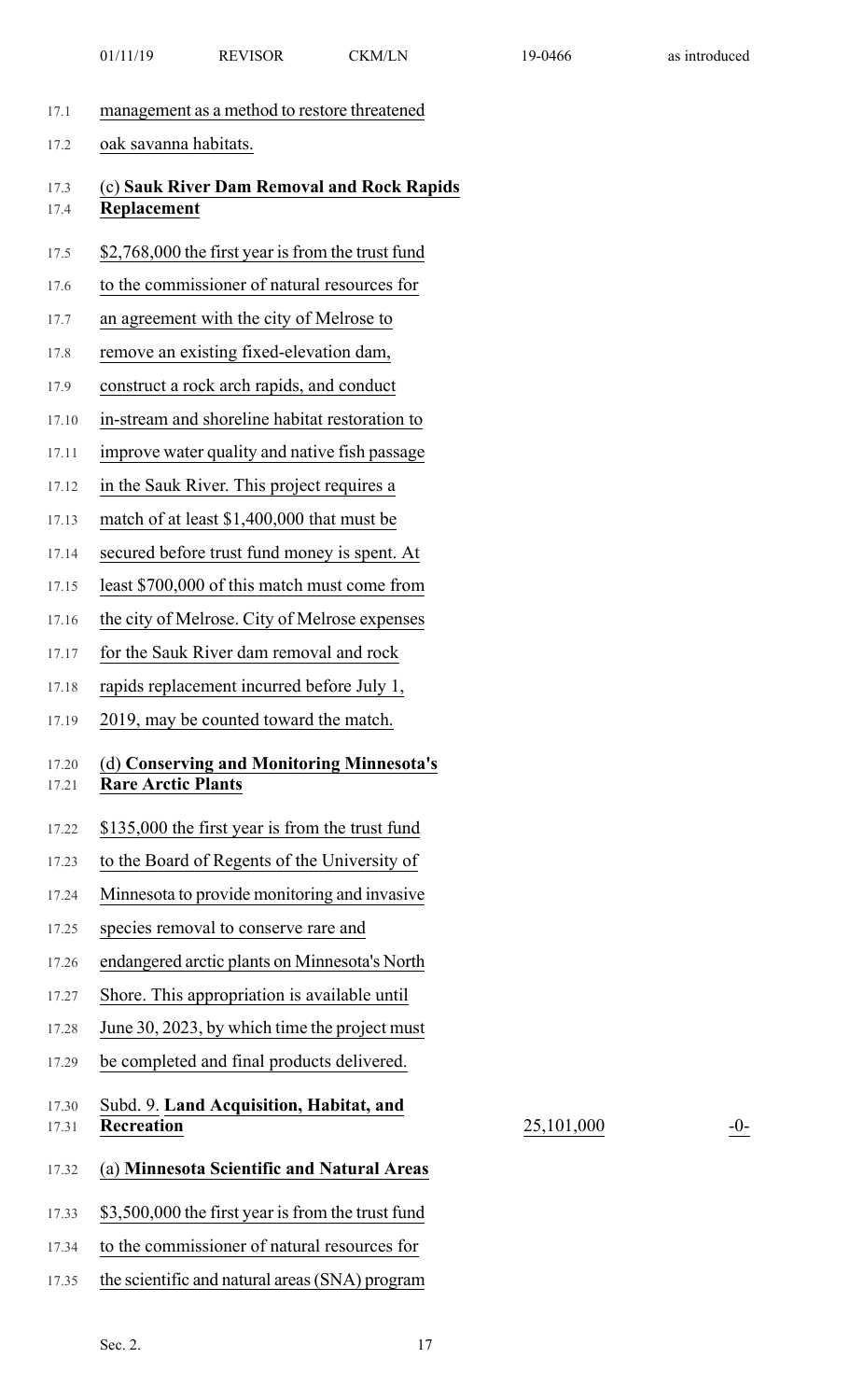| 18.1           | to restore and enhance wildlife habitat on                       |
|----------------|------------------------------------------------------------------|
| 18.2           | SNAs, increase public involvement and                            |
| 18.3           | outreach, and strategically acquire high-quality                 |
| 18.4           | lands that meet criteria for SNAs under                          |
| 18.5           | Minnesota Statutes, section 86A.05, from                         |
| 18.6           | willing sellers. A list of proposed acquisitions                 |
| 18.7           | and restorations is required in the work plan.                   |
| 18.8<br>18.9   | (b) Grants for Local Parks, Trails, and Natural<br><b>Areas</b>  |
| 18.10          | \$3,000,000 the first year is from the trust fund                |
| 18.11          | to the commissioner of natural resources to                      |
| 18.12          | solicit, rank, and fund competitive matching                     |
| 18.13          | grants for local parks, trail connections, and                   |
| 18.14          | natural and scenic areas under Minnesota                         |
| 18.15          | Statutes, section 85.019. The appropriation is                   |
| 18.16          | for local nature-based recreation, connections                   |
| 18.17          | to regional and state natural areas, and                         |
| 18.18          | recreation facilities and not for athletic                       |
| 18.19          | facilities such as sport fields, courts, and                     |
| 18.20          | playgrounds.                                                     |
| 18.21<br>18.22 | (c) Minnesota State Parks and State Trails<br><b>In-Holdings</b> |
| 18.23          | \$2,000,000 the first year is from the trust fund                |
| 18.24          | to the commissioner of natural resources to                      |
| 18.25          | acquire high-priority in-holdings from willing                   |
| 18.26          | sellers within the legislatively authorized                      |
| 18.27          | boundaries of state parks and trails to protect                  |
| 18.28          | Minnesota's natural heritage, enhance outdoor                    |
| 18.29          | recreational opportunities, and improve the                      |
| 18.30          | efficiency of public land management.                            |
| 18.31          | Priorities include but are not limited to                        |
| 18.32          | Minneopa, St. Croix, Frontenac, and Crow                         |
| 18.33          | Wing State Parks. A list of proposed                             |
| 18.34          | acquisitions is required in the work plan.                       |
| 18.35          | (d) Minnesota State Trails Development                           |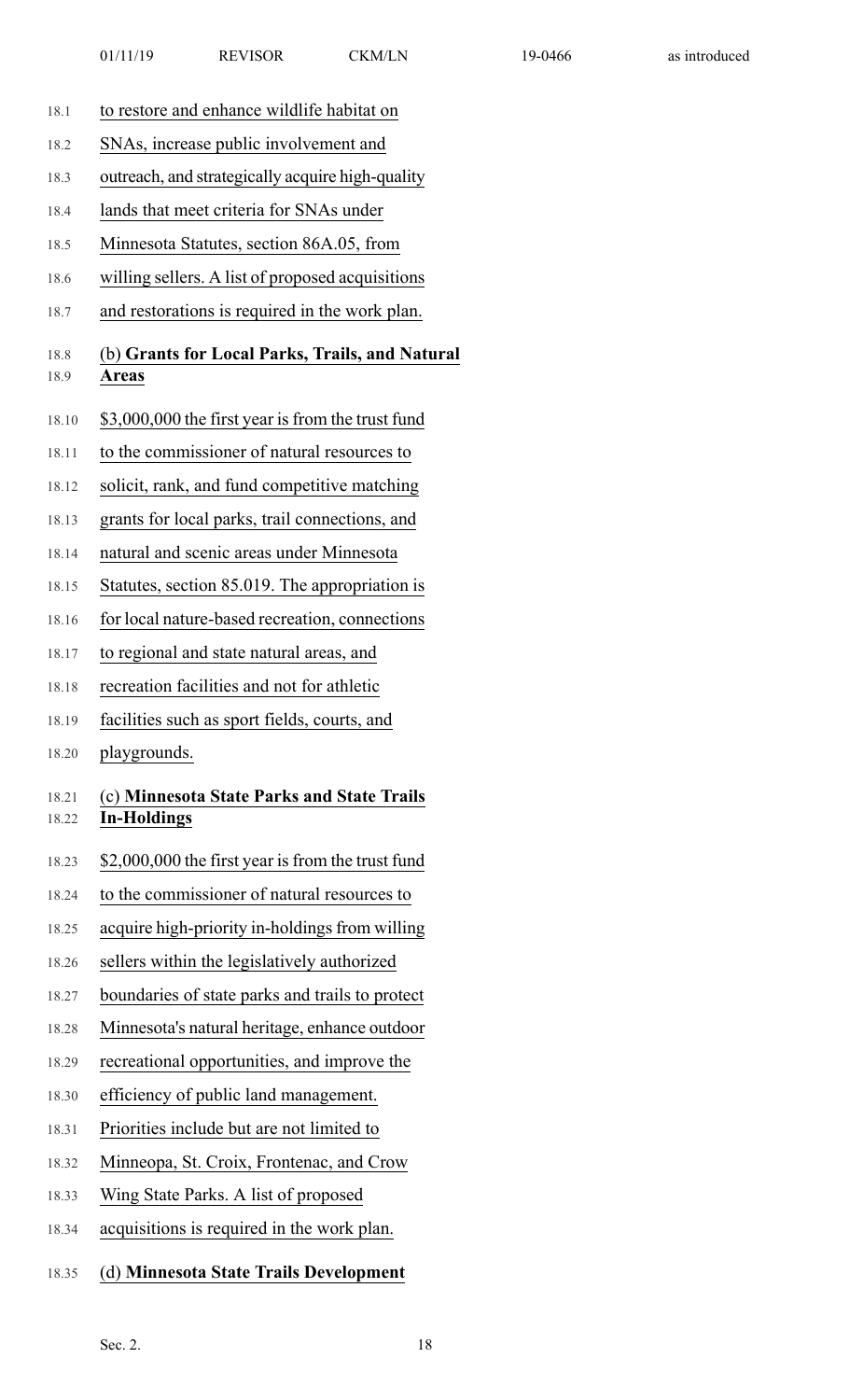| 19.1 |  |  |  | \$5,000,000 the first year is from the trust fund |
|------|--|--|--|---------------------------------------------------|
|------|--|--|--|---------------------------------------------------|

- 19.2 to the commissioner of natural resources to
- 19.3 expand high-priority recreational opportunities
- 19.4 on Minnesota's state trails by developing new
- 19.5 trail segments and rehabilitating, improving,
- 19.6 and enhancing existing state trails.
- 19.7 High-priority trail bridges to rehabilitate or
- 19.8 replace include, but are not limited to, those
- 19.9 on the Arrowhead, Central Lakes,
- 19.10 Harmony-Preston Valley, Matthew Lourey,
- 19.11 and North Shore State Trails. High-priority
- 19.12 trail segments to develop and enhance include,
- 19.13 but are not limited to, the Paul Bunyan,
- 19.14 Gateway, Heartland, Gitchi Gami, and
- 19.15 Minnesota Valley State Trails. A proposed list
- 19.16 of trail projects on legislatively authorized
- 19.17 state trails is required in the work plan. This
- 19.18 appropriation is available until June 30, 2021,
- 19.19 by which time the project must be completed
- 19.20 and final products delivered.

#### 19.21 (e) **National Loon Center**

- 19.22 \$4,000,000 the first year is from the trust fund
- 19.23 to the commissioner of natural resources for
- 19.24 an agreement with the National Loon Center
- 19.25 Foundation, in partnership with a fiscal agent
- 19.26 to be approved by the Legislative-Citizen
- 19.27 Commission on Minnesota Resources, to
- 19.28 construct an approximately 15,000-square-foot
- 19.29 National Loon Center in Cross Lake dedicated
- 19.30 to loon survival, loon habitat protection and
- 19.31 research, and recreation. Of this amount, up
- 19.32 to \$1,449,000 is for planning, design, and
- 19.33 construction of approximately six outdoor
- 19.34 demonstration learning kiosks, interpretive
- 19.35 trails, boardwalks and boat docks, a fishing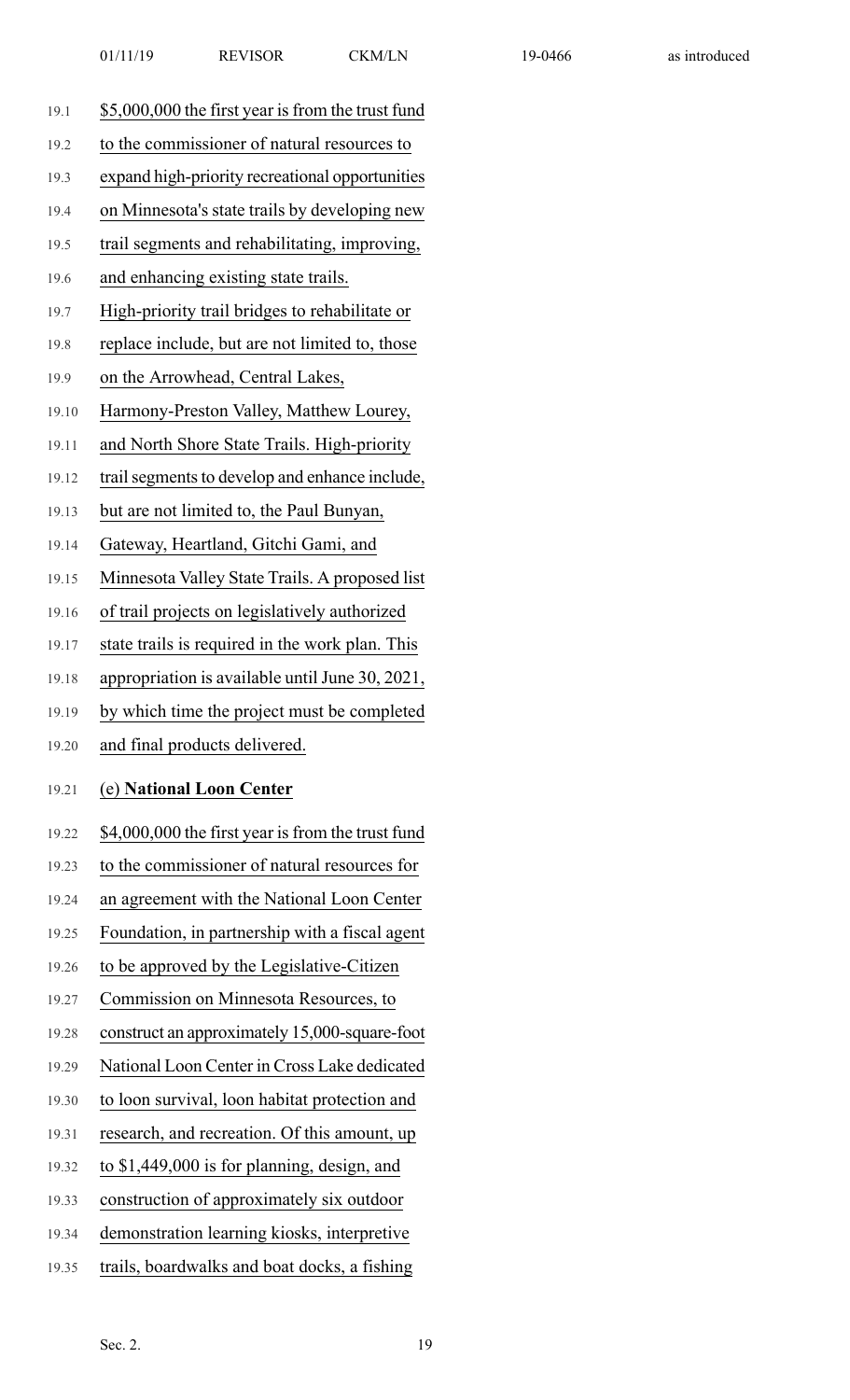| 20.1  | dock, and native landscaping along               |
|-------|--------------------------------------------------|
| 20.2  | approximately 3,100 feet of shoreline. Any       |
| 20.3  | remaining funds are for planning, engineering,   |
| 20.4  | and constructing the building and indoor         |
| 20.5  | exhibits. A land lease commitment of at least    |
| 20.6  | 25 years and fiscal sponsorship must be          |
| 20.7  | secured before any trust fund money is spent.    |
| 20.8  | This project requires a match of at least        |
| 20.9  | \$6,000,000. At least \$2,000,000 of this match  |
| 20.10 | must come from nonstate sources. If naming       |
| 20.11 | rights will be conveyed, the National Loon       |
| 20.12 | Center Foundation must include a plan for this   |
| 20.13 | in the work plan. All matching funds must be     |
| 20.14 | legally committed before any trust fund money    |
| 20.15 | may be spent on planning activities for or       |
| 20.16 | construction of the building and indoor          |
| 20.17 | exhibits. Net income generated from              |
| 20.18 | admissions, naming rights, and memberships       |
| 20.19 | to the National Loon Center as a result of trust |
| 20.20 | fund contributions may be reinvested in the      |
| 20.21 | center's long-term loon conservation efforts     |
| 20.22 | as described in the work plan approved by the    |
| 20.23 | Legislative-Citizen Commission on Minnesota      |
| 20.24 | Resources according to Minnesota Statutes,       |
| 20.25 | section 116P.10.                                 |
| 20.26 | (f) Accessible Fishing Piers                     |
| 20.27 | \$320,000 the first year is from the trust fund  |
| 20.28 | to the commissioner of natural resources to      |
| 20.29 | provide accessible fishing piers in locations    |
| 20.30 | that have a high potential to serve new angling  |
| 20.31 | communities, underserved populations, and        |
| 20.32 | anglers with physical disabilities. This         |

- 20.33 appropriation is available until June 30, 2021,
- 20.34 by which time the project must be completed
- 20.35 and final products delivered.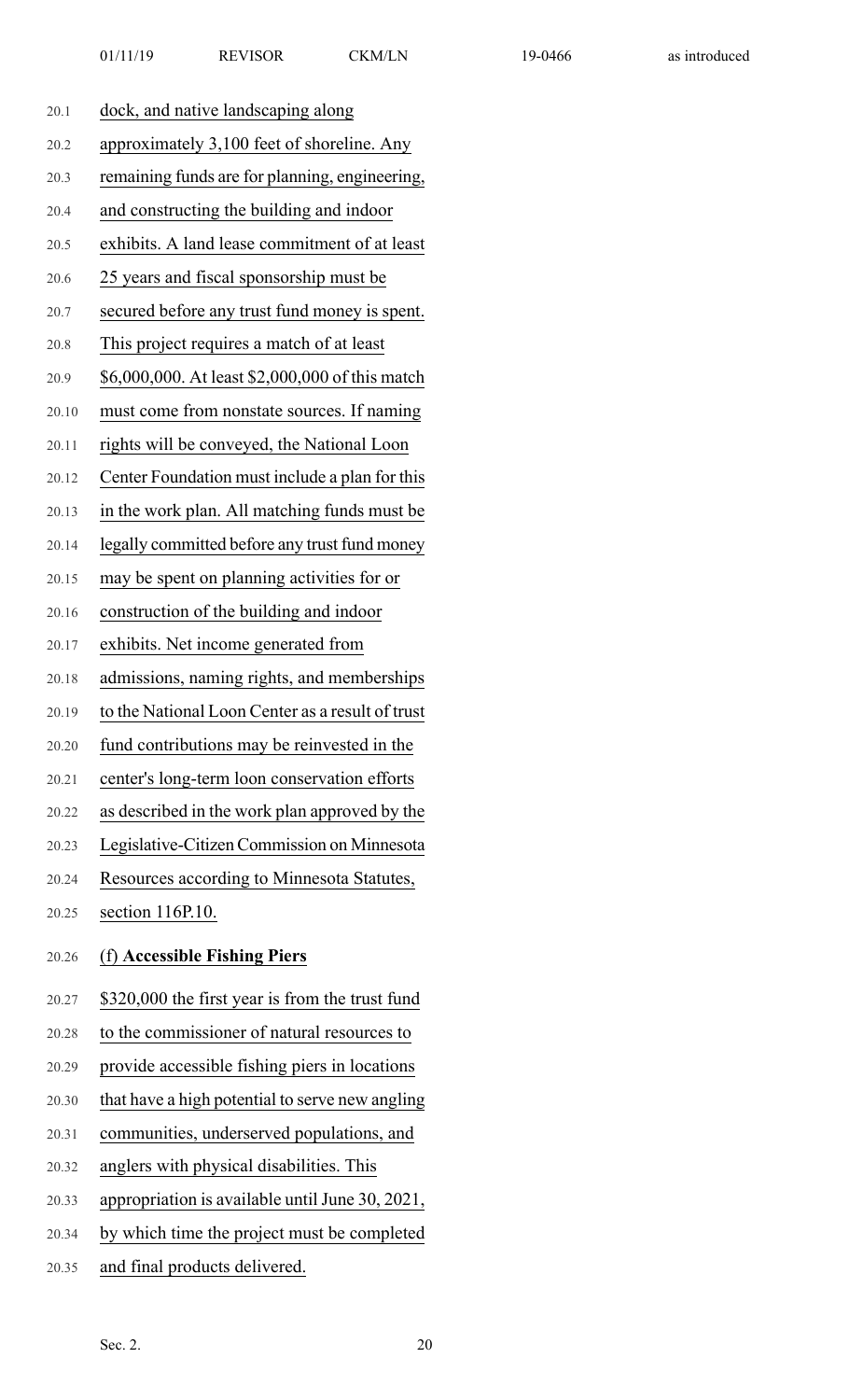| \$3,000,000 the first year is from the trust fund<br>to the commissioner of natural resources for<br>an agreement with the St. Louis and Lake<br>Counties Regional Railroad Authority for<br>environmental assessment, permitting, |
|------------------------------------------------------------------------------------------------------------------------------------------------------------------------------------------------------------------------------------|
|                                                                                                                                                                                                                                    |
|                                                                                                                                                                                                                                    |
|                                                                                                                                                                                                                                    |
|                                                                                                                                                                                                                                    |
|                                                                                                                                                                                                                                    |
| right-of-way easements or other acquisition                                                                                                                                                                                        |
|                                                                                                                                                                                                                                    |
| construction of four trail segments beginning                                                                                                                                                                                      |
| and ending at the following approximate                                                                                                                                                                                            |
|                                                                                                                                                                                                                                    |
| Management Area to County Road 21,                                                                                                                                                                                                 |
| Embarrass to Kugler, County Road 128 to the                                                                                                                                                                                        |
| Eagles Nest Town Hall, and Wolf Creek to                                                                                                                                                                                           |
|                                                                                                                                                                                                                                    |
| (h) Britton Peak to Lutsen Mountain Bike Trail                                                                                                                                                                                     |
| \$300,000 the first year is from the trust fund                                                                                                                                                                                    |
| to the commissioner of natural resources for                                                                                                                                                                                       |
| an agreement with the Superior Cycling                                                                                                                                                                                             |
| Association to create a sustainably designed                                                                                                                                                                                       |
| single-track mountain bike trail connecting                                                                                                                                                                                        |
| trail clusters and trailheads between Britton                                                                                                                                                                                      |
| Peak in Tofte and Lutsen Mountains as part                                                                                                                                                                                         |
| of northeast Minnesota's effort to become a                                                                                                                                                                                        |
|                                                                                                                                                                                                                                    |
| appropriation is available until June 30, 2021,                                                                                                                                                                                    |
| by which time the project must be completed                                                                                                                                                                                        |
|                                                                                                                                                                                                                                    |
| (i) Preserving Avon Hills with Reverse-Bidding                                                                                                                                                                                     |
| \$1,600,000 the first year is from the trust fund                                                                                                                                                                                  |
| to the commissioner of natural resources for                                                                                                                                                                                       |
| an agreement with Saint John's University in                                                                                                                                                                                       |
| cooperation with Minnesota Land Trust to                                                                                                                                                                                           |
|                                                                                                                                                                                                                                    |

21.35 restore and enhance protected lands, provide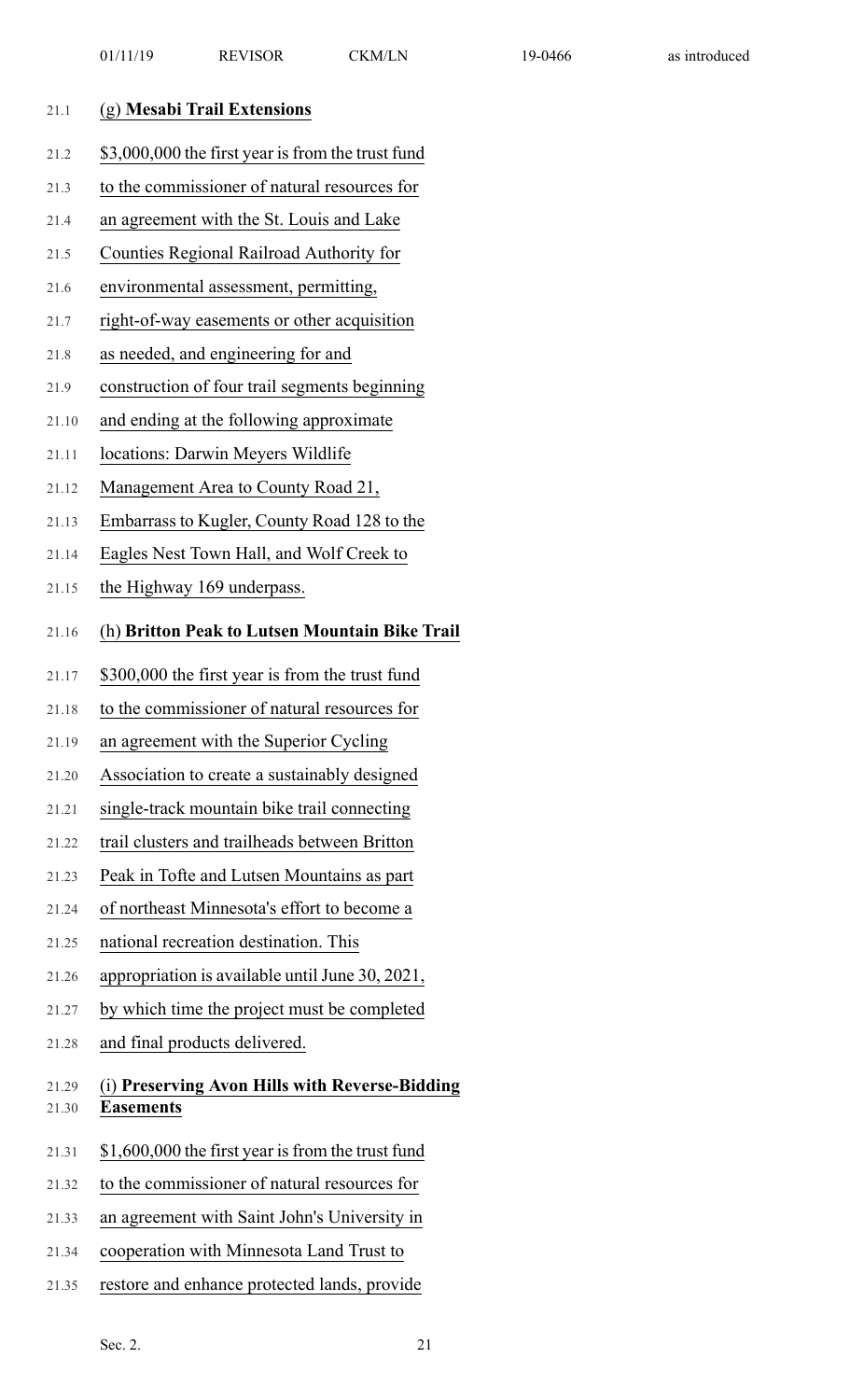| 22.1  | public outreach, and prepare management         |
|-------|-------------------------------------------------|
| 22.2  | plans for and use a reverse-bid ranking system  |
| 22.3  | to secure permanent conservation easements      |
| 22.4  | on high-quality natural habitat in the Avon     |
| 22.5  | Hills area of Stearns County. Of this amount,   |
| 22.6  | up to \$168,000 is for use by Minnesota Land    |
| 22.7  | Trust in a monitoring fund as approved in the   |
| 22.8  | work plan and subject to Minnesota Statutes,    |
| 22.9  | section 116P.20. An annual financial report is  |
| 22.10 | required for any monitoring, management, and    |
| 22.11 | enforcement fund, including expenditures from   |
| 22.12 | the fund. A proposed list of acquisitions and   |
| 22.13 | restorations must be provided in the work plan. |
| 22.14 | This appropriation is available until June 30,  |
| 22.15 | 2024, by which time the project must be         |
| 22.16 | completed and final products delivered.         |
| 22.17 | (j) Birch Lake Recreation Area Campground       |
|       |                                                 |
| 22.18 | \$350,000 the first year is from the trust fund |
| 22.19 | to the commissioner of natural resources for    |
| 22.20 | an agreement with the city of Babbitt to        |
| 22.21 | expand Birch Lake Recreation Area by adding     |
| 22.22 | a new campground for recreational vehicles      |
| 22.23 | and tent campers. This project requires a       |
| 22.24 | match of at least \$2,800,000 that must be      |
| 22.25 | secured before trust fund money is spent. At    |
| 22.26 | least \$800,000 of this match must come from    |
| 22.27 | the city of Babbitt. Net income generated from  |
| 22.28 | admissions to the campground created as a       |
| 22.29 | result of trust fund contributions may be       |
| 22.30 | reinvested into the campground's long-term      |
| 22.31 | operations as described in the work plan        |
| 22.32 | approved by the Legislative-Citizen             |
| 22.33 | <b>Commission on Minnesota Resources</b>        |
| 22.34 | according to Minnesota Statutes, section        |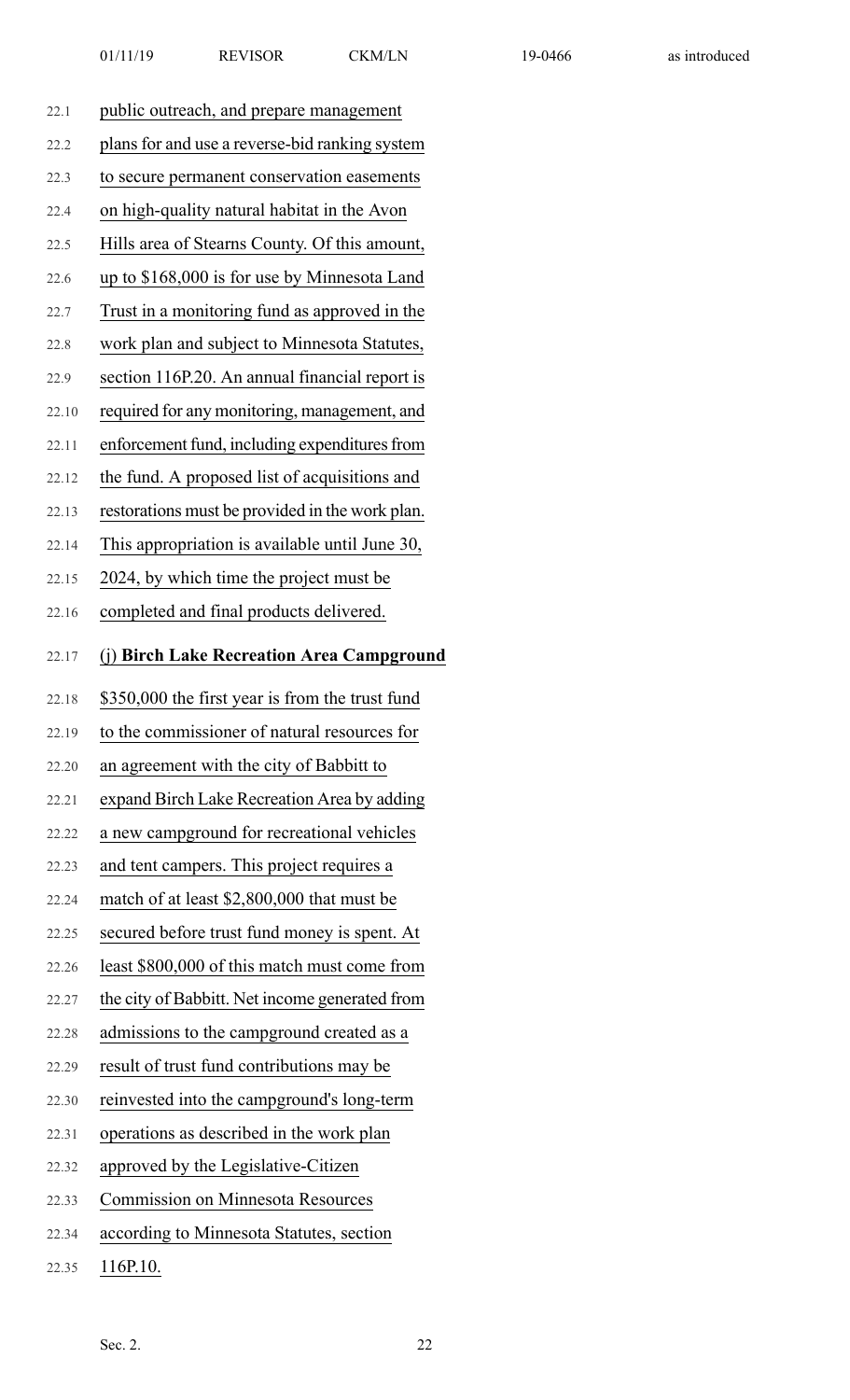| 23.1           | (k) Bailey Lake Trail and Fishing Pier                          |
|----------------|-----------------------------------------------------------------|
| 23.2           | \$550,000 the first year is from the trust fund                 |
| 23.3           | to the commissioner of natural resources for                    |
| 23.4           | an agreement with the city of Virginia to                       |
| 23.5           | reconstruct the existing Bailey Lake Trail and                  |
| 23.6           | construct a new fishing pier on Bailey Lake                     |
| 23.7           | that is accessible from the trail.                              |
| 23.8           | (1) Vergas Long Lake Trail                                      |
| 23.9           | \$290,000 the first year is from the trust fund                 |
| 23.10          | to the commissioner of natural resources for                    |
| 23.11          | an agreement with the city of Vergas to                         |
| 23.12          | construct a bicycle and pedestrian bridge, trail,               |
| 23.13          | and floating boardwalk along Long Lake                          |
| 23.14          | including shoreline restoration and                             |
| 23.15          | stabilization with native plants. This                          |
| 23.16          | appropriation is available until June 30, 2021,                 |
| 23.17          | by which time the project must be completed                     |
| 23.18          | and final products delivered.                                   |
| 23.19<br>23.20 | (m) Glacial Edge Trail and Downtown<br><b>Pedestrian Bridge</b> |
| 23.21          | \$600,000 the first year is from the trust fund                 |
| 23.22          | to the commissioner of natural resources for                    |
| 23.23          | an agreement with the city of Fergus Falls to                   |
| 23.24          | acquire easements for and construct a trail                     |
| 23.25          | along the Otter Tail River in downtown Fergus                   |
| 23.26          | Falls and a bicycle and pedestrian bridge                       |
| 23.27          | crossing the river. This appropriation is                       |
| 23.28          | available until June 30, 2021, by which time                    |
| 23.29          | the project must be completed and final                         |
| 23.30          | products delivered.                                             |
| 23.31          | (n) Crane Lake to Vermilion Falls Trail                         |
| 23.32          | \$400,000 the first year is from the trust fund                 |

- 23.33 to the commissioner of natural resources for
- 23.34 an agreement with St. Louis County in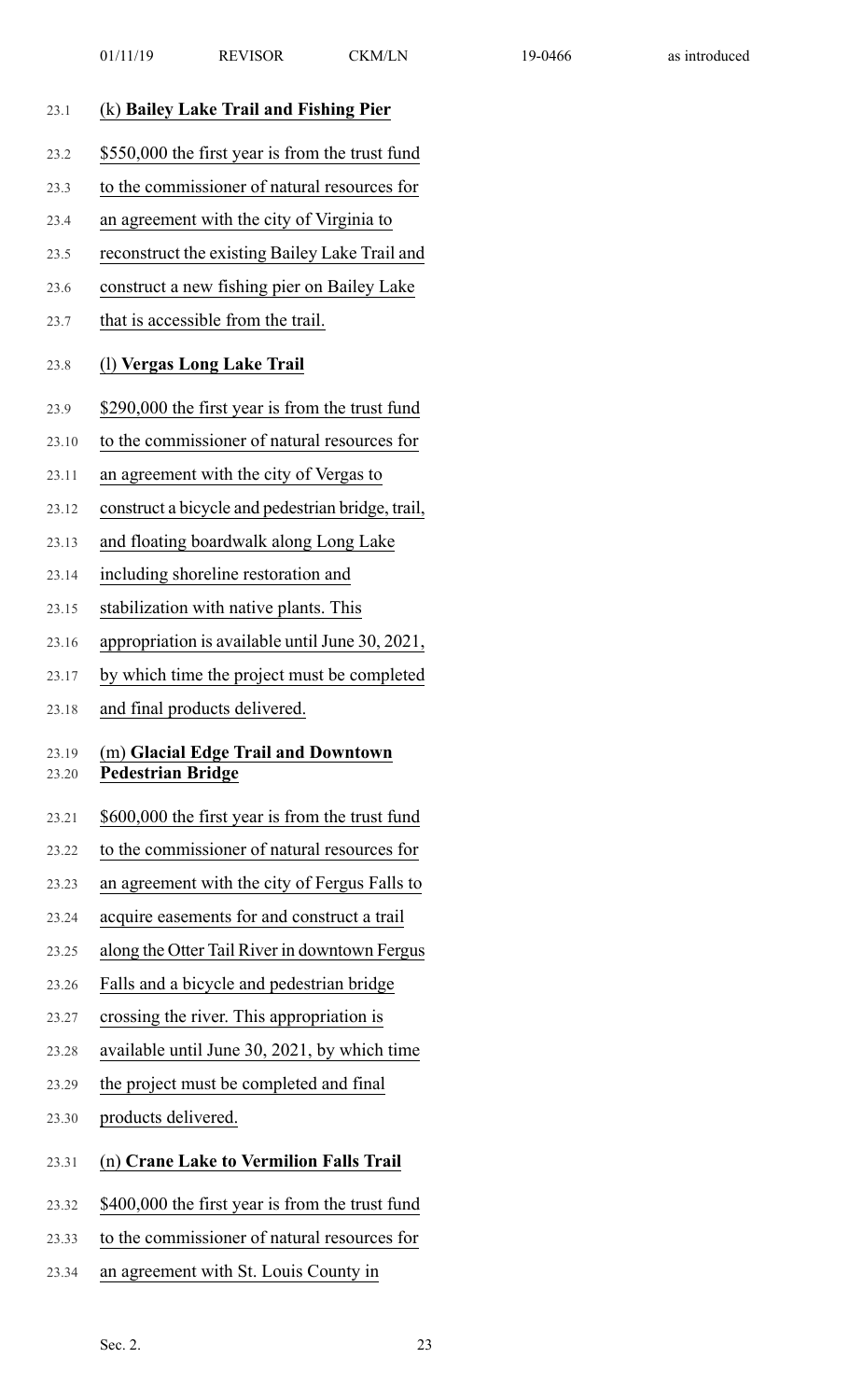| 24.1           | cooperation with Voyageur Country ATV                                   |           |       |
|----------------|-------------------------------------------------------------------------|-----------|-------|
| 24.2           | Club to designate and improve a wooded trail                            |           |       |
| 24.3           | from Crane Lake to Vermilion Falls to                                   |           |       |
| 24.4           | accommodate all-terrain vehicle and                                     |           |       |
| 24.5           | snowmobile users. This appropriation is                                 |           |       |
| 24.6           | available until June 30, 2021, by which time                            |           |       |
| 24.7           | the project must be completed and final                                 |           |       |
| 24.8           | products delivered.                                                     |           |       |
| 24.9<br>24.10  | (o) Restoring Five Sections of Superior Hiking<br><b>Trail</b>          |           |       |
| 24.11          | \$191,000 the first year is from the trust fund                         |           |       |
| 24.12          | to the commissioner of natural resources for                            |           |       |
| 24.13          | an agreement with the Superior Hiking Trail                             |           |       |
| 24.14          | Association to restore and repair the most                              |           |       |
| 24.15          | damaged parts of five sections of the Superior                          |           |       |
| 24.16          | Hiking Trail and restore an abandoned route                             |           |       |
| 24.17          | to a natural footpath for hikers.                                       |           |       |
|                |                                                                         |           |       |
| 24.18<br>24.19 | Subd. 10. Administration and Contract<br><b>Agreement Reimbursement</b> | 1,538,000 | $-0-$ |
| 24.20          | (a) Contract Agreement Reimbursement                                    |           |       |
| 24.21          | \$135,000 the first year is from the trust fund                         |           |       |
| 24.22          | to the commissioner of natural resources, at                            |           |       |
| 24.23          | the direction of the Legislative-Citizen                                |           |       |
| 24.24          | Commission on Minnesota Resources, for                                  |           |       |
| 24.25          | expenses incurred for preparing and                                     |           |       |
| 24.26          | administering contracts for the agreements                              |           |       |
| 24.27          | specified in this section. The commissioner                             |           |       |
| 24.28          | must provide documentation to the                                       |           |       |
| 24.29          | Legislative-Citizen Commission on Minnesota                             |           |       |
| 24.30          | Resources on the expenditure of these funds.                            |           |       |
| 24.31          | This appropriation is available until June 30,                          |           |       |
| 24.32          | 2021, by which time the project must be                                 |           |       |
| 24.33          | completed and final products delivered.                                 |           |       |

## 24.35 **Minnesota Resources(LCCMR) Administration**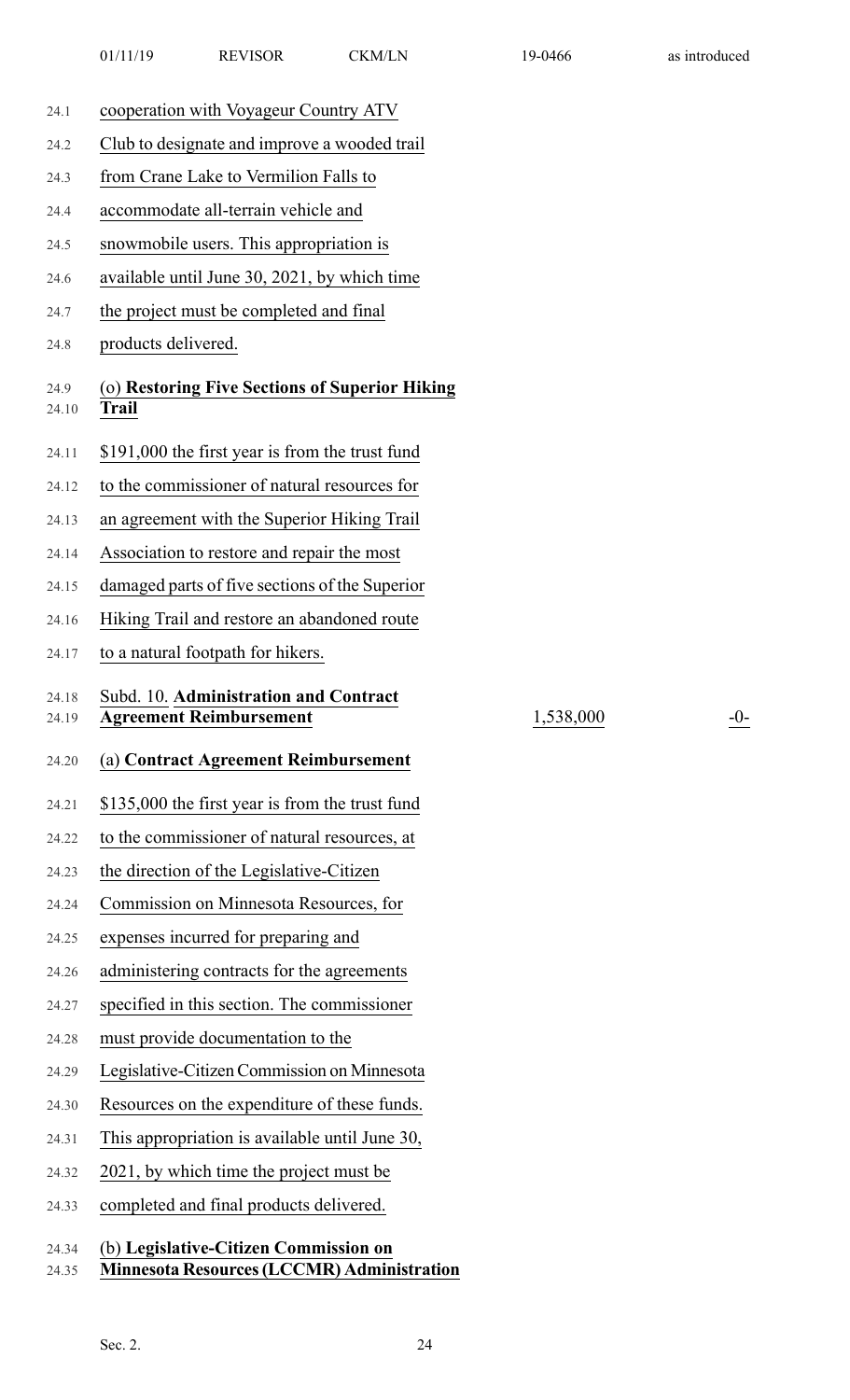| 25.1           | \$1,400,000 the first year is from the trust fund                              |           |       |
|----------------|--------------------------------------------------------------------------------|-----------|-------|
| 25.2           | to the Legislative-Citizen Commission on                                       |           |       |
| 25.3           | Minnesota Resources for administration in                                      |           |       |
| 25.4           | fiscal years 2020 and 2021 as provided in                                      |           |       |
| 25.5           | Minnesota Statutes, section 116P.09,                                           |           |       |
| 25.6           | subdivision 5.                                                                 |           |       |
| 25.7<br>25.8   | (c) Legislative Coordinating Commission (LCC)<br><b>Administration</b>         |           |       |
| 25.9           | \$3,000 the first year is from the trust fund to                               |           |       |
| 25.10          | the Legislative Coordinating Commission for                                    |           |       |
| 25.11          | the website required in Minnesota Statutes,                                    |           |       |
| 25.12          | section 3.303, subdivision 10.                                                 |           |       |
| 25.13<br>25.14 | Subd. 11. Wastewater Treatment<br><b>Recommendations</b>                       | 2,000,000 | $-0-$ |
| 25.15          | (a) Water Infrastructure Funding Program                                       |           |       |
| 25.16          | \$1,500,000 the first year is from the trust fund                              |           |       |
| 25.17          | to the Public Facilities Authority for grants                                  |           |       |
| 25.18          | for wastewater projects under the water                                        |           |       |
| 25.19          | infrastructure funding program under                                           |           |       |
| 25.20          | Minnesota Statutes, section 446A.072, to                                       |           |       |
| 25.21          | home rule and statutory cities and towns with                                  |           |       |
| 25.22          | a population under 5,000. The commissioner                                     |           |       |
| 25.23          | of the Pollution Control Agency must work                                      |           |       |
| 25.24          | with communities that receive grants under                                     |           |       |
| 25.25          | this paragraph to identify pollutant reduction                                 |           |       |
| 25.26          | opportunities related to wastewater projects                                   |           |       |
| 25.27          | funded under this paragraph. This                                              |           |       |
| 25.28          | appropriation is available until June 30, 2023,                                |           |       |
| 25.29          | by which time projects must be completed and                                   |           |       |
| 25.30          | final products delivered.                                                      |           |       |
| 25.31<br>25.32 | (b) Optimizing Local Mechanical and Pond<br><b>Wastewater-Treatment Plants</b> |           |       |
| 25.33          | \$500,000 the first year is from the trust fund                                |           |       |
| 25.34          | to the commissioner of the Pollution Control                                   |           |       |
| 25.35          | Agency for the pilot program created under                                     |           |       |
|                |                                                                                |           |       |

01/11/19 REVISOR CKM/LN 19-0466 as introduced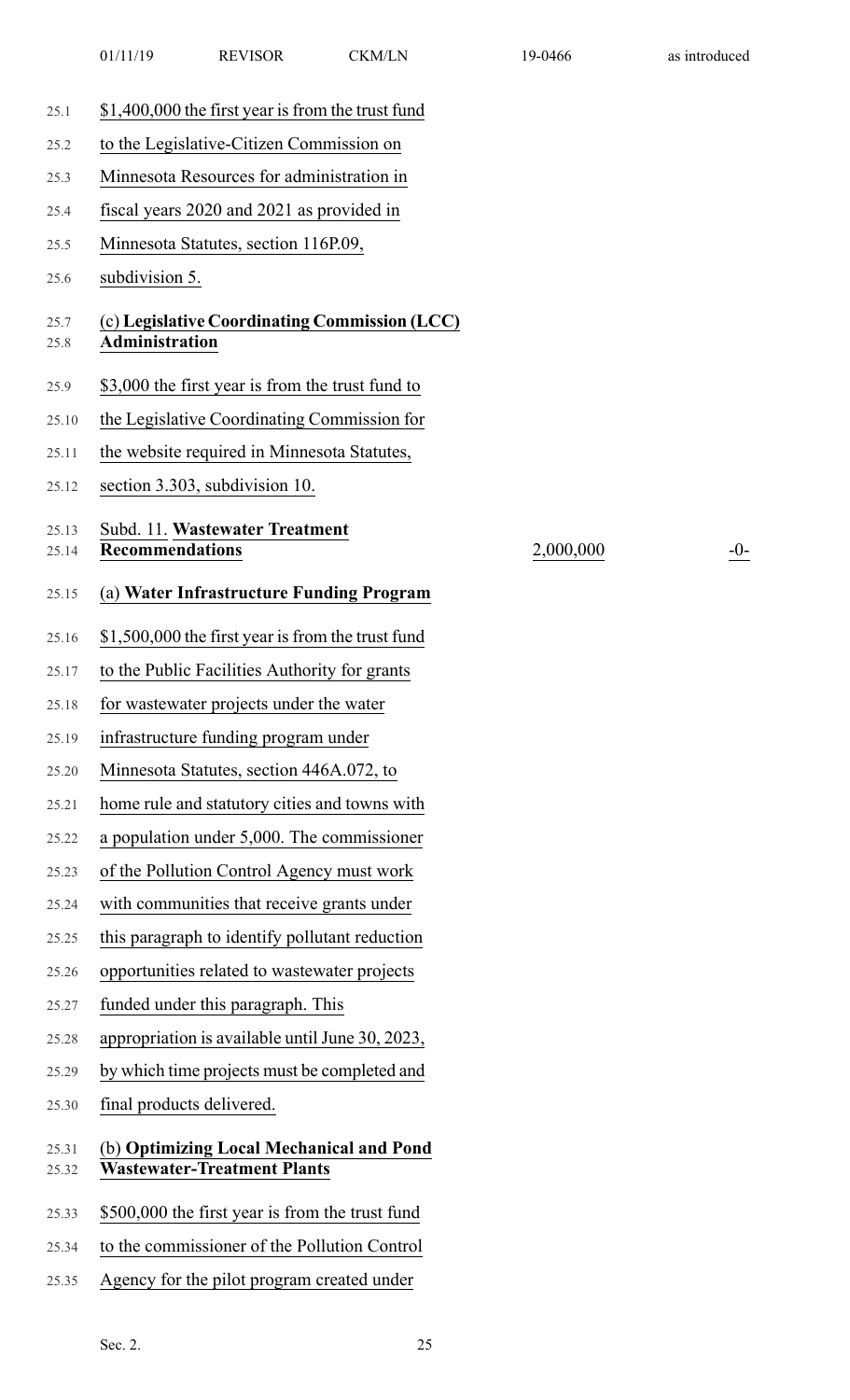| 26.1  | Laws 2018, chapter 214, article 4, section 2,     |
|-------|---------------------------------------------------|
| 26.2  | subdivision 4, paragraph (a). This                |
| 26.3  | appropriation is available until June 30, 2021,   |
| 26.4  | by which time projects must be completed and      |
| 26.5  | final products delivered.                         |
| 26.6  | Subd. 12. Availability of Appropriations          |
| 26.7  | Money appropriated in this section may not        |
| 26.8  | be spent on activities unless they are directly   |
| 26.9  | related to and necessary for a specific           |
| 26.10 | appropriation and are specified in the work       |
| 26.11 | plan approved by the Legislative-Citizen          |
| 26.12 | Commission on Minnesota Resources. Money          |
| 26.13 | appropriated in this section must not be spent    |
| 26.14 | on indirect costs or other institutional overhead |
| 26.15 | charges that are not directly related to and      |
| 26.16 | necessary for a specific appropriation. Costs     |
| 26.17 | that are directly related to and necessary for    |
| 26.18 | an appropriation, including financial services,   |
| 26.19 | human resources, information services, rent,      |
| 26.20 | and utilities, are eligible only if the costs can |
| 26.21 | be clearly justified and individually             |
| 26.22 | documented specific to the appropriation's        |
| 26.23 | purpose and would not be generated by the         |
| 26.24 | recipient but for receipt of the appropriation.   |
| 26.25 | No broad allocations for costs in either dollars  |
| 26.26 | or percentages are allowed. Unless otherwise      |
| 26.27 | provided, the amounts in this section are         |
| 26.28 | available until June 30, 2022, when projects      |
| 26.29 | must be completed and final products              |
| 26.30 | delivered. For acquisition of real property, the  |
| 26.31 | appropriations in this section are available for  |
| 26.32 | an additional fiscal year if a binding contract   |
| 26.33 | for acquisition of the real property is entered   |
| 26.34 | into before the expiration date of the            |
| 26.35 | appropriation. If a project receives a federal    |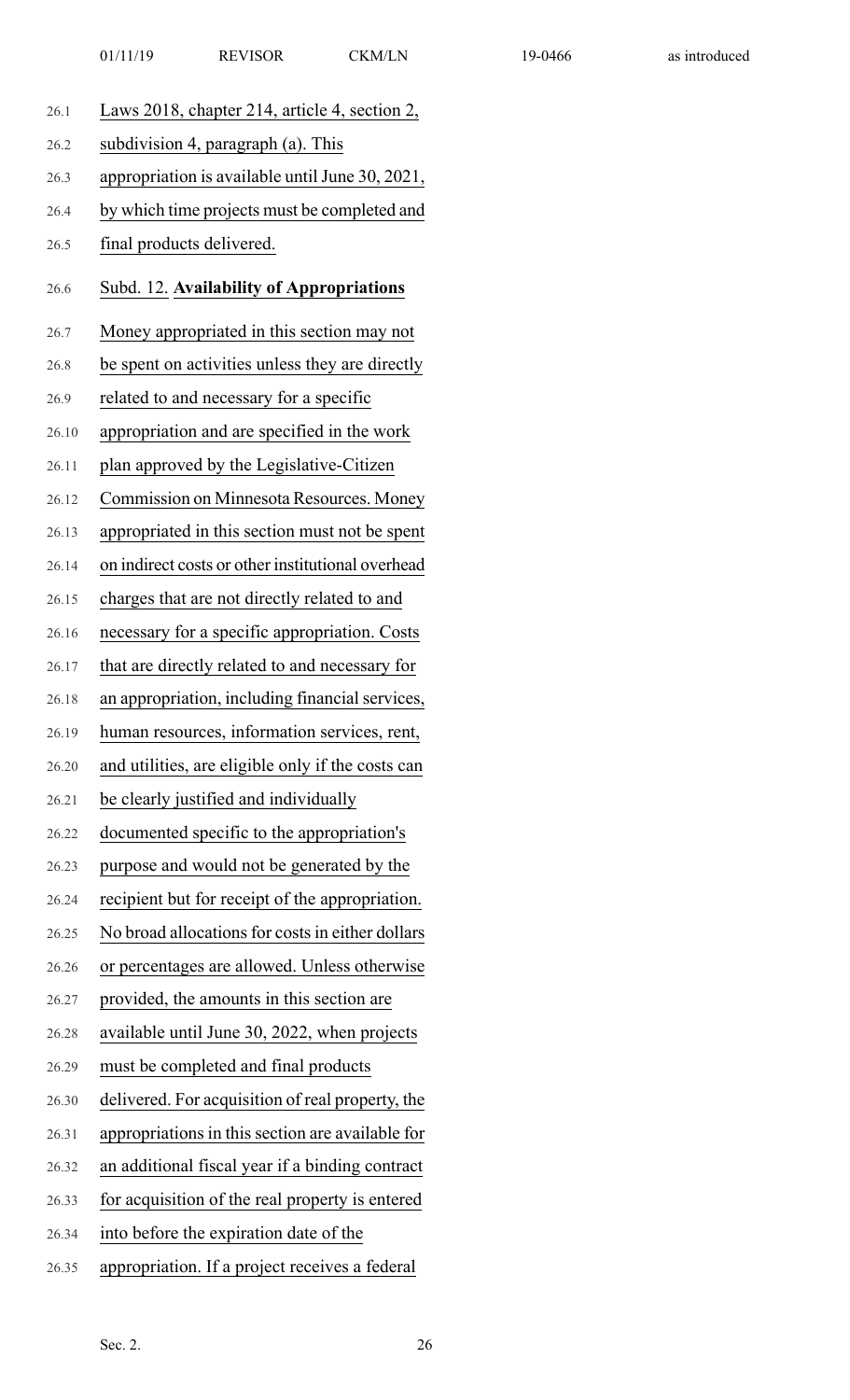| 27.1  | grant, the time period of the appropriation is    |
|-------|---------------------------------------------------|
| 27.2  | extended to equal the federal grant period.       |
| 27.3  | Subd. 13. Data Availability Requirements          |
| 27.4  | Data collected by the projects funded under       |
| 27.5  | this section must conform to guidelines and       |
| 27.6  | standards adopted by MN.IT Services. Spatial      |
| 27.7  | data must also conform to additional              |
| 27.8  | guidelines and standards designed to support      |
| 27.9  | data coordination and distribution that have      |
| 27.10 | been published by the Minnesota Geospatial        |
| 27.11 | Information Office. Descriptions of spatial       |
| 27.12 | data must be prepared as specified in the state's |
| 27.13 | geographic metadata guideline and must be         |
| 27.14 | submitted to the Minnesota Geospatial             |
| 27.15 | Information Office. All data must be              |
| 27.16 | accessible and free to the public unless made     |
| 27.17 | private under the Data Practices Act,             |
| 27.18 | Minnesota Statutes, chapter 13. To the extent     |
| 27.19 | practicable, summary data and results of          |
| 27.20 | projects funded under this section should be      |
| 27.21 | readily accessible on the Internet and            |
| 27.22 | identified as having received funding from the    |
| 27.23 | environment and natural resources trust fund.     |
| 27.24 | Subd. 14. Project Requirements                    |
| 27.25 | (a) As a condition of accepting an                |
| 27.26 | appropriation under this section, an agency or    |
| 27.27 | entity receiving an appropriation or a party to   |
| 27.28 | an agreement from an appropriation must           |
| 27.29 | comply with paragraphs (b) to (l) and             |
| 27.30 | Minnesota Statutes, chapter 116P, and must        |
| 27.31 | submit a work plan and annual or semiannual       |
| 27.32 | progress reports in the form determined by the    |
| 27.33 | Legislative-Citizen Commission on Minnesota       |
| 27.34 | Resources for any project funded in whole or      |
|       |                                                   |

27.35 in part with funds from the appropriation.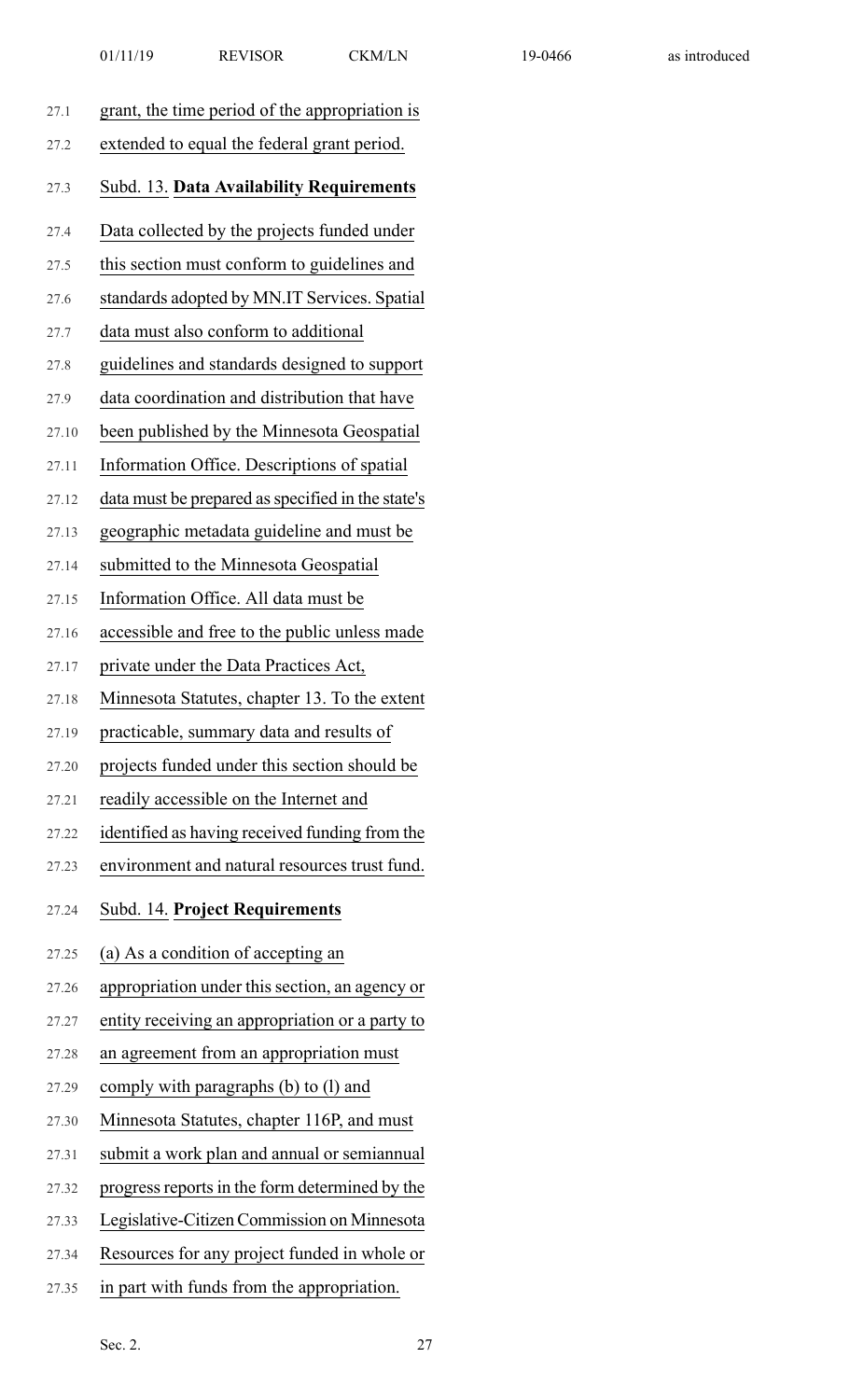| 28.1  | Modifications to the approved work plan and     |
|-------|-------------------------------------------------|
| 28.2  | budget expenditures must be made through        |
| 28.3  | the amendment process established by the        |
| 28.4  | Legislative-Citizen Commission on Minnesota     |
| 28.5  | Resources.                                      |
| 28.6  | (b) A recipient of money appropriated in this   |
| 28.7  | section that conducts a restoration using funds |
| 28.8  | appropriated in this section must use native    |
| 28.9  | plant species according to the Board of Water   |
| 28.10 | and Soil Resources' native vegetation           |
| 28.11 | establishment and enhancement guidelines        |
| 28.12 | and include an appropriate diversity of native  |
| 28.13 | species selected to provide habitat for         |
| 28.14 | pollinators throughout the growing season as    |
| 28.15 | required under Minnesota Statutes, section      |
| 28.16 | <u>84.973.</u>                                  |
| 28.17 | (c) For all restorations conducted with money   |
| 28.18 | appropriated under this section, a recipient    |
| 28.19 | must prepare an ecological restoration and      |
| 28.20 | management plan that, to the degree             |
| 28.21 | practicable, is consistent with the             |
| 28.22 | highest-quality conservation and ecological     |
| 28.23 | goals for the restoration site. Consideration   |
| 28.24 | should be given to soil, geology, topography,   |
| 28.25 | and other relevant factors that would provide   |
| 28.26 | the best chance for long-term success and       |
| 28.27 | durability of the restoration project. The plan |
| 28.28 | must include the proposed timetable for         |
| 28.29 | implementing the restoration, including site    |
| 28.30 | preparation, establishment of diverse plant     |
| 28.31 | species, maintenance, and additional            |
| 28.32 | enhancement to establish the restoration;       |
| 28.33 | identify long-term maintenance and              |
| 28.34 | management needs of the restoration and how     |
| 28.35 | the maintenance, management, and                |
|       |                                                 |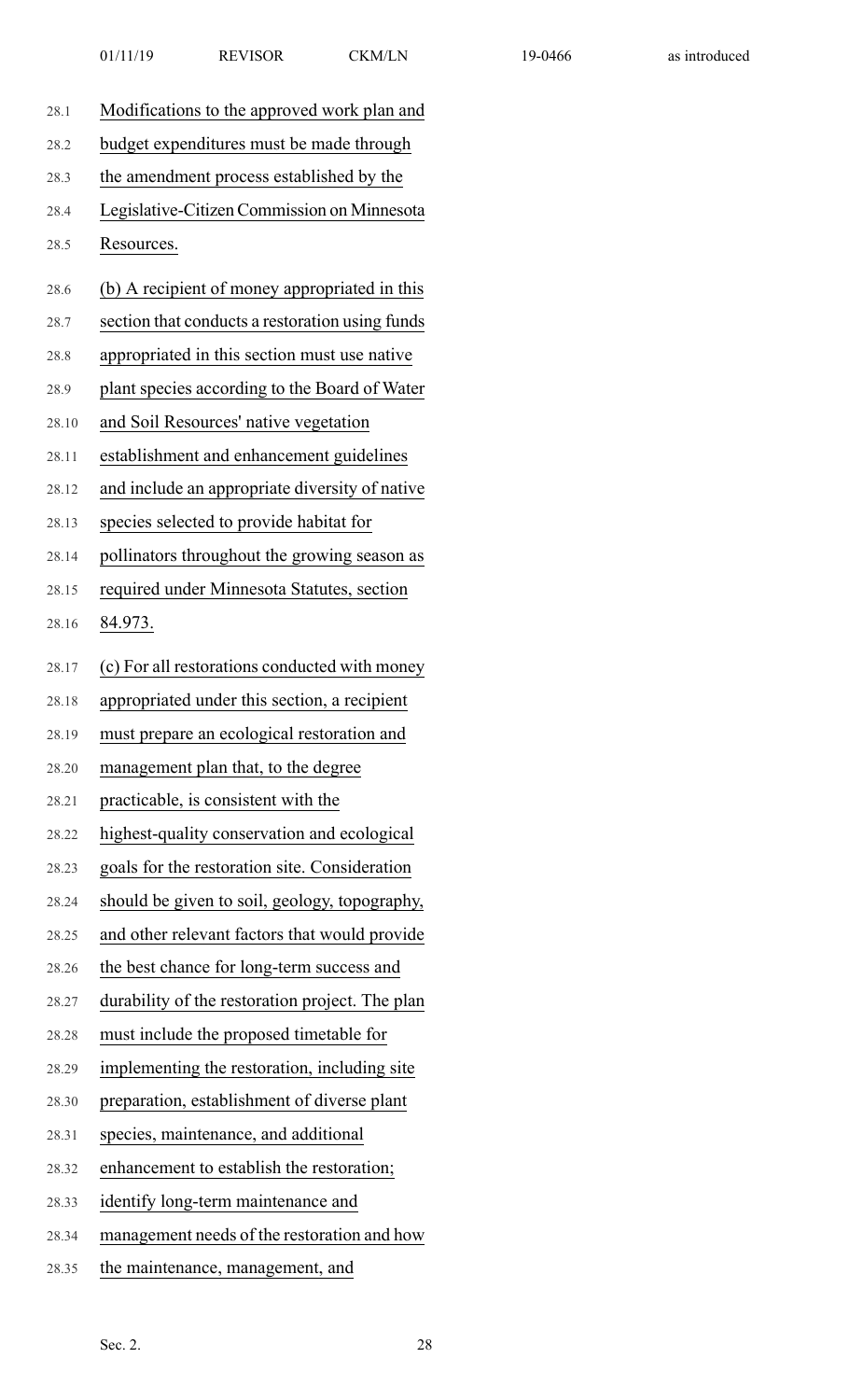| 29.1  | enhancement will be financed; and take           |
|-------|--------------------------------------------------|
| 29.2  | advantage of the best-available science and      |
| 29.3  | include innovative techniques to achieve the     |
| 29.4  | best restoration.                                |
| 29.5  | (d) An entity receiving an appropriation in this |
| 29.6  | section for restoration activities must provide  |
| 29.7  | an initial restoration evaluation at the         |
| 29.8  | completion of the appropriation and an           |
| 29.9  | evaluation three years after the completion of   |
| 29.10 | the expenditure. Restorations must be            |
| 29.11 | evaluated relative to the stated goals and       |
| 29.12 | standards in the restoration plan, current       |
| 29.13 | science, and, when applicable, the Board of      |
| 29.14 | Water and Soil Resources' native vegetation      |
| 29.15 | establishment and enhancement guidelines.        |
| 29.16 | The evaluation must determine whether the        |
| 29.17 | restorations are meeting planned goals,          |
| 29.18 | identify any problems with implementing the      |
| 29.19 | restorations, and, if necessary, give            |
| 29.20 | recommendations on improving restorations.       |
| 29.21 | The evaluation must be focused on improving      |
| 29.22 | future restorations.                             |
| 29.23 | (e) All restoration and enhancement projects     |
| 29.24 | funded with money appropriated in this section   |
| 29.25 | must be on land permanently protected by a       |
| 29.26 | conservation easement or public ownership.       |
| 29.27 | (f) A recipient of money from an appropriation   |
| 29.28 | under this section must give consideration to    |
| 29.29 | contracting with Conservation Corps              |
| 29.30 | Minnesota for contract restoration and           |
| 29.31 | enhancement services.                            |
| 29.32 | (g) All conservation easements acquired with     |
| 29.33 | money appropriated under this section must:      |
| 29.34 | $(1)$ be permanent;                              |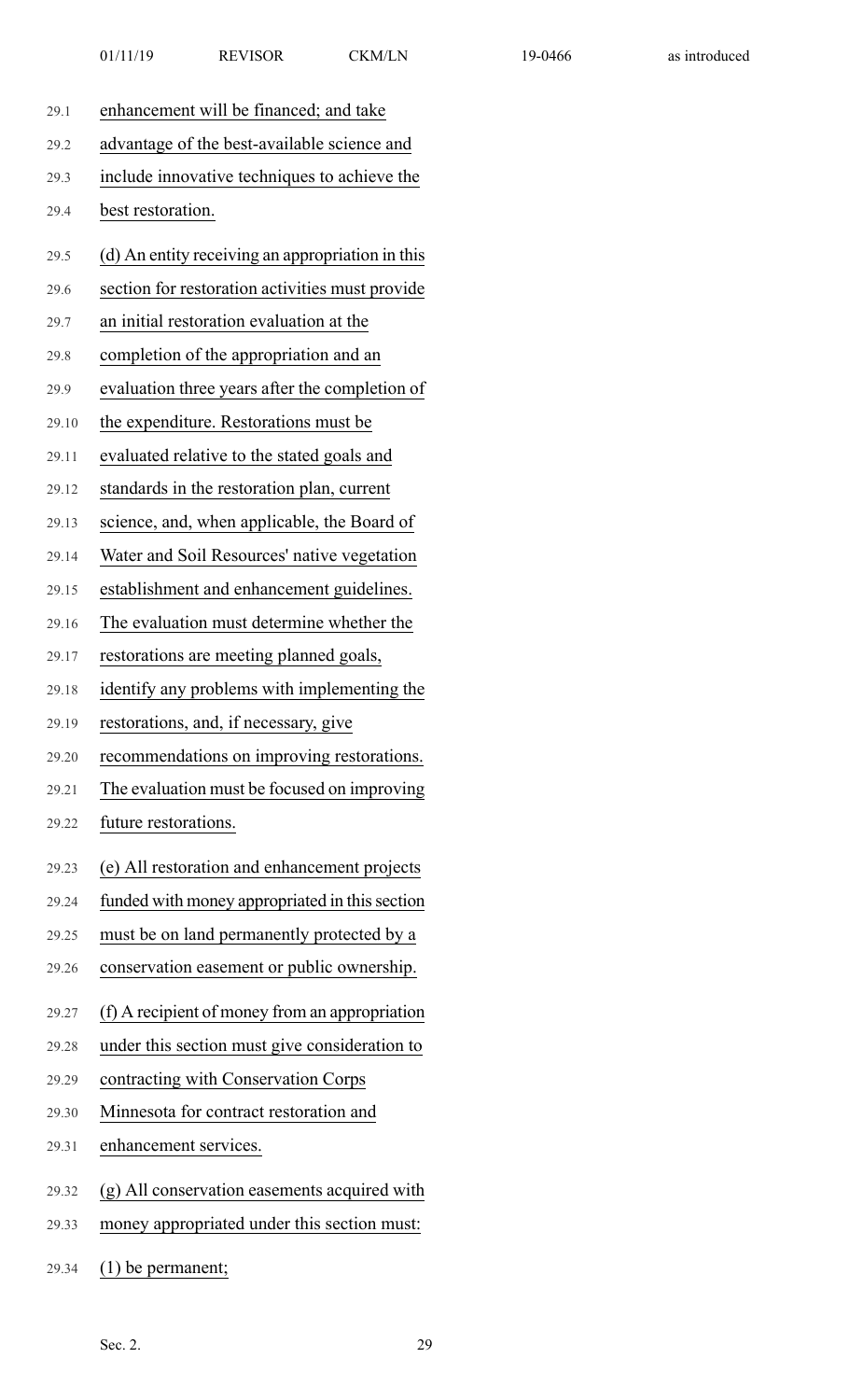| 01/11/19 | <b>REVISOR</b> | <b>CKM/LN</b> |
|----------|----------------|---------------|
|          |                |               |

| 30.1  | (2) specify the parties to an easement in the   |  |
|-------|-------------------------------------------------|--|
| 30.2  | easement;                                       |  |
| 30.3  | (3) specify all of the provisions of an         |  |
| 30.4  | agreement that are permanent;                   |  |
| 30.5  | (4) be sent to the Legislative-Citizen          |  |
| 30.6  | Commission on Minnesota Resources in an         |  |
| 30.7  | electronic format at least ten business days    |  |
| 30.8  | before closing;                                 |  |
|       |                                                 |  |
| 30.9  | (5) include a long-term monitoring and          |  |
| 30.10 | enforcement plan and funding for monitoring     |  |
| 30.11 | and enforcing the easement agreement; and       |  |
|       |                                                 |  |
| 30.12 | (6) include requirements in the easement        |  |
| 30.13 | document to protect the quantity and quality    |  |
| 30.14 | of groundwater and surface water through        |  |
| 30.15 | specific activities such as keeping water on    |  |
| 30.16 | the landscape, reducing nutrient and            |  |
| 30.17 | contaminant loading, and not permitting         |  |
| 30.18 | artificial hydrological modifications.          |  |
| 30.19 | (h) For any acquisition of lands or interest in |  |
| 30.20 | lands, a recipient of money appropriated under  |  |
| 30.21 | this section must not agree to pay more than    |  |
| 30.22 | 100 percent of the appraised value for a parcel |  |
| 30.23 | of land using this money to complete the        |  |
| 30.24 | purchase, in part or in whole, except that up   |  |
| 30.25 | to ten percent above the appraised value may    |  |
| 30.26 | be allowed to complete the purchase, in part    |  |
| 30.27 | or in whole, using this money if permission is  |  |
| 30.28 | received in advance of the purchase from the    |  |
| 30.29 | Legislative-Citizen Commission on Minnesota     |  |
| 30.30 | Resources.                                      |  |
| 30.31 | (i) For any acquisition of land or interest in  |  |
|       | land, a recipient of money appropriated under   |  |
| 30.32 |                                                 |  |
| 30.33 | this section must give priority to high-quality |  |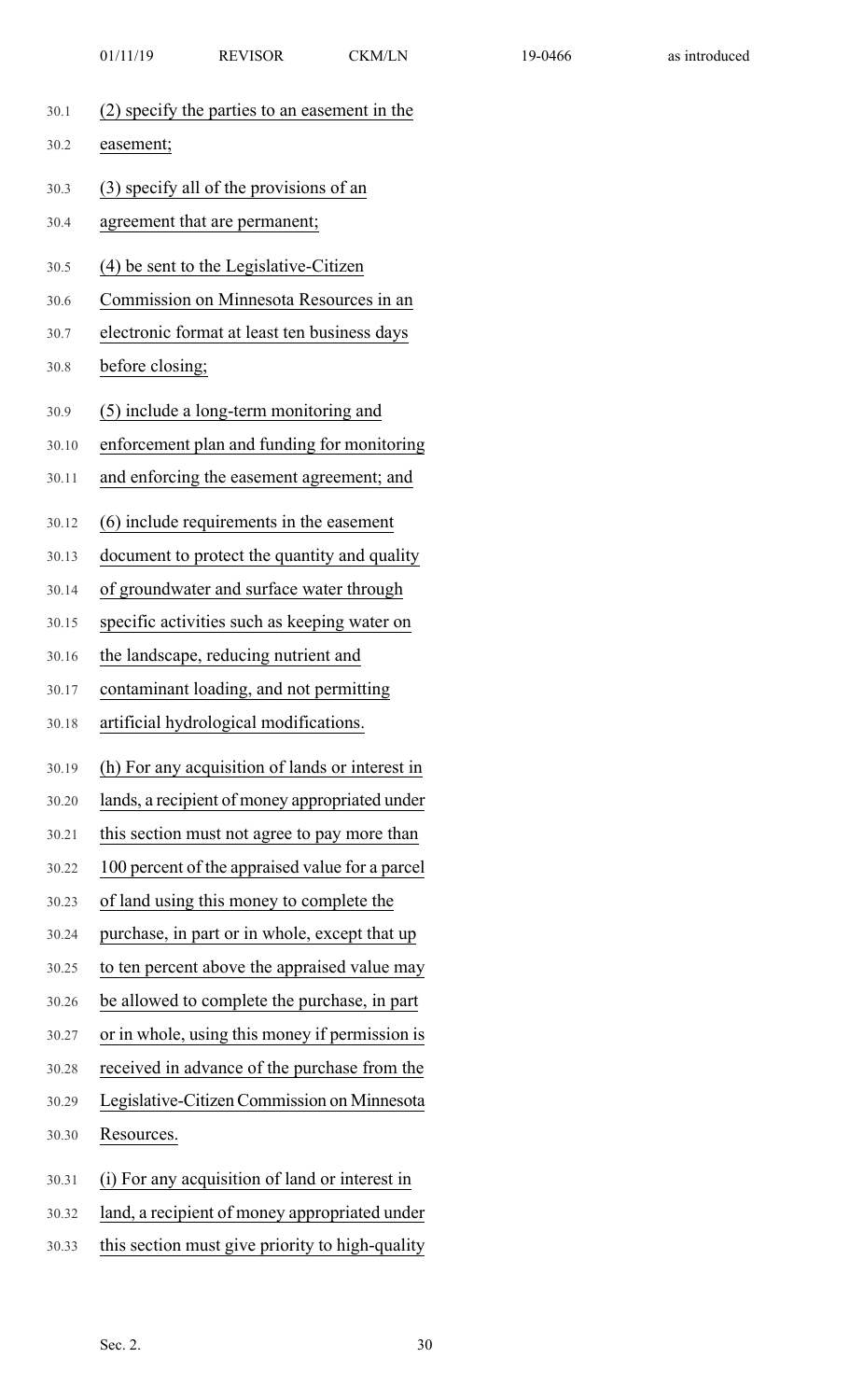| 31.1  | natural resources or conservation lands that     |
|-------|--------------------------------------------------|
| 31.2  | provide natural buffers to water resources.      |
| 31.3  | (j) For new lands acquired with money            |
| 31.4  | appropriated under this section, a recipient     |
| 31.5  | must prepare an ecological restoration and       |
| 31.6  | management plan in compliance with               |
| 31.7  | paragraph (c), including sufficient funding for  |
| 31.8  | implementation unless the work plan addresses    |
| 31.9  | why a portion of the money is not necessary      |
| 31.10 | to achieve a high-quality restoration.           |
| 31.11 | (k) To ensure public accountability for using    |
| 31.12 | public funds, a recipient of money               |
| 31.13 | appropriated under this section must, within     |
| 31.14 | 60 days of the transaction, provide to the       |
| 31.15 | Legislative-Citizen Commission on Minnesota      |
| 31.16 | Resources documentation of the selection         |
| 31.17 | process used to identify parcels acquired and    |
| 31.18 | provide documentation of all related             |
| 31.19 | transaction costs, including but not limited to  |
| 31.20 | appraisals, legal fees, recording fees,          |
| 31.21 | commissions, other similar costs, and            |
| 31.22 | donations. This information must be provided     |
| 31.23 | for all parties involved in the transaction. The |
| 31.24 | recipient must also report to the                |
| 31.25 | Legislative-Citizen Commission on Minnesota      |
| 31.26 | Resources any difference between the             |
| 31.27 | acquisition amount paid to the seller and the    |
| 31.28 | state-certified or state-reviewed appraisal, if  |
| 31.29 | a state-certified or state-reviewed appraisal    |
| 31.30 | was conducted.                                   |
| 31.31 | (1) A recipient of an appropriation from the     |
| 31.32 | trust fund under this section must acknowledge   |
| 31.33 | financial support from the environment and       |
| 31.34 | natural resources trust fund in project          |

31.35 publications, signage, and other public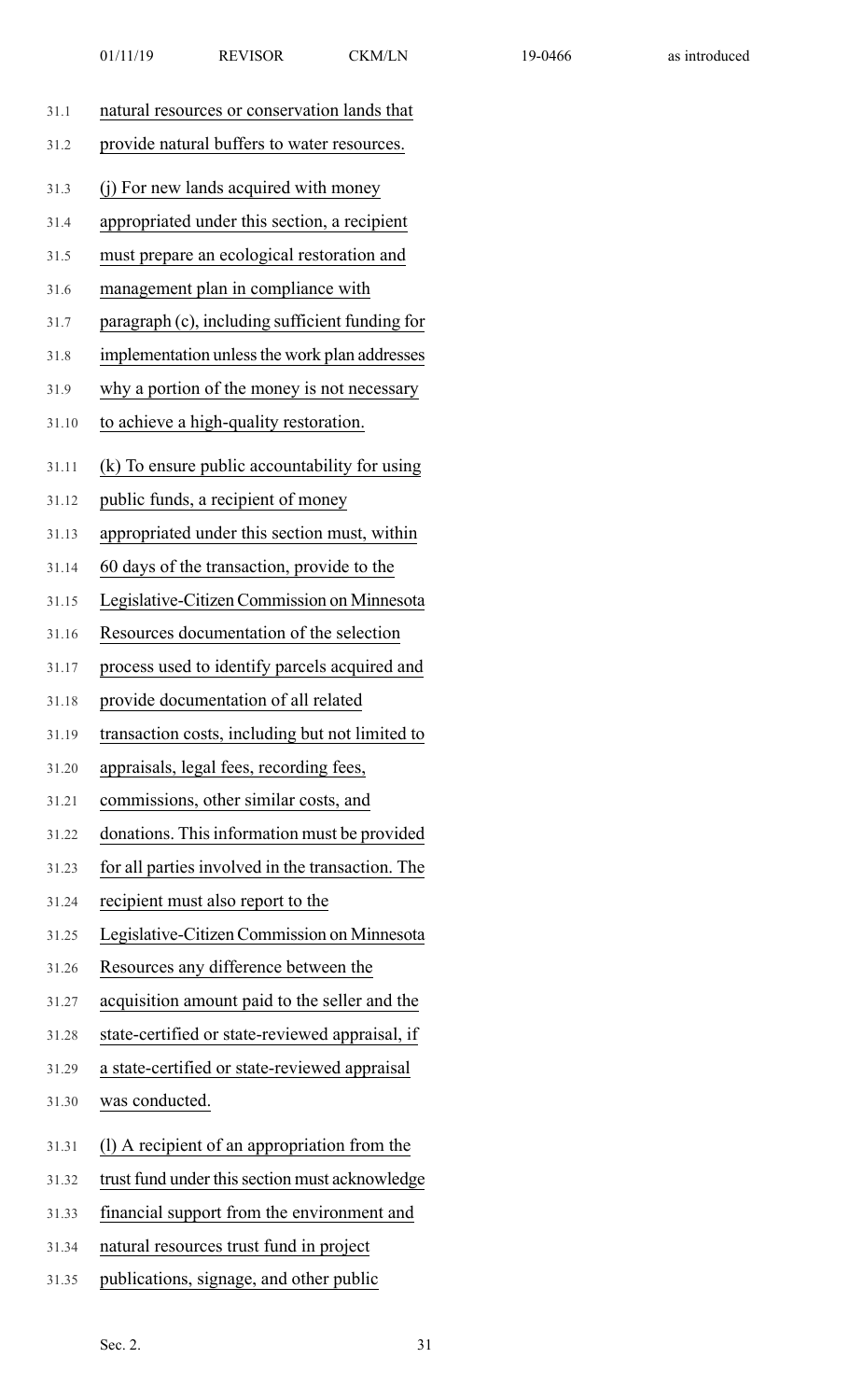- 32.1 communications and outreach related to work
- 32.2 completed using the appropriation.
- 32.3 Acknowledgment may occur, as appropriate,
- 32.4 through use of the trust fund logo or inclusion
- 32.5 of language attributing support from the trust
- 32.6 fund. Each direct recipient of money
- 32.7 appropriated in this section, as well as each
- 32.8 recipient of a grant awarded pursuant to this
- 32.9 section, must satisfy all reporting and other
- 32.10 requirements incumbent upon constitutionally
- 32.11 dedicated funding recipients as provided in
- 32.12 Minnesota Statutes, section 3.303, subdivision
- 32.13 10, and chapter 116P.

#### 32.14 Subd. 15. **Payment Conditions and** 32.15 **Capital-Equipment Expenditures**

- 32.16 (a) All agreements, grants, or contracts
- 32.17 referred to in thissection must be administered
- 32.18 on a reimbursement basis unless otherwise
- 32.19 provided in this section. Notwithstanding
- 32.20 Minnesota Statutes, section 16A.41,
- 32.21 expenditures made on or after July 1, 2019,
- 32.22 or the date the work plan is approved,
- 32.23 whichever is later, are eligible for
- 32.24 reimbursement unless otherwise provided in
- 32.25 this section. Periodic payments must be made
- 32.26 upon receiving documentation that the
- 32.27 deliverable items articulated in the approved
- 32.28 work plan have been achieved, including
- 32.29 partial achievements as evidenced by approved
- 32.30 progress reports. Reasonable amounts may be
- 32.31 advanced to projects to accommodate
- 32.32 cash-flow needs or match federal money. The
- 32.33 advances must be approved as part of the work
- 32.34 plan. No expenditures for capital equipment
- 32.35 are allowed unless expressly authorized in the
- 32.36 project work plan.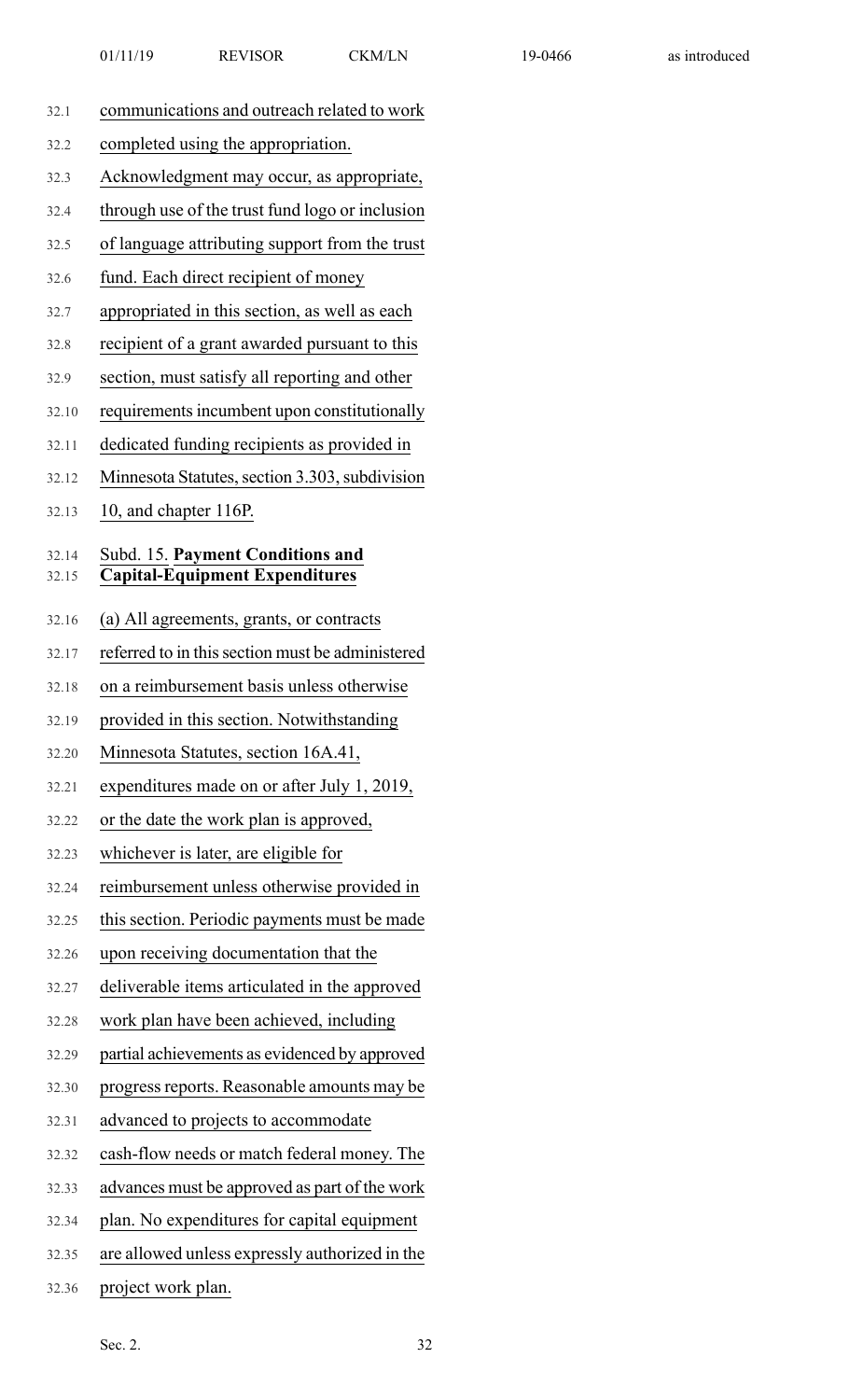- 33.1 (b) Single-source contracts as specified in the
- 33.2 approved work plan are allowed.

#### 33.3 Subd. 16. **Purchase of Recycled and Recyclable** 33.4 **Materials**

- 33.5 A political subdivision, public or private
- 33.6 corporation, or other entity that receives an
- 33.7 appropriation under this section must use the
- 33.8 appropriation in compliance with Minnesota
- 33.9 Statutes, section 16C.0725, regarding
- 33.10 purchasing recycled, repairable, and durable
- 33.11 materials and Minnesota Statutes, section
- 33.12 16C.073, regarding purchasing and using
- 33.13 paper stock and printing.

## 33.14 Subd. 17. **Energy Conservation and Sustainable**

- 33.15 **Building Guidelines**
- 33.16 A recipient to whom an appropriation is made
- 33.17 under this section for a capital improvement
- 33.18 project must ensure that the project complies
- 33.19 with the applicable energy conservation and
- 33.20 sustainable building guidelines and standards
- 33.21 contained in law, including Minnesota
- 33.22 Statutes, sections 16B.325, 216C.19, and
- 33.23 216C.20, and rules adopted under those
- 33.24 sections. The recipient may use the energy
- 33.25 planning, advocacy, and State Energy Office
- 33.26 units of the Department of Commerce to
- 33.27 obtain information and technical assistance
- 33.28 on energy conservation and alternative-energy
- 33.29 development relating to planning and
- 33.30 constructing the capital improvement project.
- 33.31 Subd. 18. **Accessibility**
- 33.32 Structural and nonstructural facilities must
- 33.33 meet the design standards in the Americans
- 33.34 with Disabilities Act (ADA) accessibility
- 33.35 guidelines.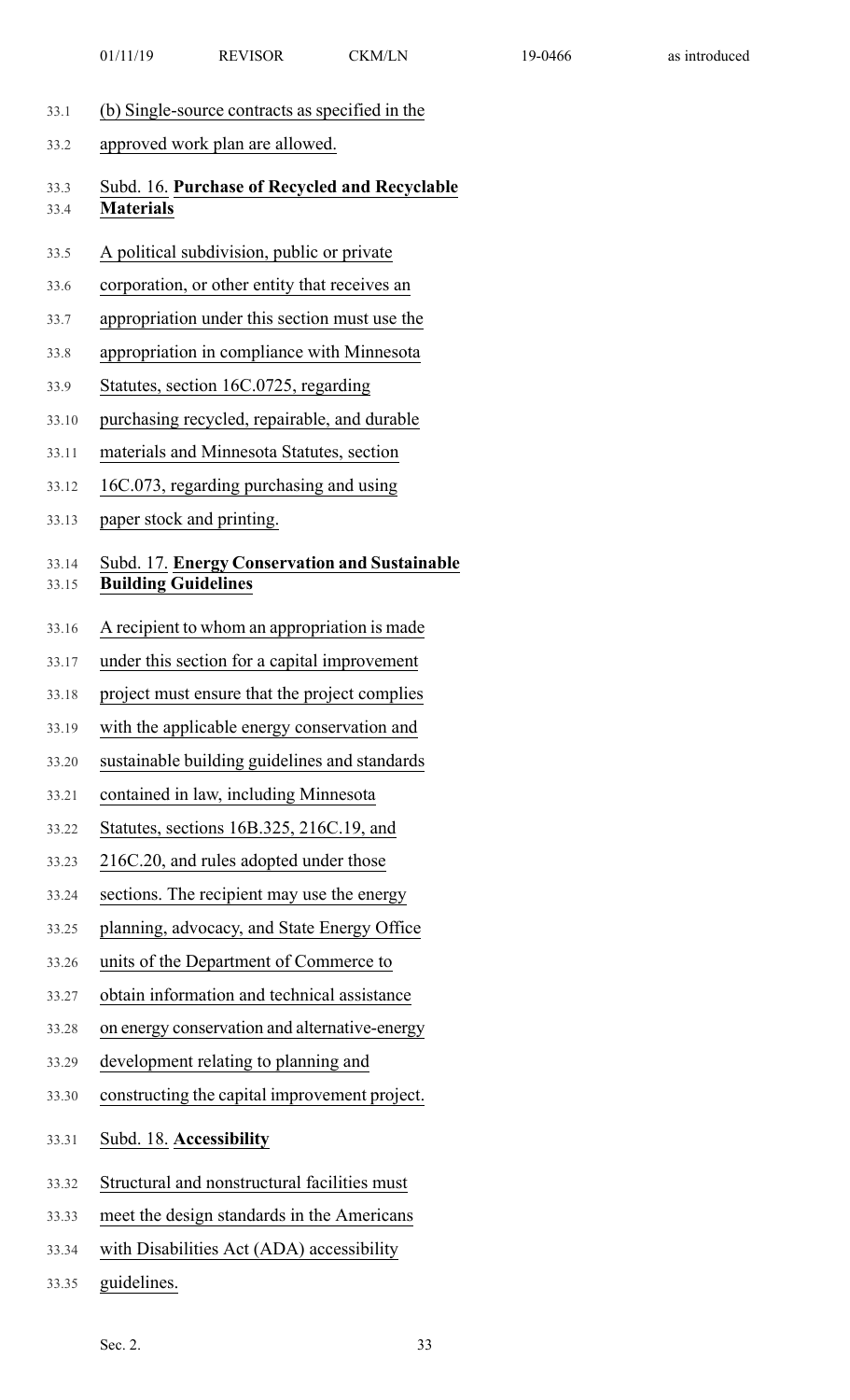|       | 01/11/19<br><b>REVISOR</b><br><b>CKM/LN</b>     |
|-------|-------------------------------------------------|
| 34.1  | Subd. 19. Carryforward; Extension               |
| 34.2  | (a) The availability of the appropriations for  |
| 34.3  | the following projects is extended to June 30,  |
| 34.4  | 2020:                                           |
| 34.5  | $(1)$ Laws 2014, chapter 226, section 2,        |
| 34.6  | subdivision 10, paragraph (c),                  |
| 34.7  | Legislative-Citizen Commission on Minnesota     |
| 34.8  | Resources (LCCMR);                              |
| 34.9  | $(2)$ Laws 2015, chapter 76, section 2,         |
| 34.10 | subdivision 3, paragraph (g), Minnesota         |
| 34.11 | Native Bee Atlas;                               |
|       | 34.12 (3) Laws 2015, chapter 76, section 2,     |
| 34.13 | subdivision 10, Emerging Issues Account;        |
| 34.14 | (4) Laws 2016, chapter 186, section 2,          |
| 34.15 | subdivision 3, paragraph (a), Data-Driven       |
| 34.16 | Pollinator Conservation Strategies;             |
| 34.17 | (5) Laws 2016, chapter 186, section 2,          |
| 34.18 | subdivision 3, paragraph (c), Prairie Butterfly |
| 34.19 | Conservation, Research, and Breeding - Phase    |
| 34.20 | II;                                             |
| 34.21 | $(6)$ Laws 2016, chapter 186, section 2,        |
| 34.22 | subdivision 4, paragraph (r), Morrison County   |
| 34.23 | Performance Drainage and Hydrology              |
| 34.24 | Management;                                     |
| 34.25 | $(7)$ Laws 2016, chapter 186, section 2,        |

19-0466 as introduced

- 34.26 subdivision 6, paragraph (c), Advancing 34.27 Microbial Invasive Species Monitoring from
- 34.28 Ballast Discharge;
- 34.29 (8) Laws 2016, chapter 186, section 2,
- 34.30 subdivision 6, paragraph (e), Elimination of
- 34.31 Target Invasive Plant Species Phase II;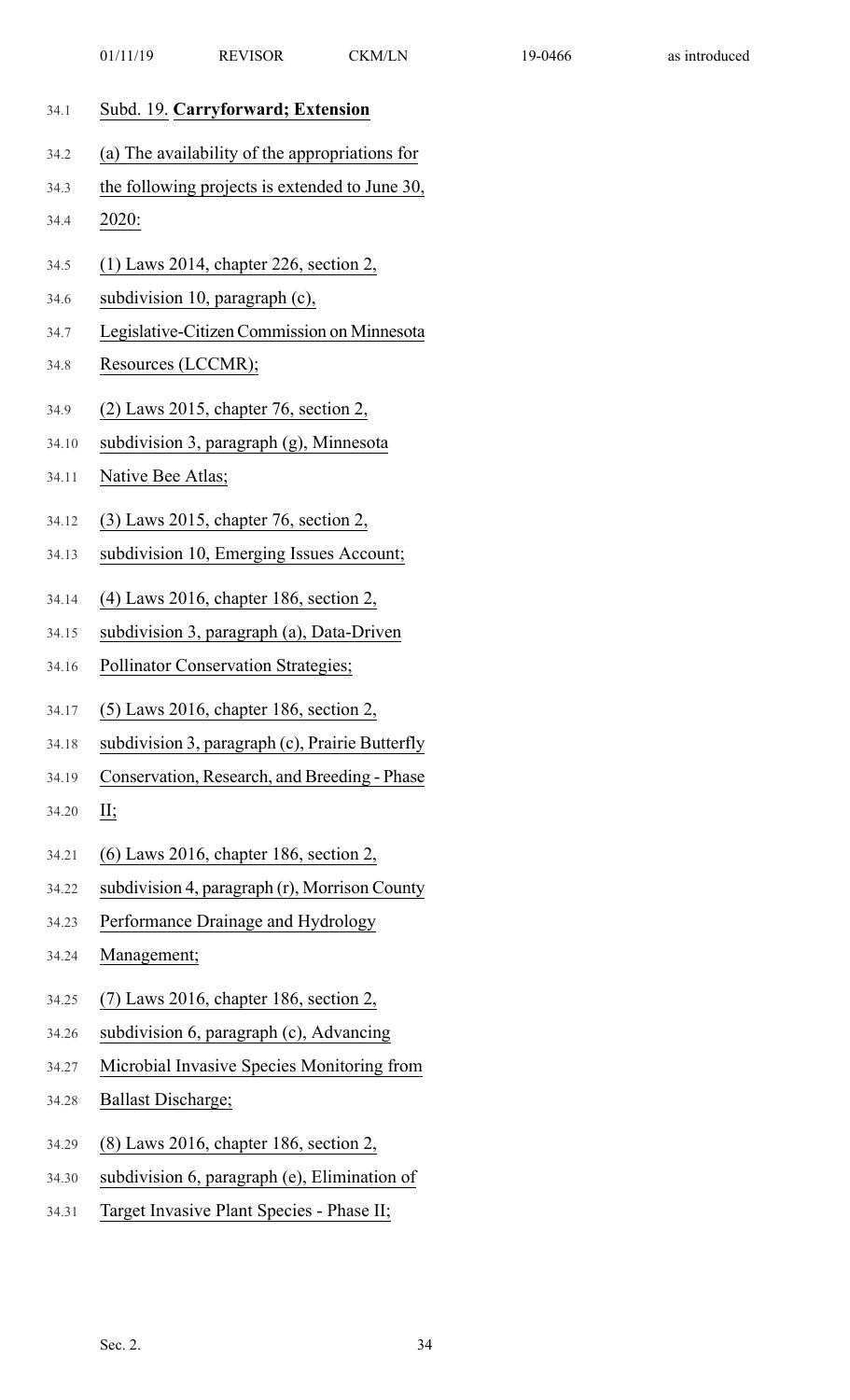- 35.1 (9) Laws 2016, chapter 186, section 2,
- 35.2 subdivision 8, paragraph (a), Bee Pollinator
- 35.3 Habitat Enhancement Phase II;
- 35.4 (10) Laws 2016, chapter 186, section 2,
- 35.5 subdivision 8, paragraph (b), Measuring Pollen
- 35.6 and Seed Dispersal for Prairie Fragment
- 35.7 Connectivity;
- 35.8 (11) Laws 2016, chapter 186, section 2,
- 35.9 subdivision 8, paragraph (f), Forest
- 35.10 Management for Mississippi River Drinking
- 35.11 Water Protection;
- 35.12 (12) Laws 2016, chapter 186, section 2,
- 35.13 subdivision 9, paragraph (b), Minnesota Point
- 35.14 Pine Forest Scientific and Natural Area
- 35.15 Acquisition; and
- 35.16 (13) Laws 2017, chapter 96, section 2,
- 35.17 subdivision 4, paragraph (a), Assessment of
- 35.18 Household Chemicals and Herbicides in
- 35.19 Rivers and Lakes.
- 35.20 (b) The availability of the appropriation under
- 35.21 Laws 2017, chapter 96, section 2, subdivision
- 35.22 7, paragraph (b), Assessment of Urban Air
- 35.23 Quality, is extended to June 30, 2021.
- 35.24 Sec. 3. Laws 2015, chapter 76,section 2,subdivision 9, as amended by Laws 2018, chapter
- 35.25 214, article 4, section 5, is amended to read:
- 14,190,000 -0-35.26 Subd. 9. **Land Acquisition for Habitat and** 35.27 **Recreation** 35.28 **(a) State Parks and Trails Land**
- 35.29 **Acquisitions**
- 35.30 \$1,500,000 the first year is from the trust fund
- 35.31 to the commissioner of natural resources to
- 35.32 acquire at least 335 acres for authorized state
- 35.33 trails and critical parcels within the statutory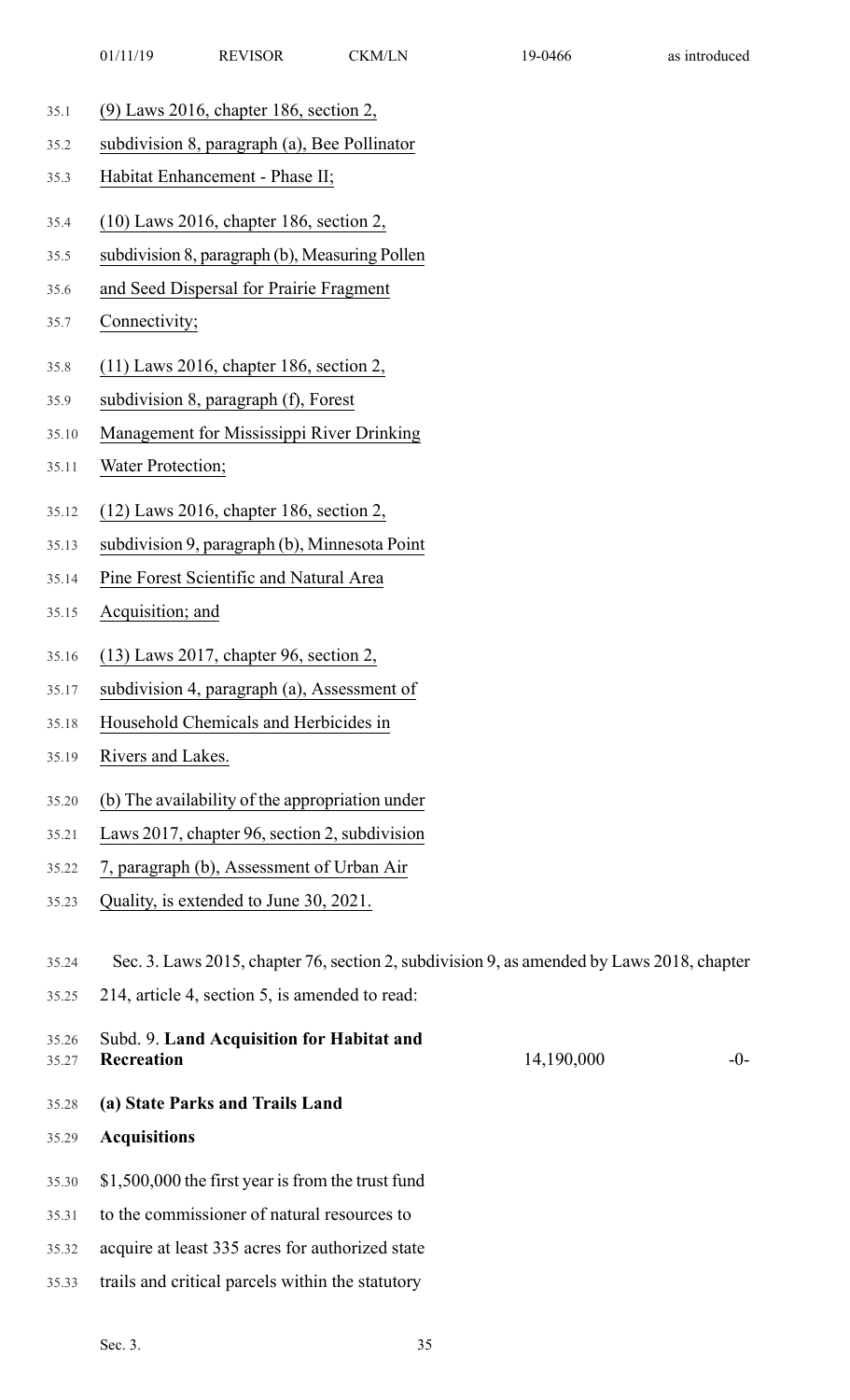| 36.1  | boundaries of state parks. State park land        |
|-------|---------------------------------------------------|
| 36.2  | acquired with this appropriation must be          |
| 36.3  | sufficiently improved to meet at least            |
| 36.4  | minimum management standards, as                  |
| 36.5  | determined by the commissioner of natural         |
| 36.6  | resources. A list of proposed acquisitions must   |
| 36.7  | be provided as part of the required work plan.    |
| 36.8  | This appropriation is available until June 30,    |
| 36.9  | 2018, by which time the project must be           |
| 36.10 | completed and final products delivered.           |
| 36.11 | (b) Metropolitan Regional Park System             |
| 36.12 | <b>Land Acquisition - Phase IV</b>                |
| 36.13 | \$1,000,000 the first year is from the trust fund |
| 36.14 | to the Metropolitan Council for grants to         |
| 36.15 | acquire at least 133 approximately 90 acres of    |
| 36.16 | lands within the approved park unit boundaries    |
| 36.17 | of the metropolitan regional park system. This    |
| 36.18 | appropriation may not be used to purchase         |
| 36.19 | habitable residential structures. A list of       |
| 36.20 | proposed fee title and easement acquisitions      |
| 36.21 | must be provided as part of the required work     |
| 36.22 | plan. This appropriation must be matched by       |
| 36.23 | at least 40 percent of nonstate money that must   |
| 36.24 | be committed by December 31, 2015, or the         |
| 36.25 | appropriation cancels. This appropriation is      |
| 36.26 | available until June 30, 2018, by which time      |
| 36.27 | the project must be completed and final           |
| 36.28 | products delivered.                               |
| 36.29 | (c) SNA Acquisition, Restoration,                 |

## 36.30 **Enhancement, and Public Engagement**

36.31 \$4,000,000 the first year is from the trust fund 36.32 to the commissioner of natural resources to 36.33 acquire at least 350 acres of lands with 36.34 high-quality native plant communities and rare

36.35 features to be established as scientific and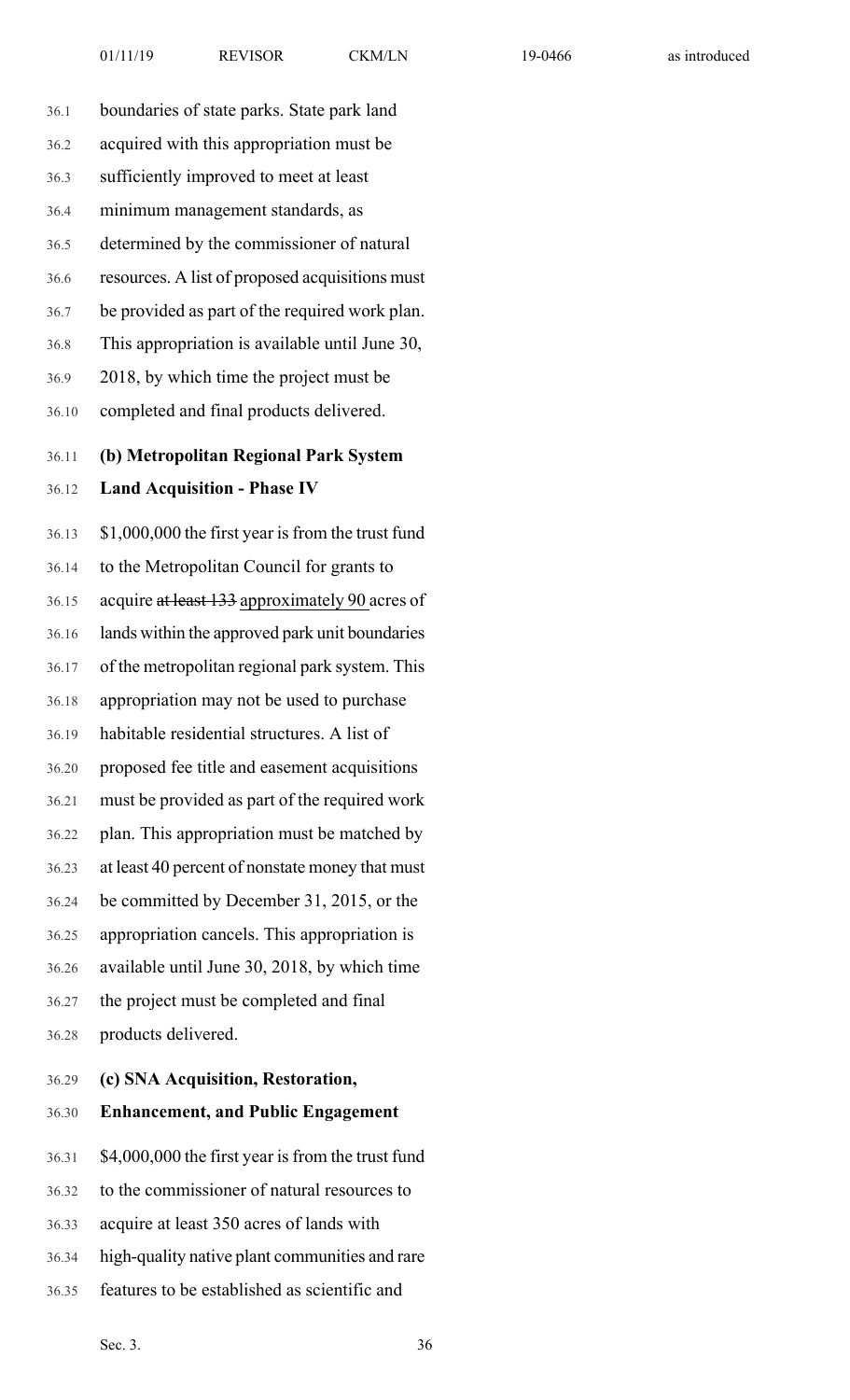| 37.1  | natural areas as provided in Minnesota            |
|-------|---------------------------------------------------|
| 37.2  | Statutes, section 86A.05, subdivision 5, restore  |
| 37.3  | and improve at least 550 acres of scientific      |
| 37.4  | and natural areas, and provide technical          |
| 37.5  | assistance and outreach. A list of proposed       |
| 37.6  | acquisitions must be provided as part of the      |
| 37.7  | required work plan. Land acquired with this       |
| 37.8  | appropriation must be sufficiently improved       |
| 37.9  | to meet at least minimum management               |
| 37.10 | standards, as determined by the commissioner      |
| 37.11 | of natural resources. This appropriation is       |
| 37.12 | available until June 30, 2018, by which time      |
| 37.13 | the project must be completed and final           |
| 37.14 | products delivered.                               |
| 37.15 | (d) Native Prairie Stewardship and Prairie        |
| 37.16 | <b>Bank Easement Acquisition</b>                  |
| 37.17 | \$3,325,000 the first year is from the trust fund |
| 37.18 | to the commissioner of natural resources to       |
| 37.19 | acquire native prairie bank easements on at       |
| 37.20 | least 675 acres, prepare baseline property        |
| 37.21 | assessments, restore and enhance at least 1,000   |
| 37.22 | acres of native prairie sites, and provide        |
| 37.23 | technical assistance to landowners. Of this       |
| 37.24 | amount, up to \$195,000 must be deposited in      |
| 37.25 | a conservation easement stewardship account.      |
| 37.26 | Deposits into the conservation easement           |
| 37.27 | stewardship account must be made upon             |
| 37.28 | closing on conservation easements or at a time    |
| 37.29 | otherwise approved in the work plan. A list of    |
| 37.30 | proposed easement acquisitions must be            |
| 37.31 | provided as part of the required work plan.       |
| 37.32 | This appropriation is available until June 30,    |
| 37.33 | 2018, by which time the project must be           |
|       |                                                   |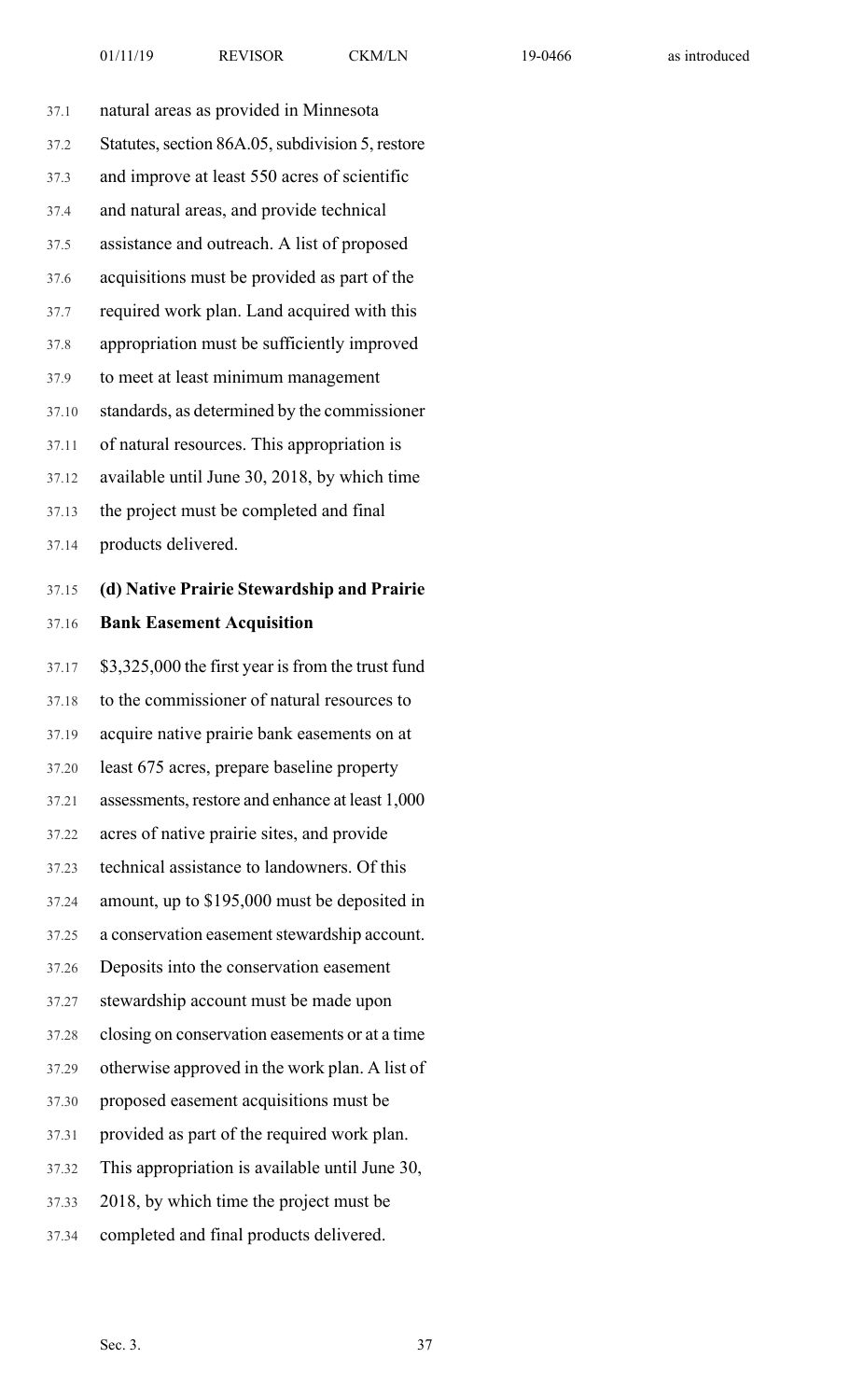| 38.1  | (e) Metro Conservation Corridors - Phase        |
|-------|-------------------------------------------------|
| 38.2  | <b>VIII Coordination, Mapping, and</b>          |
| 38.3  | <b>Conservation Easements</b>                   |
| 38.4  | \$515,000 the first year is from the trust fund |
| 38.5  | to the commissioner of natural resources for    |
| 38.6  | an agreement with the Minnesota Land Trust      |
| 38.7  | for Phase VIII of the Metro Conservation        |
| 38.8  | Corridors partnership to provide coordination   |
| 38.9  | and mapping for the partnership and to acquire  |
| 38.10 | permanent conservation easements on at least    |
| 38.11 | 120 acres of strategic ecological landscapes    |
| 38.12 | to protect priority natural areas in the        |
| 38.13 | metropolitan area, as defined under Minnesota   |
| 38.14 | Statutes, section 473.121, subdivision 2, and   |
| 38.15 | portions of the surrounding counties. A list of |
| 38.16 | proposed easement acquisitions must be          |
| 38.17 | provided as part of the required work plan.     |
| 38.18 | Land acquired with this appropriation must      |
| 38.19 | be sufficiently improved to meet at least       |
| 38.20 | minimum management standards, as                |
| 38.21 | determined by the commissioner of natural       |
| 38.22 | resources. Expenditures are limited to the      |
| 38.23 | identified project corridor areas as defined in |
| 38.24 | the work plan. Up to \$40,000 may be used for   |
| 38.25 | coordination and mapping for the Metro          |
| 38.26 | <b>Conservation Corridors. All conservation</b> |
| 38.27 | easements must be perpetual and have a          |
| 38.28 | natural resource management plan. A list of     |
| 38.29 | proposed easement acquisitions must be          |
| 38.30 | provided as part of the required work plan.     |
| 38.31 | This appropriation is available June 30, 2018,  |
| 38.32 | by which time the project must be completed     |
| 38.33 | and final products delivered.                   |
|       |                                                 |

38.34 **(f) Metro Conservation Corridors - Phase** 38.35 **VIII Strategic Lands Protection**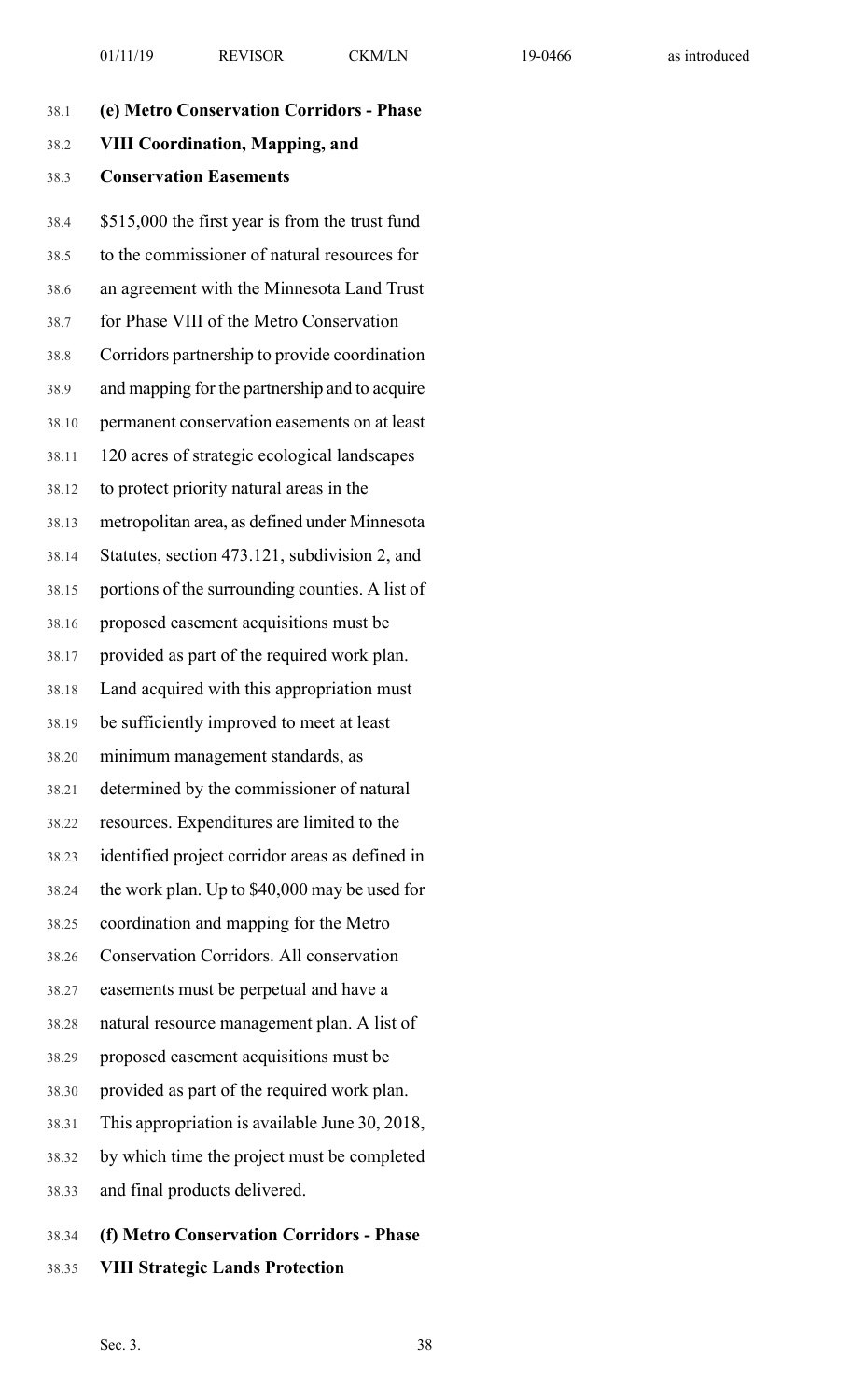39.1 \$750,000 the first year is from the trust fund 39.2 to the commissioner of natural resources for 39.3 an agreement with The Trust for Public Land 39.4 for Phase VIII of the Metro Conservation 39.5 Corridors partnership to acquire in fee at least 39.6 35 acres of high-quality priority state and local 39.7 natural areas in the metropolitan area, as 39.8 defined under Minnesota Statutes, section 39.9 473.121, subdivision 2, and portions of the 39.10 surrounding counties. A list of proposed 39.11 acquisitions must be provided as part of the 39.12 required work plan. Land acquired with this 39.13 appropriation must be sufficiently improved 39.14 to meet at least minimum management 39.15 standards, as determined by the commissioner 39.16 of natural resources. Expenditures are limited 39.17 to the identified project corridor areas as 39.18 defined in the work plan. This appropriation 39.19 may not be used to purchase habitable 39.20 residential structures, unless expressly 39.21 approved in the work plan. A list of fee title 39.22 acquisitions must be provided as part of the 39.23 required work plan. This appropriation is 39.24 available until June 30, 2018, by which time 39.25 the project must be completed and final 39.26 products delivered.

- 39.27 **(g) Metro Conservation Corridors - Phase**
- 39.28 **VIII Priority Expansion of Minnesota**

### 39.29 **Valley National Wildlife Refuge**

39.30 \$500,000 the first year is from the trust fund

- 39.31 to the commissioner of natural resources for
- 39.32 an agreement with the Minnesota Valley
- 39.33 National Wildlife Refuge Trust, Inc. for Phase
- 39.34 VIII of the Metro Conservation Corridors
- 39.35 partnership to acquire in fee at least 100 acres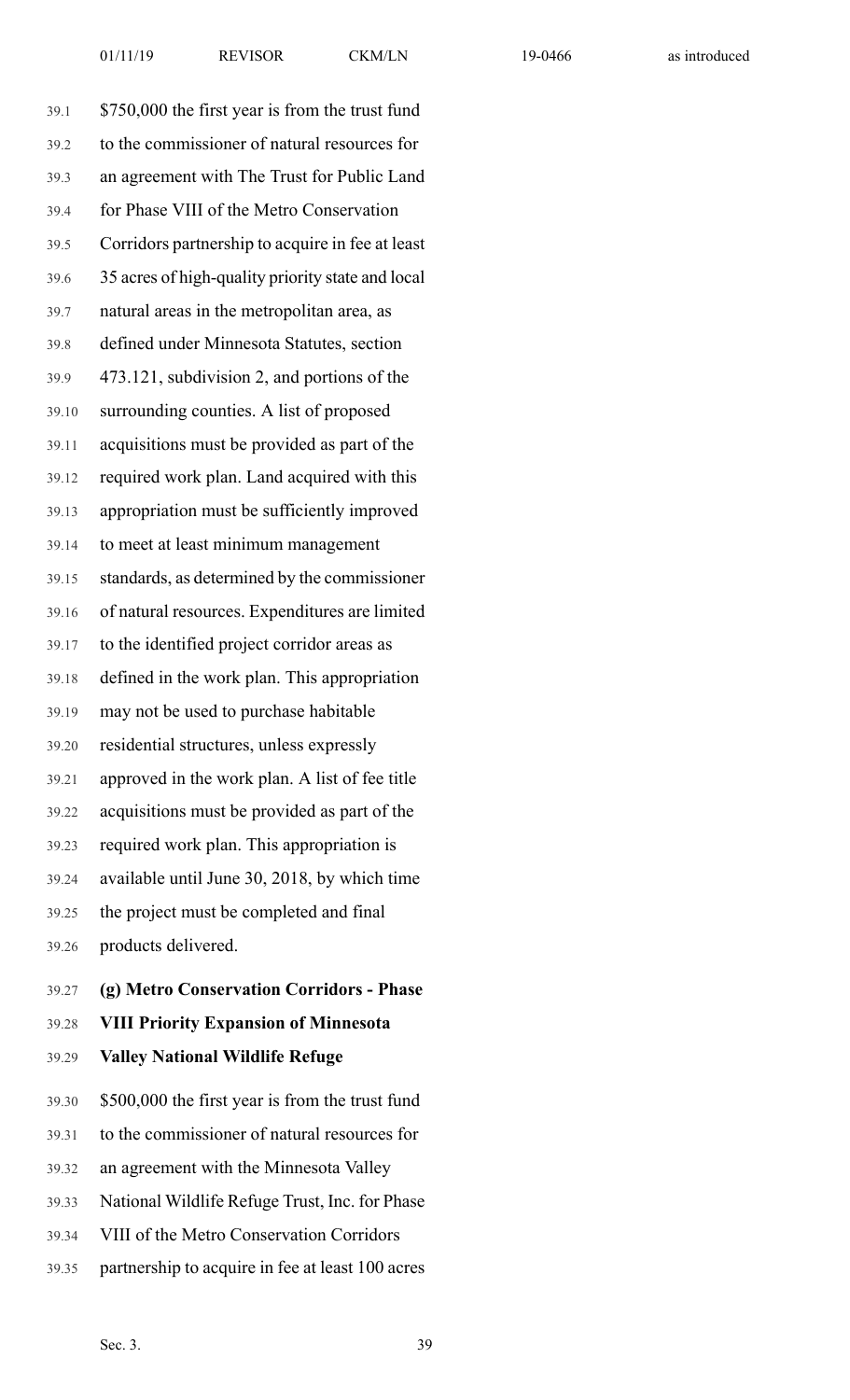| 40.1  | of priority habitat for the Minnesota Valley     |
|-------|--------------------------------------------------|
| 40.2  | National Wildlife Refuge in the metropolitan     |
| 40.3  | area, as defined under Minnesota Statutes,       |
| 40.4  | section 473.121, subdivision 2, and portions     |
| 40.5  | of the surrounding counties. A list of proposed  |
| 40.6  | acquisitions must be provided as part of the     |
| 40.7  | required work plan. Land acquired with this      |
| 40.8  | appropriation must be sufficiently improved      |
| 40.9  | to meet at least minimum management              |
| 40.10 | standards. Expenditures are limited to the       |
| 40.11 | identified project corridor areas as defined in  |
| 40.12 | the work plan. This appropriation may not be     |
| 40.13 | used to purchase habitable residential           |
| 40.14 | structures, unless expressly approved in the     |
| 40.15 | work plan. This appropriation is available until |
| 40.16 | June 30, 2018, by which time the project must    |
| 40.17 | be completed and final products delivered.       |
| 40.18 | (h) Metro Conservation Corridors - Phase         |
| 40.19 | <b>VIII Wildlife Management Area</b>             |
| 40.20 | <b>Acquisition</b>                               |
| 40.21 | \$400,000 the first year is from the trust fund  |
| 40.22 | to the commissioner of natural resources for     |
| 40.23 | Phase VIII of the Metro Conservation             |
| 40.24 | Corridors partnership to acquire in fee at least |
| 40.25 | 82 acres along the lower reaches of the          |
| 40.26 | Vermillion River in Dakota County within the     |
|       |                                                  |

- 40.27 Gores Pool Wildlife Management Area. Land
- 40.28 acquired with this appropriation must be
- 40.29 sufficiently improved to meet at least
- 40.30 minimum management standards. This
- 40.31 appropriation may not be used to purchase
- 40.32 habitable residential structures, unless
- 40.33 expressly approved in the work plan. This
- 40.34 appropriation is available until June 30, 2018,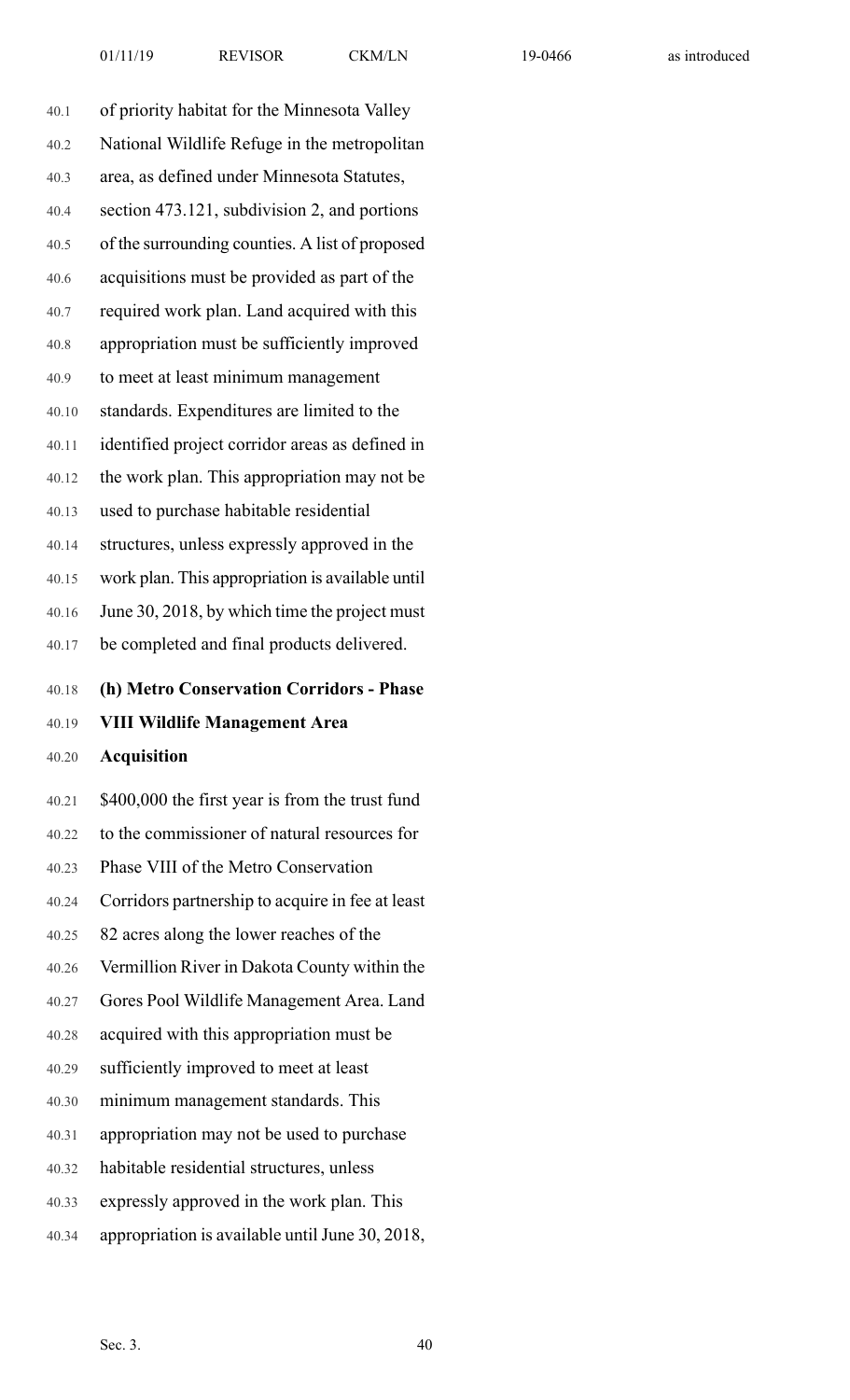- 41.1 by which time the project must be completed
- 41.2 and final products delivered.

## 41.3 **(i) Mesabi Trail Development Soudan to** 41.4 **Ely - Phase II**

41.5 \$1,000,000 the first year is from the trust fund 41.6 to the commissioner of natural resources for 41.7 an agreement with the St. Louis and Lake 41.8 Counties Regional Railroad Authority for the 41.9 right-of-way acquisition, design, and 41.10 construction of segments of the Mesabi Trail, 41.11 totaling approximately seven miles between 41.12 Soudan and Ely. This appropriation is 41.13 available until June 30, 2018, by which time 41.14 the project must be completed and final 41.15 products delivered. 41.16 **(j) Multi-benefit Watershed Scale** 41.17 **Conservation on North Central Lakes** 41.18 \$950,000 the first year is from the trust fund 41.19 to the Board of Water and Soil Resources to 41.20 secure permanent conservation easements on 41.21 at least 480 acres of high-quality habitat in 41.22 Crow Wing and Cass Counties. Of this 41.23 amount, up to \$65,000 must be deposited in a 41.24 conservation easement stewardship account; 41.25 and \$54,000 is for an agreement with the 41.26 Leech Lake Area Watershed Foundation in 41.27 cooperation with Crow Wing County Soil and 41.28 Water Conservation District and Cass County 41.29 Soil and Water Conservation District. Deposits 41.30 into the conservation easement stewardship 41.31 account must be made upon closing on 41.32 conservation easements or at a time otherwise 41.33 approved in the work plan. A list of proposed 41.34 easement acquisitions must be provided as

41.35 part of the required work plan. This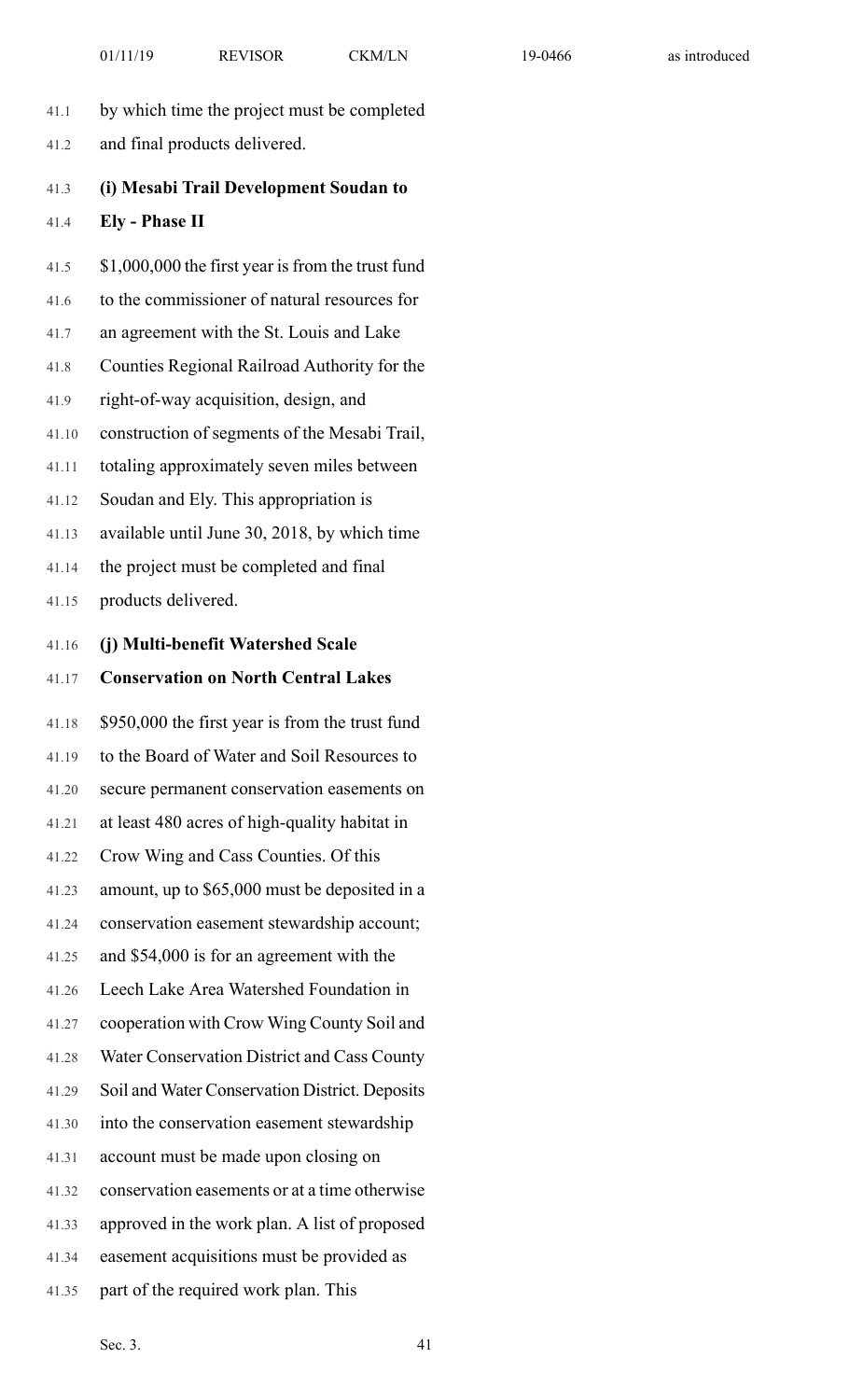13,533,000 -0-

| 42.1           | appropriation is available until June 30, 2018,                                       |
|----------------|---------------------------------------------------------------------------------------|
| 42.2           | by which time the project must be completed                                           |
| 42.3           | and final products delivered.                                                         |
| 42.4           | (k) Conservation Easement Assessment and                                              |
| 42.5           | <b>Valuation System Development</b>                                                   |
| 42.6           | \$250,000 the first year is from the trust fund                                       |
| 42.7           | to the Board of Regents of the University of                                          |
| 42.8           | Minnesota to assess the effectiveness of                                              |
| 42.9           | existing conservation easements acquired                                              |
| 42.10          | through state expenditures at achieving their                                         |
| 42.11          | intended outcomes of public value and                                                 |
| 42.12          | ecological benefits and to develop a                                                  |
| 42.13          | standardized, objective conservation easement                                         |
| 42.14          | valuation system for guiding future state                                             |
| 42.15          | investments in conservation easements to                                              |
| 42.16          | ensure the proposed environmental benefits                                            |
| 42.17          | are being achieved in a cost-effective manner.                                        |
| 42.18          | This appropriation is available until June 30,                                        |
| 42.19          | 2018, by which time the project must be                                               |
| 42.20          | completed and final products delivered.                                               |
| 42.21          | Sec. 4. Laws 2017, chapter 96, section 2, subdivision 9, is amended to read:          |
| 42.22<br>42.23 | Subd. 9. Land Acquisition,<br><b>Habitat, and Recreation</b><br>999,000<br>13,533,000 |
| 42.24<br>42.25 | (a) Metropolitan Regional Parks System Land<br><b>Acquisition</b>                     |
| 42.26          | \$1,500,000 the first year is from the trust fund                                     |
| 42.27          | to the Metropolitan Council for grants to                                             |
| 42.28          | acquire approximately 19770 acres of land                                             |
| 42.29          | within the approved park boundaries of the                                            |
| 42.30          | metropolitan regional park system. This                                               |

42.31 appropriation may not be used to purchase

42.34 provided as part of the required work plan.

42.35 This appropriation must be matched by at least

42.32 habitable residential structures. A list of

42.33 proposed fee title acquisitions must be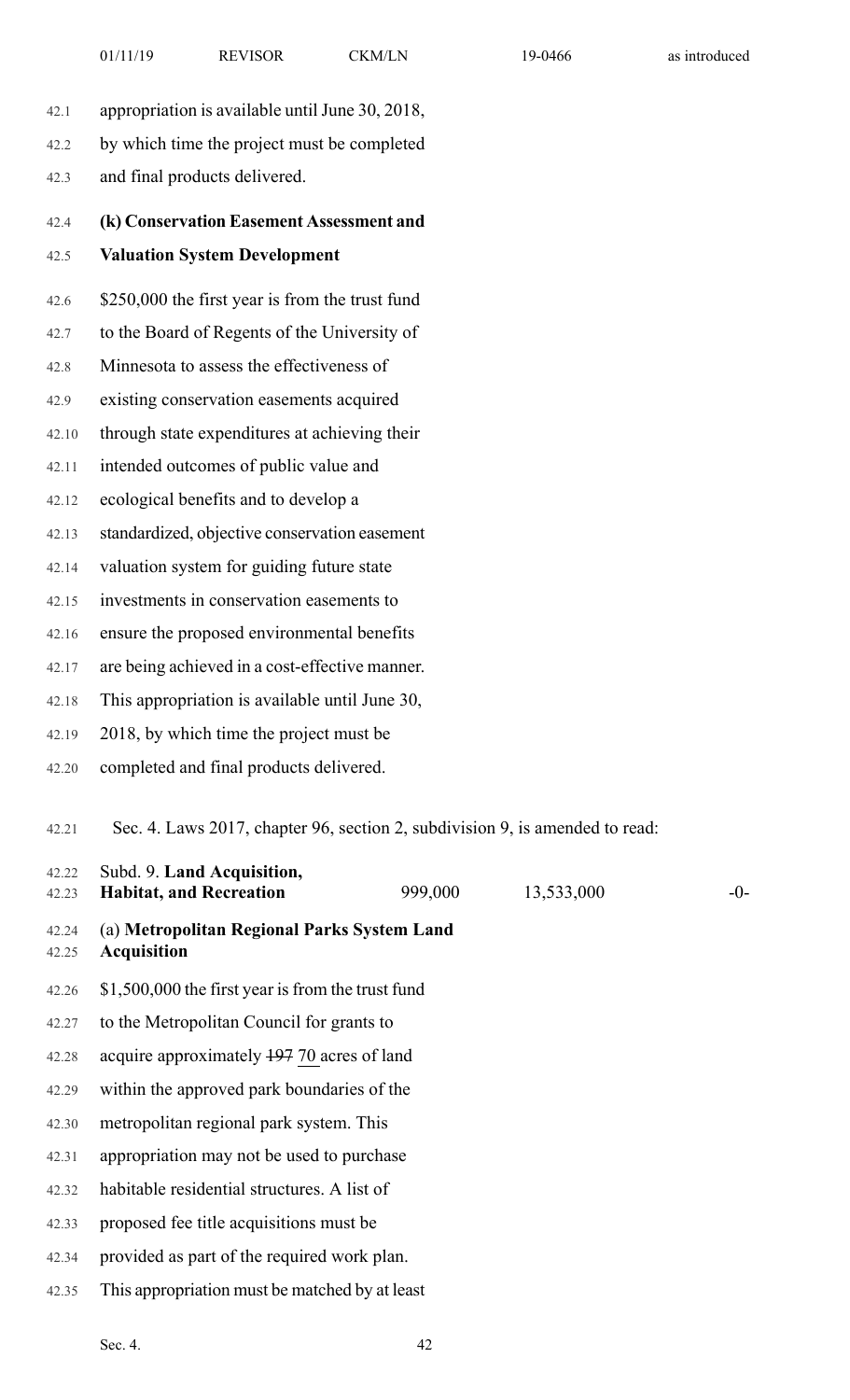- 43.1 40 percent of nonstate money that must be
- 43.2 committed by December 31, 2017. This
- 43.3 appropriation is available until June 30, 2020,
- 43.4 by which time the project must be completed
- 43.5 and final products delivered.

#### 43.6 (b) **Scientific and Natural Areas Acquisition and** 43.7 **Restoration, Citizen Science, and Engagement**

- 43.8 \$2,500,000 the first year is from the trust fund
- 43.9 to the commissioner of natural resources to
- 43.10 acquire at least 250 acres of land with
- 43.11 high-quality native plant communities and rare
- 43.12 features to be established as scientific and
- 43.13 natural areas as provided in Minnesota
- 43.14 Statutes, section 86A.05, subdivision 5, restore
- 43.15 and improve at least 1,000 acres of scientific
- 43.16 and natural areas, and provide technical
- 43.17 assistance and outreach, including site steward
- 43.18 events. At least one-third of the appropriation
- 43.19 must be spent on restoration activities. A list
- 43.20 of proposed acquisitions and restorations must
- 43.21 be provided as part of the required work plan.
- 43.22 Land acquired with this appropriation must
- 43.23 be sufficiently improved to meet at least
- 43.24 minimum management standards, as
- 43.25 determined by the commissioner of natural
- 43.26 resources. When feasible, consideration must
- 43.27 be given to accommodate trails on lands
- 43.28 acquired. This appropriation is available until
- 43.29 June 30, 2020, by which time the project must
- 43.30 be completed and final products delivered.

#### 43.31 (c) **Minnesota State Parks and State Trails Land** 43.32 **Acquisition**

- 43.33 \$1,500,000 the first year isfrom the trust fund
- 43.34 to the commissioner of natural resources to
- 43.35 acquire approximately 373 acres from willing
- 43.36 sellers for authorized state trails and critical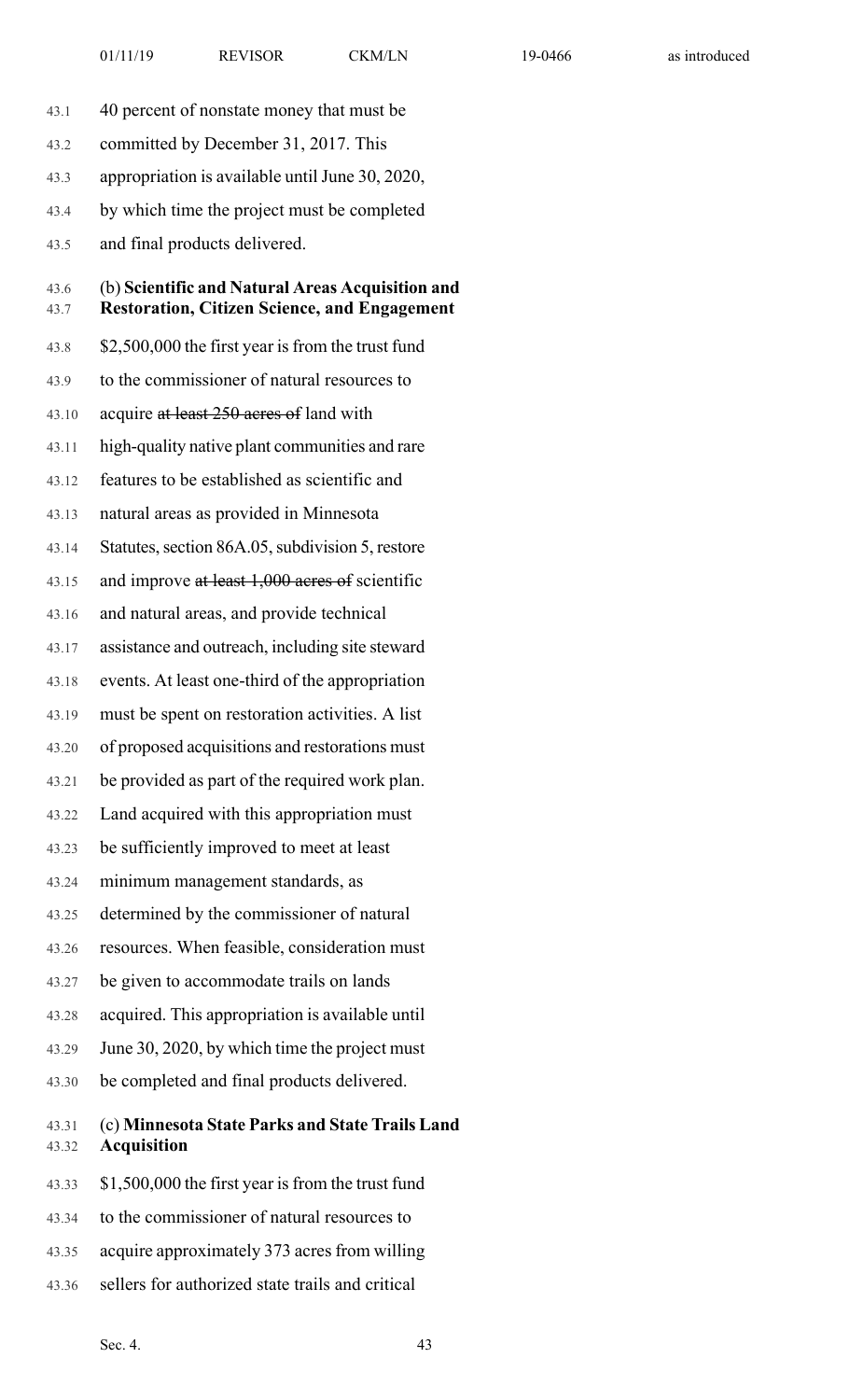- 44.1 parcels within the statutory boundaries of state 44.2 parks. State park land acquired with this 44.3 appropriation must be sufficiently improved 44.4 to meet at least minimum management 44.5 standards, as determined by the commissioner 44.6 of natural resources. A list of proposed 44.7 acquisitions must be provided as part of the 44.8 required work plan. This appropriation is 44.9 available until June 30, 2020, by which time 44.10 the project must be completed and final
- 44.11 products delivered.

#### 44.12 (d) **Minnesota State Trails Acquisition,** 44.13 **Development, and Enhancement**

- 44.14 \$999,000 in fiscal year 2017 and \$39,000 the
- 44.15 first year are from the trust fund to the
- 44.16 commissioner of natural resources for state
- 44.17 trail acquisition, development, and
- 44.18 enhancement in southern Minnesota. A
- 44.19 proposed list of trail projects on authorized
- 44.20 state trails must be provided as part of the
- 44.21 required work plan. This appropriation is
- 44.22 available until June 30, 2020, by which time
- 44.23 the project must be completed and final
- 44.24 products delivered.
- 44.25 (e) **Native Prairie Stewardship and Prairie Bank** 44.26 **Easement Acquisition**
- $44.27\quad$  \$2,675,000 the first year is from the trust fund
- 44.28 to the commissioner of natural resources to
- 44.29 acquire native prairie bank easements in
- 44.30 accordance with Minnesota Statutes, section
- 44.31 84.96, on approximately 335 250 acres,
- 44.32 prepare baseline property assessments, restore
- 44.33 and enhance at least 570 acres of native prairie
- 44.34 sites, and provide technical assistance to
- 44.35 landowners. Of this amount, up to \$132,000
- 44.36 may be deposited in a conservation easement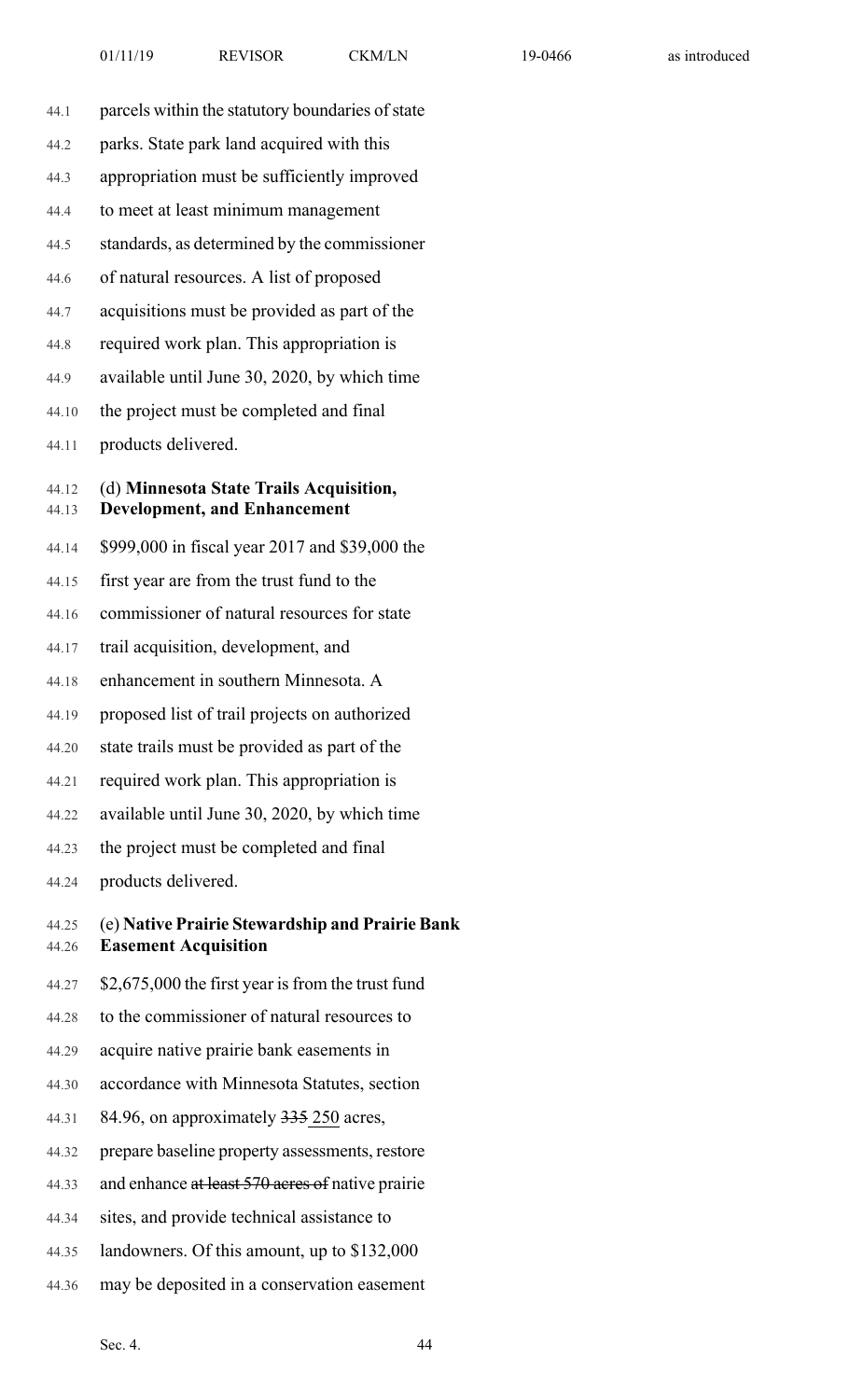45.1 stewardship account. Deposits into the 45.2 conservation easement stewardship account 45.3 must be made upon closing on conservation 45.4 easements or at a time otherwise approved in 45.5 the work plan. A list of proposed easement 45.6 acquisitions must be provided as part of the 45.7 required work plan. This appropriation is 45.8 available until June 30, 2020, by which time 45.9 the project must be completed and final 45.10 products delivered.

#### 45.11 (f) **Leech Lake Acquisition**

45.12 \$1,500,000 the first year is from the trust fund 45.13 to the commissioner of natural resources for 45.14 an agreement with the Leech Lake Band of 45.15 Ojibwe to acquire approximately 45 acres, 45.16 including 0.67 miles of shoreline of 45.17 high-quality aquatic and wildlife habitat at the 45.18 historic meeting place between Henry 45.19 Schoolcraft and the Anishinabe people. The 45.20 land must be open to public use including 45.21 hunting and fishing. The band must provide a 45.22 commitment that land will not be put in a 45.23 federal trust through the Bureau of Indian 45.24 Affairs.

45.25 (g) **Mesabi Trail Development**

45.26 \$2,269,000 the first year is from the trust fund 45.27 to the commissioner of natural resources for 45.28 an agreement with the St. Louis and Lake 45.29 Counties Regional Railroad Authority for 45.30 engineering and constructing segments of the 45.31 Mesabi Trail. This appropriation is available 45.32 until June 30, 2020, by which time the project 45.33 must be completed and final products

45.34 delivered.